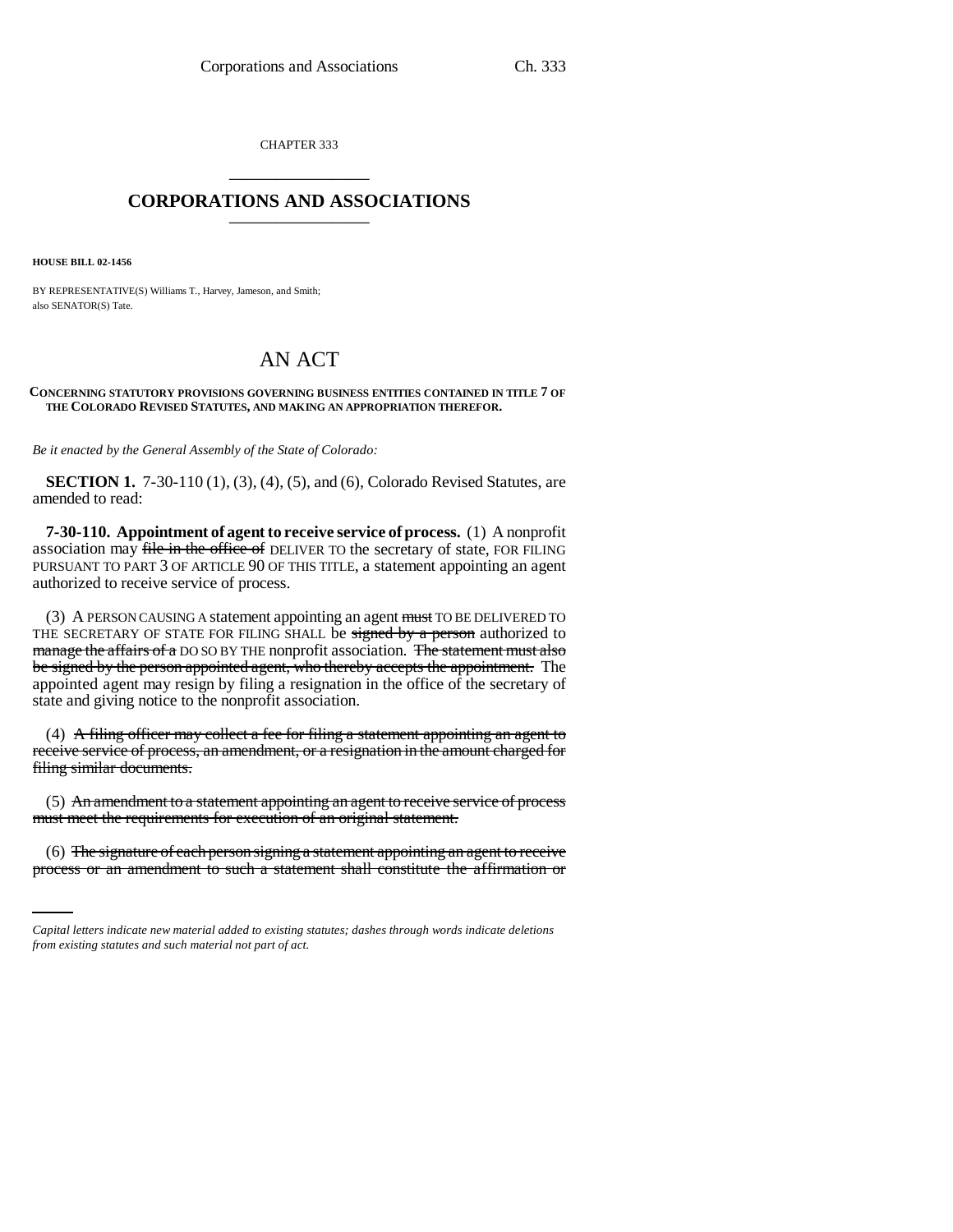acknowledgment of such person under penalty of perjury that such statement or amendment is the act and deed of such person or the act and deed of the nonprofit association and the facts stated in such statement or amendment are true.

**SECTION 2.** The introductory portion to 7-40-111 (1) and 7-40-111 (2), (3), and (4), Colorado Revised Statutes, are amended to read:

**7-40-111. Certificate of merger or consolidation.** (1) Upon approval OF A PLAN OF MERGER OR CONSOLIDATION BY EACH CORPORATION THAT IS A PARTY THERETO, a certificate of merger or of consolidation shall be executed in the name of each corporation, signed and acknowledged by its respective president or vice-president, and attested to by its respective secretary or assistant secretary and shall set BE DELIVERED TO THE SECRETARY OF STATE, FOR FILING PURSUANT TO PART 3 OF ARTICLE 90 OF THIS TITLE, SETTING forth:

(2) The certificate of consolidation or merger shall be filed in the office of the secretary of state, and a fee which shall be determined and collected pursuant to section  $24-21-104$  (3), C.R.S., shall be collected for this filing.

(3) The secretary of state shall certify true copies of the certificate of merger or consolidation for a fee which shall be determined and collected pursuant to section 24-21-104 (3), C.R.S., for each certificate presented to him and in such certification shall state that the original is on file in his office and the date of filing of the original certificate.

(4) A certified copy of the certificate of merger or consolidation CERTIFICATE OF THE SECRETARY OF STATE AS TO THE FACT OF FILING OF THE CERTIFICATE OF MERGER OR CONSOLIDATION IN THE RECORDS OF THE SECRETARY OF STATE shall be filed in the recorder's office of each county in which the surviving or new corporation owns real estate.

**SECTION 3.** 7-40-112 (1), Colorado Revised Statutes, is amended to read:

**7-40-112. Effect of merger or consolidation.** (1) Upon the filing with BY the secretary of state of a certificate of merger or consolidation, the merger or consolidation shall become effective and the certificate of merger or consolidation shall thereafter constitute the certificate of incorporation of the surviving or new corporation.

**SECTION 4.** 7-42-110, Colorado Revised Statutes, is amended to read:

**7-42-110. Consolidation of ditch companies.** Companies organized under the laws of this state holding ditches or canals by virtue of their organization, which derive their supply of water for their respective ditches or canals from the same head gate or the same source of supply, may consolidate their interests and unite their respective companies under one name and management by DELIVERING TO THE SECRETARY OF STATE, FOR filing PURSUANT TO PART 3 OF ARTICLE 90 OF THIS TITLE, a certificate of that fact in the office of the secretary of state and a counterpart thereof in the office of the recorder of the counties in which such ditches or canals are situated CONSOLIDATION. The certificate shall be signed by the presidents of the companies so uniting with the common seals of the companies affixed thereto, and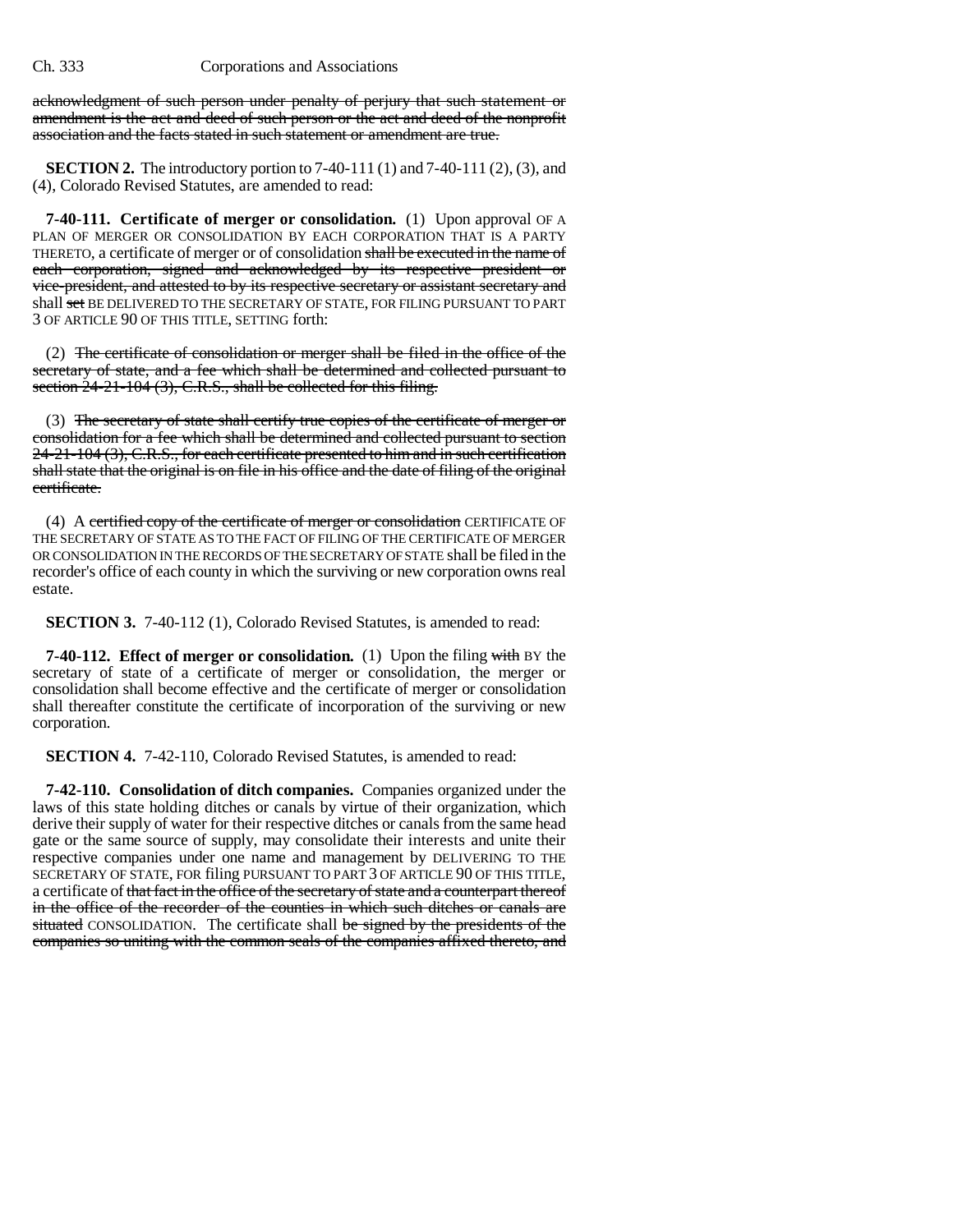shall set forth the fact of such union of interests, CONSOLIDATION and give the name of the new company thus formed. A CERTIFICATE OF THE SECRETARY OF STATE AS TO THE FACT OF FILING OF THE CERTIFICATE OF CONSOLIDATION IN THE RECORDS OF THE SECRETARY OF STATE SHALL BE FILED IN THE RECORDER'S OFFICE OF EACH COUNTY IN WHICH SUCH DITCHES OR CANALS ARE SITUATED.

**SECTION 5.** 7-42-112 (2), Colorado Revised Statutes, is amended to read:

**7-42-112. Procedure to extend term.** (2) The votes shall be taken by ballot and each stockholder shall be entitled to as many votes as he owns shares of stock in said company or holds proxies therefor. If a majority of the votes cast is in favor of a renewal of the corporation, the president and secretary of said company, under the corporate seal of said company, shall certify the fact, and shall make as many certificates as may be necessary, so as to file one in the office of the recorder of deeds in each county where the company does business and DELIVER one in the office of TO the secretary of state FOR FILING PURSUANT TO PART 3 OF ARTICLE 90 OF THIS TITLE. Thereupon the corporate life of said company shall be renewed upon filing the declaration, and all stockholders shall have the same rights in the renewed corporation as they had in the company as originally formed. Upon filing said certificate such corporation shall pay to the secretary of state a fee which shall be determined and collected pursuant to section 24-21-104 (3), C.R.S., and this fee shall entitle the corporation to receive a certificate from the secretary of state as evidence of the filing of the certificate of renewal.

**SECTION 6.** 7-42-116, Colorado Revised Statutes, is amended to read:

**7-42-116. Duplicate conclusive against original.** If no claim of interest or ownership other than that made by the person filing such notice or his legal representative or assignee is filed with IN THE RECORDS OF the secretary of the corporation prior to the date stated in the notice, the corporation shall issue, on or after said date, a duplicate certificate to said person or his legal representative or assignee, and all rights under the original certificate shall immediately cease and determine and no person shall at any time thereafter assert any claim or demand against the corporation or any other person on account of such original certificate.

**SECTION 7.** 7-49-105, Colorado Revised Statutes, is amended to read:

**7-49-105. Approval of governor and state treasurer.** The articles of incorporation shall not be filed with DELIVERED TO the secretary of state, FOR FILING PURSUANT TO PART 3 OF ARTICLE 90 OF THIS TITLE, unless the governor and the state treasurer have approved in writing the method for selection of public members of the board of directors and the creation of the corporation.

**SECTION 8.** 7-50-112, Colorado Revised Statutes, is amended to read:

**7-50-112. Amendment filed before effective.** (1) When the affidavit of incorporation is amended, a copy of the amendment shall be subscribed and sworn to by the president or chief executive officer of the corporation with the corporate seal affixed and filed in the office of DELIVERED TO the secretary of state, FOR FILING PURSUANT TO PART 3 OF ARTICLE 90 OF THIS TITLE, and upon such filing, the amendment shall become effective.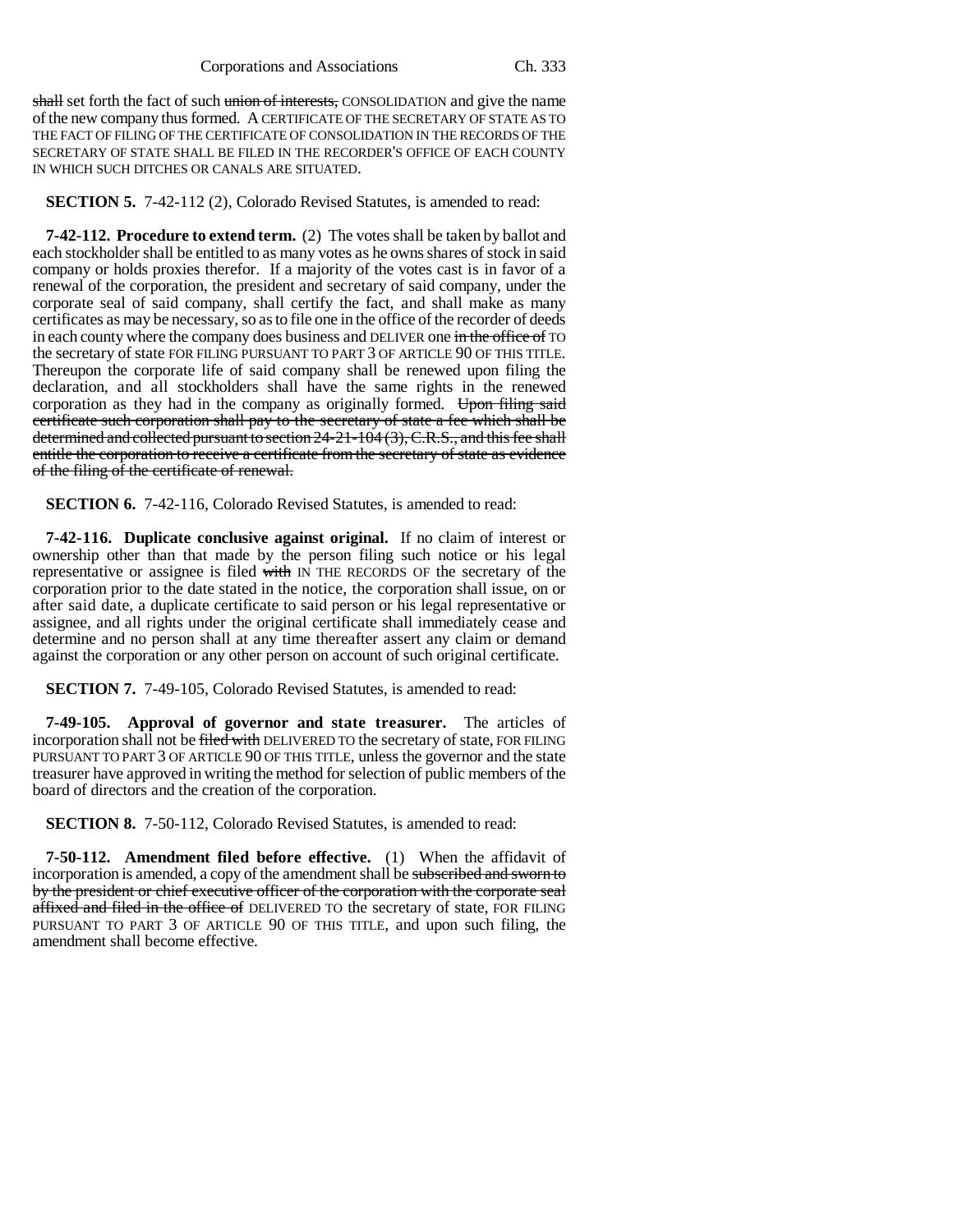(2) The secretary of state shall collect a fee which shall be determined and collected pursuant to section 24-21-104 (3), C.R.S., for the filing of each such amendment. When a true copy of such amendment is presented to the secretary of state, he shall certify the same for a fee which shall be determined and collected pursuant to section 24-21-104 (3), C.R.S., as a true copy of the original amendment filed in his office, showing the date the original amendment was filed.

(3) Such A certified copy OF THE AMENDMENT shall be recorded in the office of the clerk and recorder of the county where the organization was organized and also in each county where the corporation owns real estate.

**SECTION 9.** 7-50-113, Colorado Revised Statutes, is amended to read:

**7-50-113. Certificate evidence of amendment.** The certificate OF AMENDMENT, or copy thereof, duly certified by the secretary of state or by the recorder, shall be received as evidence of the change, alteration, or amendment of the certificate of incorporation of such corporation.

**SECTION 10.** 7-50-114, Colorado Revised Statutes, is amended to read:

**7-50-114. Dissolution.** When a majority of the members of any corporation organized pursuant to this article vote to dissolve the corporation, the president or chief executive officer of the corporation shall file DELIVER TO THE SECRETARY OF STATE, FOR FILING PURSUANT TO PART 3 OF ARTICLE 90 OF THIS TITLE, an affidavit of dissolution. with corporate seal affixed, in the office of the secretary of state. Such affidavit shall state that all the debts of the corporation are fully paid or provided for. When such affidavit has been filed, the corporation shall be forever dissolved. The president shall obtain from the secretary of state a certified copy of the affidavit showing the filing date and shall record a copy thereof in the office of the clerk and recorder of the county where the corporation was organized and also in every county where the corporation owns real estate. A fee which shall be determined and collected pursuant to section 24-21-104 (3), C.R.S., shall be charged for filing the affidavit and for each certified copy thereof.

**SECTION 11.** 7-52-104, Colorado Revised Statutes, is amended to read:

**7-52-104. Succession to property upon death, resignation, or removal of person incorporated as corporation sole.** In the event of the death or resignation of the archbishop, bishop, president, trustee in trust, president of stake, president of congregation, overseer, presiding elder, or clergyman who has been incorporated as a corporation sole under sections 7-52-101 and 7-52-102, or his removal from office by the person or body having the authority to remove him, his successor in office as the corporation sole shall be vested with the title of all property held by his predecessor with the same power and authority over the property, subject to all the legal liabilities and obligations with reference to the property, upon the filing with BY the secretary of state, PURSUANT TO PART 3 OF ARTICLE 90 OF THIS TITLE, of a certificate of his commission or certified copy of his letter of election or appointment. In the interim between the appointment of a successor in office to said corporation sole, the person who is charged by said church or religious society pursuant to its constitution, canons, rites, regulations, or discipline to administer said church or religious society shall be vested with the title to any property held by the corporation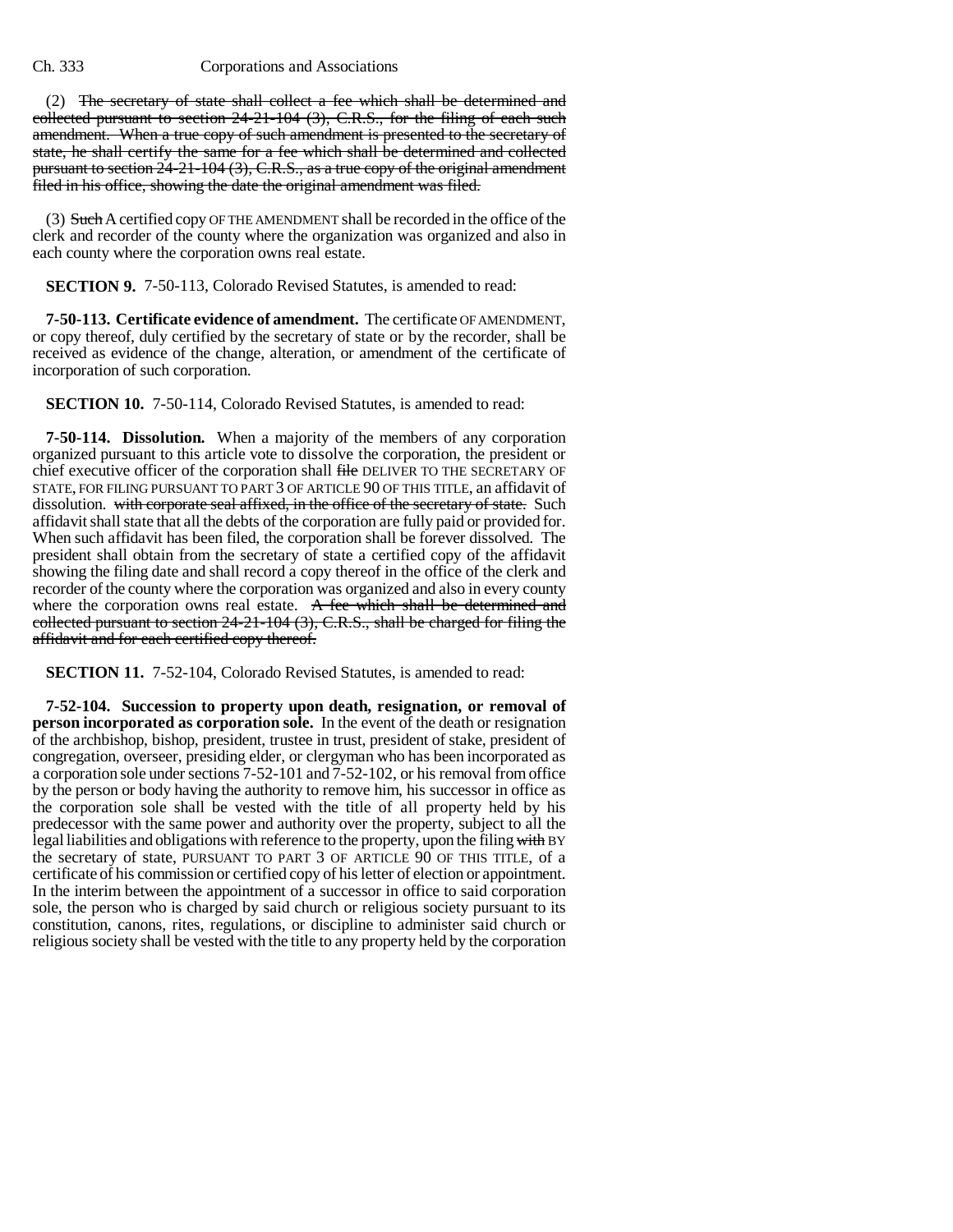sole with like powers and authority over the same, upon the filing with BY the secretary of state, PURSUANT TO PART 3 OF ARTICLE 90 OF THIS TITLE, of a certificate of his commission or certified copy of his letter of appointment as such administrator.

**SECTION 12.** 7-55-112, Colorado Revised Statutes, is amended to read:

**7-55-112. Merger or consolidation.** Two or more corporations formed under articles 30 to 55 or subject to articles 121 to 137 or articles 101 to 117 of this title, or a similar law of any state, may be merged or consolidated as a cooperative association upon such terms and for such purpose and by such domestic entity name as may be agreed upon. Such agreement shall also state all the matters necessary to articles of merger or consolidation and must SHALL be approved by a two-thirds majority of the members of the boards of directors and a two-thirds majority vote of the members or stockholders of each association, nonprofit corporation, or corporation present and voting in person or by mail ballot at any regular or special meeting at which prior notice, with mail ballot attached, had been mailed to each member or stockholder stating the plan of merger or consolidation; except that cooperative associations with less than one hundred members may post notice of such plan of merger or consolidation in a conspicuous place at its normal place of business for at least thirty days prior to such meeting. The articles of merger or consolidation shall be filed with DELIVERED TO the secretary of state, FOR FILING PURSUANT TO PART 3 OF ARTICLE 90 OF THIS TITLE, and the A CERTIFICATE OF THE SECRETARY OF STATE AS TO THE FACT OF FILING OF THE CERTIFICATE OF MERGER OR CONSOLIDATION SHALL BE RECORDED IN THE OFFICE OF EACH county elerk of the county in which each party to the merger or consolidation is situated. A fee, which shall be determined and collected pursuant to section 24-21-104 (3), C.R.S., shall be paid to the secretary of state for filing the articles. From and after the filing of the articles of merger or consolidation, the former associations, nonprofit corporations, or corporations comprising the component parts shall cease to exist, and the consolidated or merged cooperative association shall succeed to all rights, duties, and powers prescribed in the agreement of consolidated or merged associations, nonprofit corporations, or corporations, not inconsistent with this article, and shall be subject to all liabilities and obligations of the former component associations, nonprofit corporations, or corporations and succeed to all property and interest thereof and may adopt bylaws and do all things permitted by this article.

**SECTION 13.** 7-55-113, Colorado Revised Statutes, is amended to read:

**7-55-113. Adoption of provisions of this article.** Every domestic corporation or association, as defined in section 7-55-101 or organized or incorporated under any repealed Colorado statute pertaining to cooperative associations, except corporations or associations organized or incorporated under article 56 of this title, shall be conclusively presumed to have accepted and adopted the provisions of this article and shall be governed by the provisions of this article, unless such domestic corporation or association or agricultural or livestock association has filed with DELIVERED TO the secretary of state, FOR FILING PURSUANT TO PART 3 OF ARTICLE 90 OF THIS TITLE, a certified copy of a resolution adopted by its board of directors, its members, or its stockholders stating that it has elected not to become subject to the provisions of this article. This section shall not apply to cooperative associations organized and incorporated under article 56 of this title. The fee for filing a certified copy of any such resolution shall be determined and collected pursuant to section 24-21-104 (3),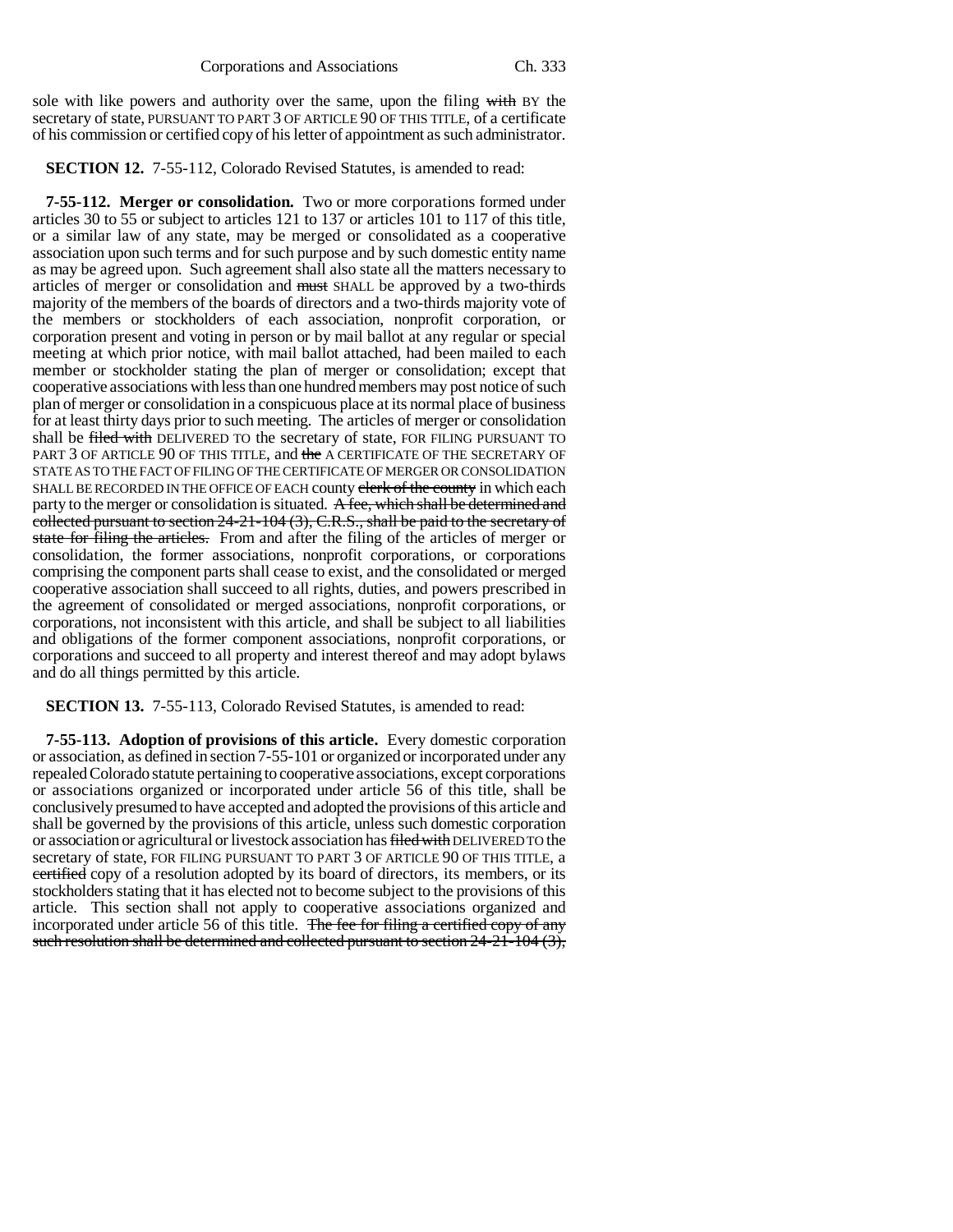## C.R.S.

**SECTION 14.** 7-55-114, Colorado Revised Statutes, is amended to read:

**7-55-114. Dissolution of association.** Any association formed under this article may be dissolved and its affairs terminated voluntarily by a two-thirds majority vote of the members present and voting in person or by mail ballot at a regular or special meeting, if the meeting notice, with a mail ballot attached, stated that dissolution would be discussed; except that cooperative associations with less than one hundred members may post notice of such discussion of such dissolution in a conspicuous place at their normal place of business for at least thirty days prior to such meeting. The board of directors by a two-thirds majority vote of its members shall first adopt a resolution recommending dissolution and submit it to the members, stating the reasons why the termination of the affairs of the association is deemed advisable, the time by which it should be accomplished, and shall also name three persons who are members of the association to act as trustees in liquidation who shall have full power to do all things necessary in liquidation and termination of the affairs of the association. Upon approval of the resolution to dissolve by the members, the board of directors shall file the statement of intent to dissolve with the secretary of state and pay a fee, which shall be determined and collected pursuant to section  $24-21-104$  (3), C.R.S. DELIVER TO THE SECRETARY OF STATE, FOR FILING PURSUANT TO PART 3 OF ARTICLE 90 OF THIS TITLE, A STATEMENT OF INTENT TO DISSOLVE. A certified copy of the statement of intent to dissolve shall be filed with the county clerk in the county where the principal business is transacted. All power of the directors shall cease and the persons appointed shall proceed to terminate the affairs of the association and realize upon its assets, pay its debts, and divide the remaining money among the members and holders of equity, as set forth in the bylaws or, if not stated, in proportion to their property interests. Upon completion of liquidation and termination of the affairs of the association and distribution of all moneys, the said association shall be deemed dissolved with the filing of articles of dissolution in the office of BY the secretary of state. and the payment of the filing fee, which shall be determined and collected pursuant to section 24-21-104 (3), C.R.S.

**SECTION 15.** 7-56-104, Colorado Revised Statutes, is amended to read:

**7-56-104. Filings by the secretary of state.** (1) For filing articles of incorporation or an amendment to the articles, a cooperative organized under or that has elected to be subject to this article shall pay a fee that shall be determined and collected pursuant to the provisions of section 24-21-104 (3), C.R.S. The payment of the fee entitles the cooperative to evidence of incorporation or evidence of amendment, as applicable ANY DOCUMENT DELIVERED TO THE SECRETARY OF STATE FOR FILING PURSUANT TO THIS ARTICLE SHALL BE SUBJECT TO THE PROVISIONS OF PART 3 OF ARTICLE 90 OF THIS TITLE.

(2) Except as otherwise provided in this article, the secretary of state may charge a reasonable fee for furnishing or filing any other document in accordance with this article.

(3) Any document filed by the secretary of state that contains an incorrect statement or that was defectively executed, attested, sealed, verified, or acknowledged may be corrected by: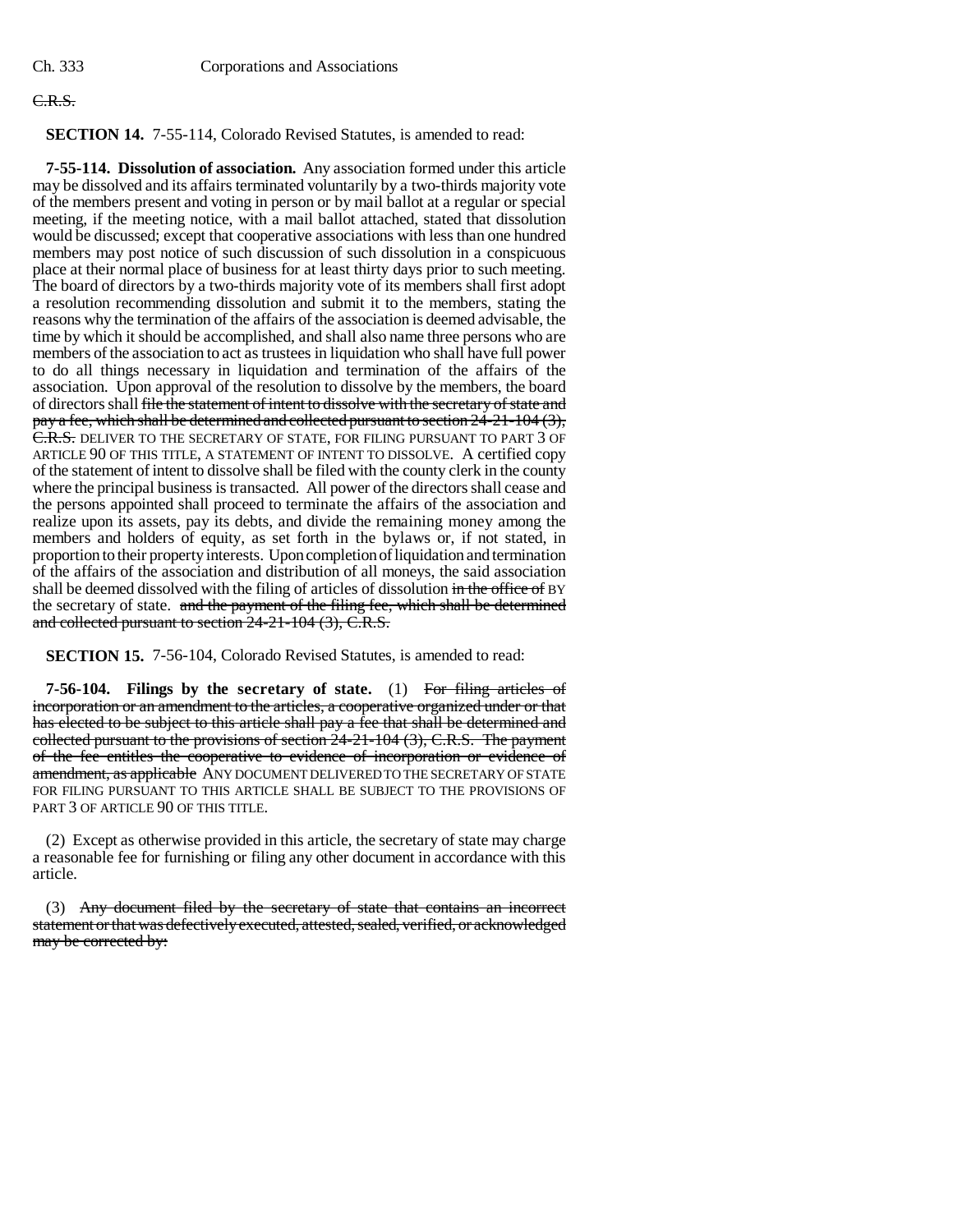(a) Delivering to the secretary of state for filing articles of correction that describe the document, including its filing date, or attaching a copy to the articles of correction;

(b) Specifying the incorrect statement and the reason it is incorrect or the manner in which the execution, attestation, sealing, verification, or acknowledgment was defective; and

(c) Correcting the incorrect statement or the defective execution, attestation, sealing, verification, or acknowledgment.

(4)  $(a)$  The secretary of state files a document by stamping or endorsing the word "filed", together with the name and official title of the secretary of state and the time and date of receipt, on both the document and the accompanying copy or copies. After filing a document, the secretary of state shall cause to be delivered the accompanying copy, with the receipt for filing fees, if any, to the cooperative.

(b) If the secretary of state refuses to file a document, the document shall be returned to the person delivering the document, together with a written notice providing a brief explanation of the reason for the refusal, within ten days after the document was delivered to the secretary of state for filing. Within forty-five days after the effective date of the notice of the refusal, an appeal may be made to the district court of the county where the registered or principal office of the cooperative is located. The appeal is commenced by petitioning the court to compel the filing of the document by the secretary of state and by attaching to the petition a copy of the document and a copy of the secretary of state's notice of refusal.

(c) The secretary of state's duty to file documents under this section is ministerial. Except as provided in section 7-56-201 (4), the filing of or refusal to file a document does not affect the validity or invalidity of the document in whole or in part, does not relate to the correctness or incorrectness of information contained in the document, and does not create a presumption that the document is valid or invalid or that information contained in the document is correct or incorrect.

(d) A certificate bearing the secretary of state's signature, either manual or facsimile, and the seal of this state attached to a copy of a document filed by the secretary of state is prima facie evidence that the document is on file with the secretary of state.

(5) The secretary of state shall issue to any person, upon request, a certificate that sets forth any facts of record in the office of the secretary of state, including, if appropriate, a certificate of good standing concerning any cooperative. A certificate issued by the secretary of state may be relied upon, subject to any qualification stated in the certificate, as prima facie evidence of the facts set forth therein.

(6) Any document delivered to the secretary of state for filing pursuant to this article shall be subject to the provisions of subsections  $(3)$  to  $(9)$  of section 7-101-201.

**SECTION 16.** 7-56-201 (1), Colorado Revised Statutes, is amended to read: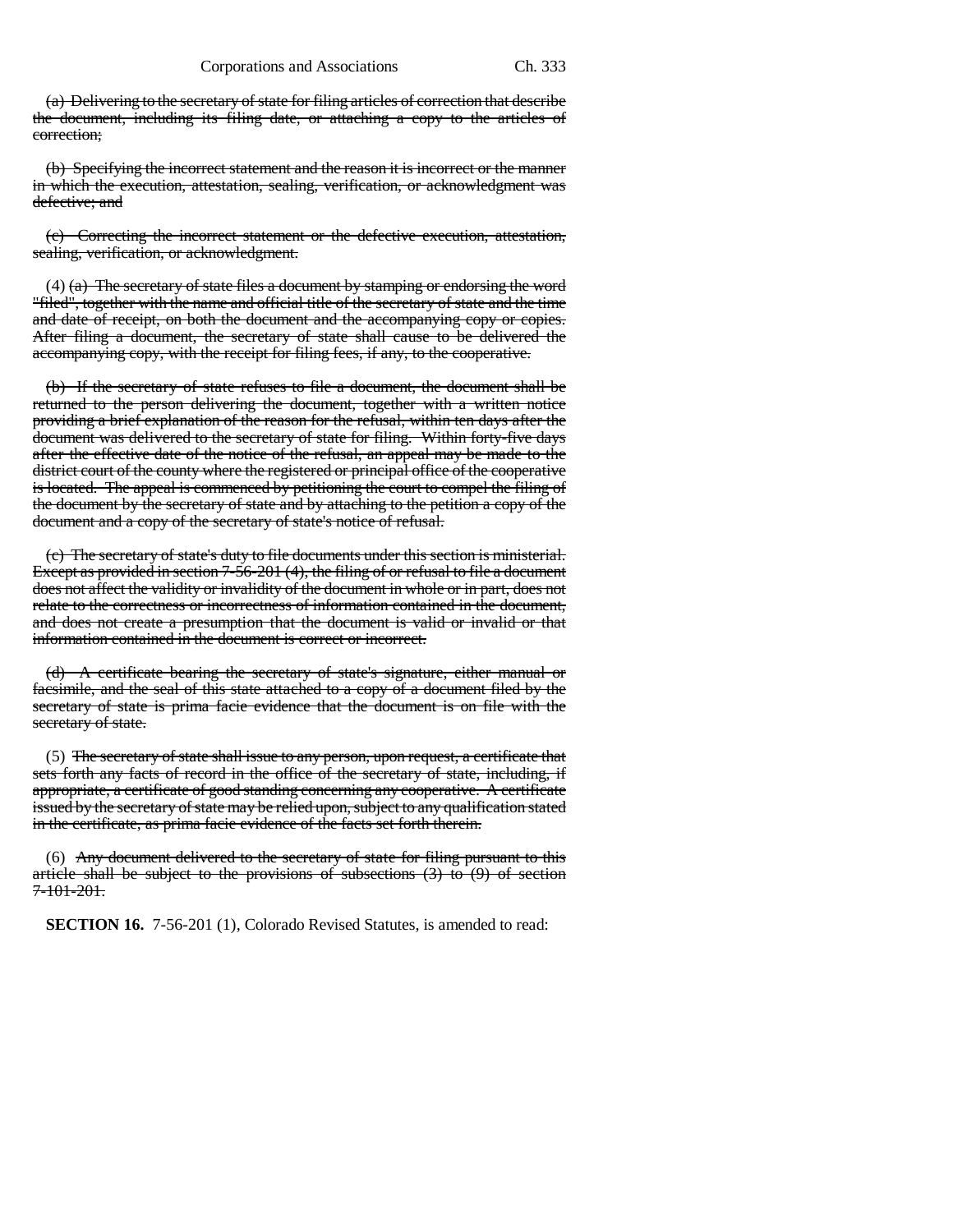**7-56-201. Articles of incorporation.** (1) A cooperative may be formed pursuant to this article for the transaction of any lawful business. One or more persons may act as the incorporator or incorporators of a cooperative. The incorporators shall cause the articles for the cooperative to be delivered to the secretary of state for filing PURSUANT TO PART 3 OF ARTICLE 90 OF THIS TITLE. An incorporator who is a natural person shall be eighteen years of age or older.

**SECTION 17.** 7-56-202 (3) (b) and the introductory portion to 7-56-202 (5), Colorado Revised Statutes, are amended to read:

**7-56-202. Amendment of articles.** (3) Unless otherwise provided in the articles, the board may adopt, without shareholder action, one or more amendments to the articles to:

(b) Delete the name and address of the initial registered agent or registered office, if a statement of change is filed with IN THE RECORDS OF the secretary of state;

(5) A cooperative amending its articles shall deliver to the secretary of state, for filing PURSUANT TO PART 3 OF ARTICLE 90 OF THIS TITLE, articles of amendment setting forth:

**SECTION 18.** The introductory portion to 7-56-203 (4) and 7-56-203 (4) (e), Colorado Revised Statutes, are amended to read:

**7-56-203. Restated articles.** (4) A cooperative restating its articles shall deliver to the secretary of state, for filing PURSUANT TO PART 3 OF ARTICLE 90 OF THIS TITLE, articles of restatement setting forth:

(e) If desired, a delayed effective date not to exceed ninety days subsequent to the date of delivery as specified in said articles of restatement.

**SECTION 19.** 7-56-204 (3), Colorado Revised Statutes, is amended to read:

**7-56-204. Cooperatives desiring to relinquish provisions of this article.** (3) Amendments to the articles shall be delivered to the secretary of state for filing pursuant to section 7-56-104 (6) PART 3 OF ARTICLE 90 OF THIS TITLE.

**SECTION 20.** 7-56-205, Colorado Revised Statutes, is amended to read:

**7-56-205. Corporations and entities organized under other statutes.** Any domestic or foreign corporation or other entity qualified to do business in this state and engaged in any of the activities enumerated in this article but organized under any other law may be considered for all purposes as subject to this article by amending its organizational documents as necessary to conform to this article and delivering a statement to the secretary of state for filing PURSUANT TO PART 3 OF ARTICLE 90 OF THIS TITLE. The statement to be delivered to the secretary of state shall declare that the corporation or other entity has determined to accept the benefits of and to be bound by the provisions of this article and has authorized necessary changes as required in its organizational documents and shall be signed and sworn to CAUSED TO BE DELIVERED TO THE SECRETARY OF STATE, FOR FILING PURSUANT TO PART 3 OF ARTICLE 90 OF THIS TITLE, by a majority of the board or other governing body of the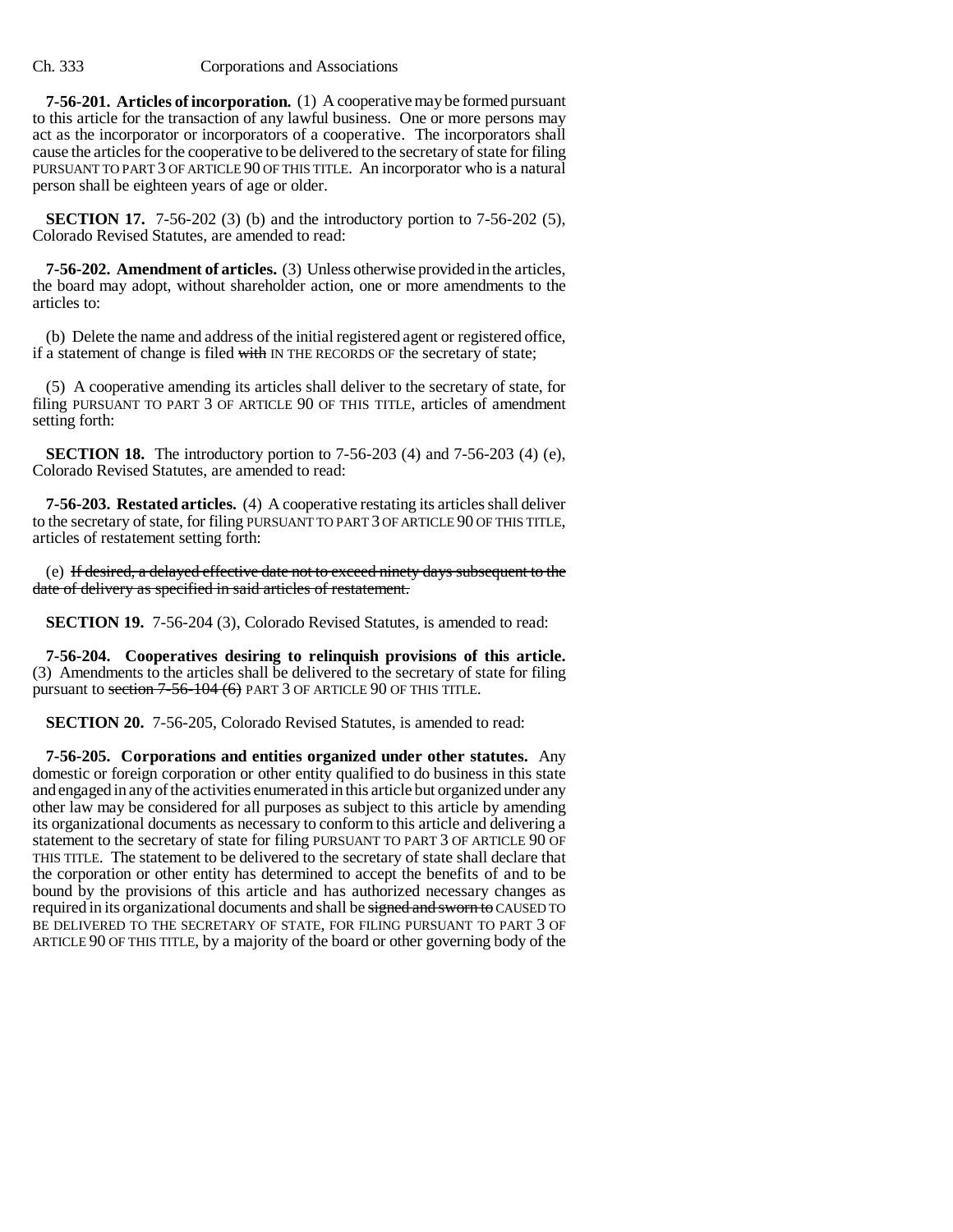corporation or other entity.

**SECTION 21.** The introductory portion to 7-56-408 (2) and 7-56-408 (3) (a) and (4), Colorado Revised Statutes, are amended to read:

**7-56-408. Registered office and registered agent.** (2) A AN AUTHORIZED OFFICER OF A cooperative may change CAUSE its registered office or registered agent TO BE CHANGED by delivering CAUSING TO BE DELIVERED to the secretary of state, for filing an original and two exact or conformed copies of PURSUANT TO PART 3 OF ARTICLE 90 OF THIS TITLE, a statement of change the original of which shall be originally signed by an officer of the cooperative, that sets forth:

(3) (a) The registered agent of a cooperative may resign the agency by delivering to the secretary of state, for filing PURSUANT TO PART 3 OF ARTICLE 90 OF THIS TITLE, a statement of resignation, which shall be accompanied by two exact or conformed copies thereof. The statement of resignation may include a statement that the registered office is also discontinued.

(4) After filing the statement of change or of resignation, the secretary of state shall deliver one copy to the registered office of the cooperative and the other copy to the principal office of the cooperative as shown in the records of the secretary of state.

**SECTION 22.** 7-56-507 (1), Colorado Revised Statutes, is amended to read:

**7-56-507. Application of other laws.** (1) If a matter is not addressed in this article, the "Colorado Business Corporation Act", articles 101 to 117 of this title, shall apply to the cooperatives organized under or subject to this article; except that a cooperative may elect to have the provisions of the "Colorado Revised Nonprofit Corporation Act", articles 121 to 137 of this title, apply to it if such cooperative does so in its articles or by a resolution of its members filed with THAT IS DELIVERED TO the secretary of state FOR FILING PURSUANT TO PART 3 OF ARTICLE 90 OF THIS TITLE. A cooperative may revoke such election by amending its articles or by filing a resolution of its members with DELIVERING TO the secretary of state, FOR FILING PURSUANT TO PART 3 OF ARTICLE 90 OF THIS TITLE, A RESOLUTION OF ITS MEMBERS.

**SECTION 23.** 7-56-602 (3), Colorado Revised Statutes, is amended to read:

**7-56-602. Merger or consolidation or share or equity capital exchange.** (3) The articles of merger, consolidation, or share or equity capital exchange shall be delivered to the secretary of state for filing A fee, determined and collected pursuant to section 24-21-104 (3), C.R.S., shall be paid to the secretary of state for filing the articles PURSUANT TO PART 3 OF ARTICLE 90 OF THIS TITLE. If a party to the merger, consolidation, or share or equity capital exchange is the owner of real property in the state of Colorado and the merger, consolidation, or share or equity capital exchange would affect the title to the real property, a copy of the articles of merger, consolidation, or share or equity capital exchange, CERTIFIED BY THE SECRETARY OF STATE, shall be filed for record in the office of the county clerk and recorder in the county or counties in which the real property is situated.

**SECTION 24.** 7-56-604 (4), Colorado Revised Statutes, is amended to read: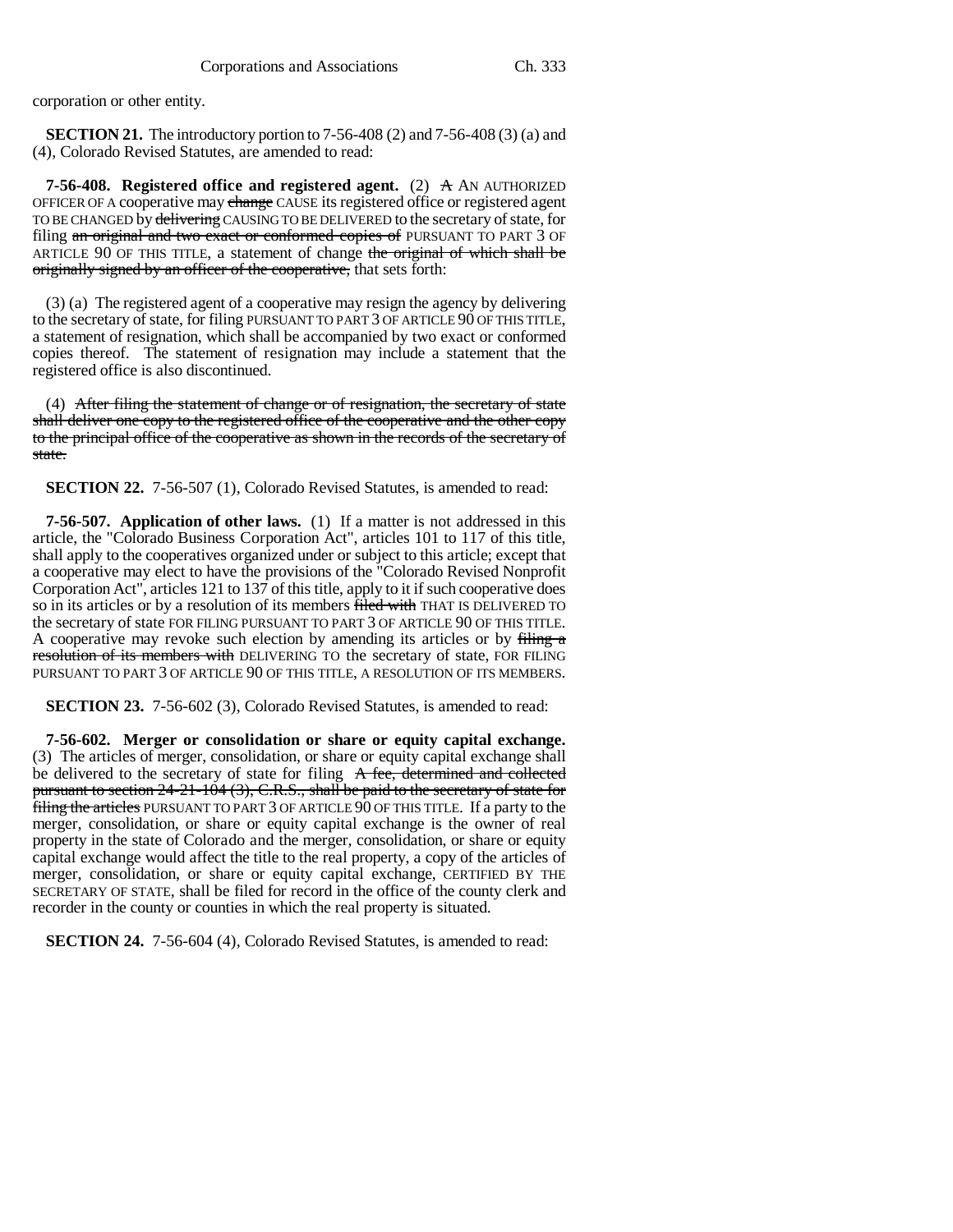**7-56-604. Merger of parent and subsidiary.** (4) If the members of the parent cooperative have the right to vote on the plan of merger, unless the articles, bylaws, or the board requires a greater or lesser vote, the plan of merger, consolidation, or share or equity capital exchange shall be approved by a majority of the members of the parent cooperative present and voting on the plan in person or in any other manner authorized by the cooperative pursuant to section 7-56-305 (1). Upon approval of a plan of merger pursuant to this section, articles of merger shall be delivered to the secretary of state, for filing the fee shall be paid to the secretary of state PURSUANT TO PART 3 OF ARTICLE 90 OF THIS TITLE, and a copy of the articles of merger, CERTIFIED BY THE SECRETARY OF STATE, shall be filed for record in each of the counties, if any, in which such filing is required by section 7-56-602 (3).

**SECTION 25.** 7-56-605 (1), the introductory portion to 7-56-605 (2), and 7-56-605 (3), Colorado Revised Statutes, are amended to read:

**7-56-605. Articles of merger, consolidation, or share or equity capital exchange.** (1) After a plan of merger, consolidation, or share or equity capital exchange is approved by all necessary action of all parties, articles of merger, consolidation, or share or equity capital exchange shall be executed APPROVED by each party to the merger, consolidation, or share or equity capital exchange.

(2) The surviving, new, or acquiring entity shall deliver to the secretary of state, for filing PURSUANT TO PART 3 OF ARTICLE 90 OF THIS TITLE, the articles of merger, consolidation, or share or equity capital exchange that shall set forth the following:

(3) The merger, consolidation, or share or equity capital exchange shall be effective as provided in section 7-56-105 SECTION 7-90-304.

**SECTION 26.** 7-56-607 (2) (a) (II), Colorado Revised Statutes, is amended to read:

**7-56-607. Merger, consolidation, or share or equity capital exchange with foreign business.** (2) Upon the merger, consolidation, or share or equity capital exchange taking effect, the surviving foreign entity of a merger or consolidation and the acquiring foreign entity of a share or equity capital exchange:

(a) Shall either:

(II) Be deemed to have authorized service of process on it in connection with any such proceeding by registered or certified mail, return receipt requested, to the address of its principal office as set forth in the articles of merger, consolidation, or share or equity capital exchange or as last changed by notice delivered to the secretary of state for filing PURSUANT TO PART 3 OF ARTICLE 90 OF THIS TITLE; and

**SECTION 27.** The introductory portion to 7-56-703 (1), Colorado Revised Statutes, is amended to read:

**7-56-703. Articles of dissolution.** (1) At any time after dissolution is authorized, the cooperative may dissolve by delivering to the secretary of state, for filing PURSUANT TO PART 3 OF ARTICLE 90 OF THIS TITLE, articles of dissolution setting forth: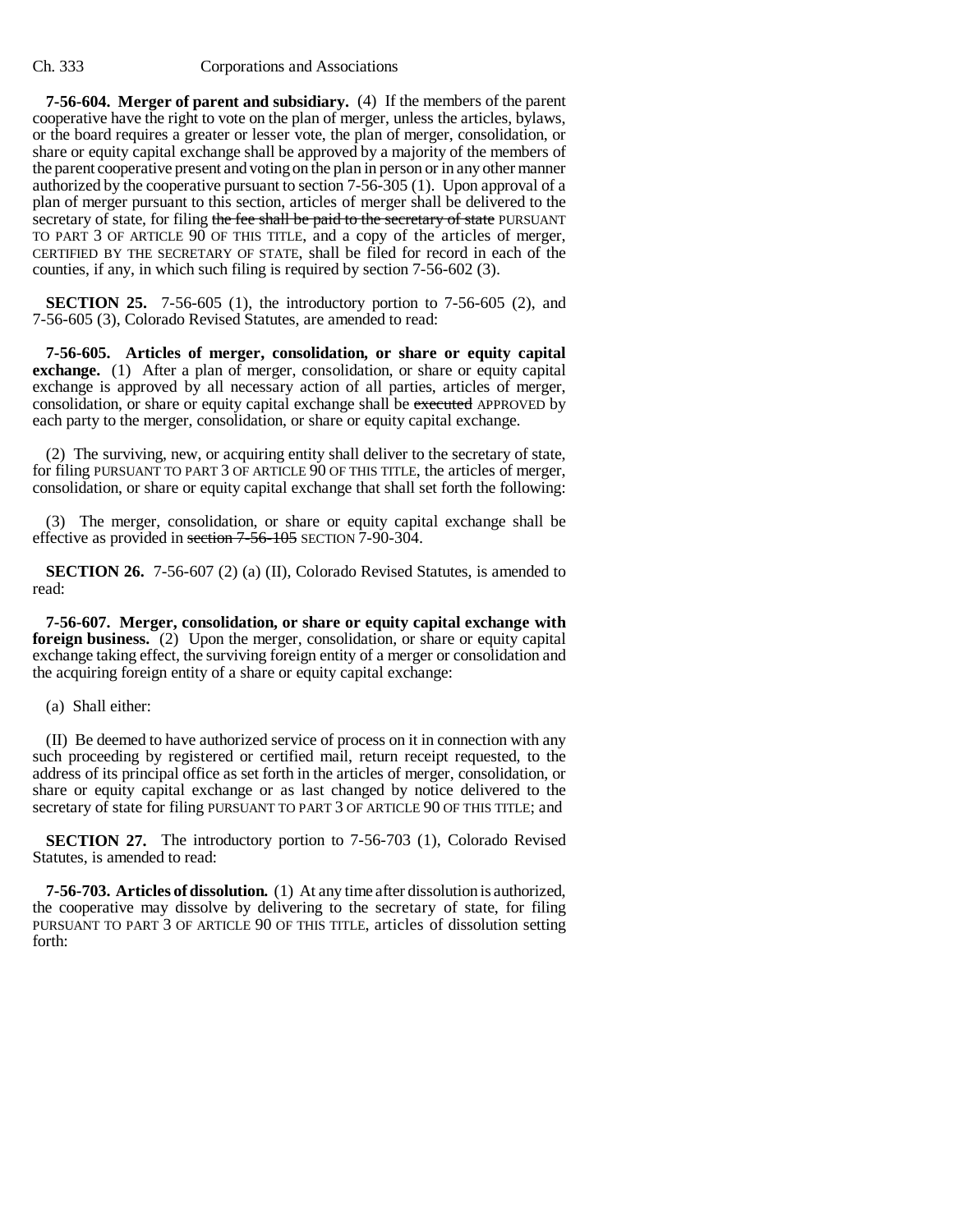**SECTION 28.** The introductory portion to 7-56-704 (3) and 7-56-704 (4), Colorado Revised Statutes, are amended to read:

**7-56-704. Revocation of dissolution.** (3) After the revocation of dissolution is authorized, the cooperative may revoke the dissolution by delivering to the secretary of state, for filing PURSUANT TO PART 3 OF ARTICLE 90 OF THIS TITLE, within one hundred twenty days after the effective date of dissolution, articles of revocation of dissolution, together with a copy of its articles of dissolution, that set forth:

(4) Revocation of dissolution is effective at the time of filing on the date it is filed, as evidenced by the secretary of state's time and date endorsement on the document. No delayed effective date may be specified IN A REVOCATION OF DISSOLUTION.

**SECTION 29.** The introductory portion to 7-56-712 (1) and 7-56-712 (2) and (3), Colorado Revised Statutes, are amended to read:

**7-56-712. Reinstatement following administrative dissolution.** (1) A cooperative administratively dissolved under section 7-56-711 may apply to the secretary of state for reinstatement within two years after the effective date of dissolution by delivering to the secretary of state, for filing PURSUANT TO PART 3 OF ARTICLE 90 OF THIS TITLE, an application for reinstatement that states:

(2) The cooperative shall include in the application for reinstatement, or in an accompanying document, the written consent to appointment by the designated registered agent.

(3) If the secretary of state determines that the application for reinstatement contains the information required by subsections  $(1)$  and  $(2)$  SUBSECTION  $(1)$  of this section and that the information is correct, the secretary of state shall revoke the administrative dissolution. The secretary of state shall mail written notice of the revocation, stating the effective date of the revocation, to the cooperative.

**SECTION 30.** 7-56-717 (1), Colorado Revised Statutes, is amended to read:

**7-56-717. Decree of dissolution.** (1) If after a hearing the court determines that one or more grounds for judicial dissolution described in section 7-56-714 exist, it may enter a decree dissolving the cooperative and specifying the effective date of the dissolution, and the clerk of the court shall deliver a certified copy of the decree to the secretary of state, who shall file it PURSUANT TO PART 3 OF ARTICLE 90 OF THIS TITLE.

**SECTION 31.** The introductory portion to 7-56-803 (1), Colorado Revised Statutes, is amended to read:

**7-56-803. Application for authority to transact business.** (1) A foreign cooperative may apply for authority to transact business in this state by delivering to the secretary of state, for filing PURSUANT TO PART 3 OF ARTICLE 90 OF THIS TITLE, an application for authority to transact business setting forth:

**SECTION 32.** The introductory portion to 7-56-804 (1), Colorado Revised Statutes, is amended to read: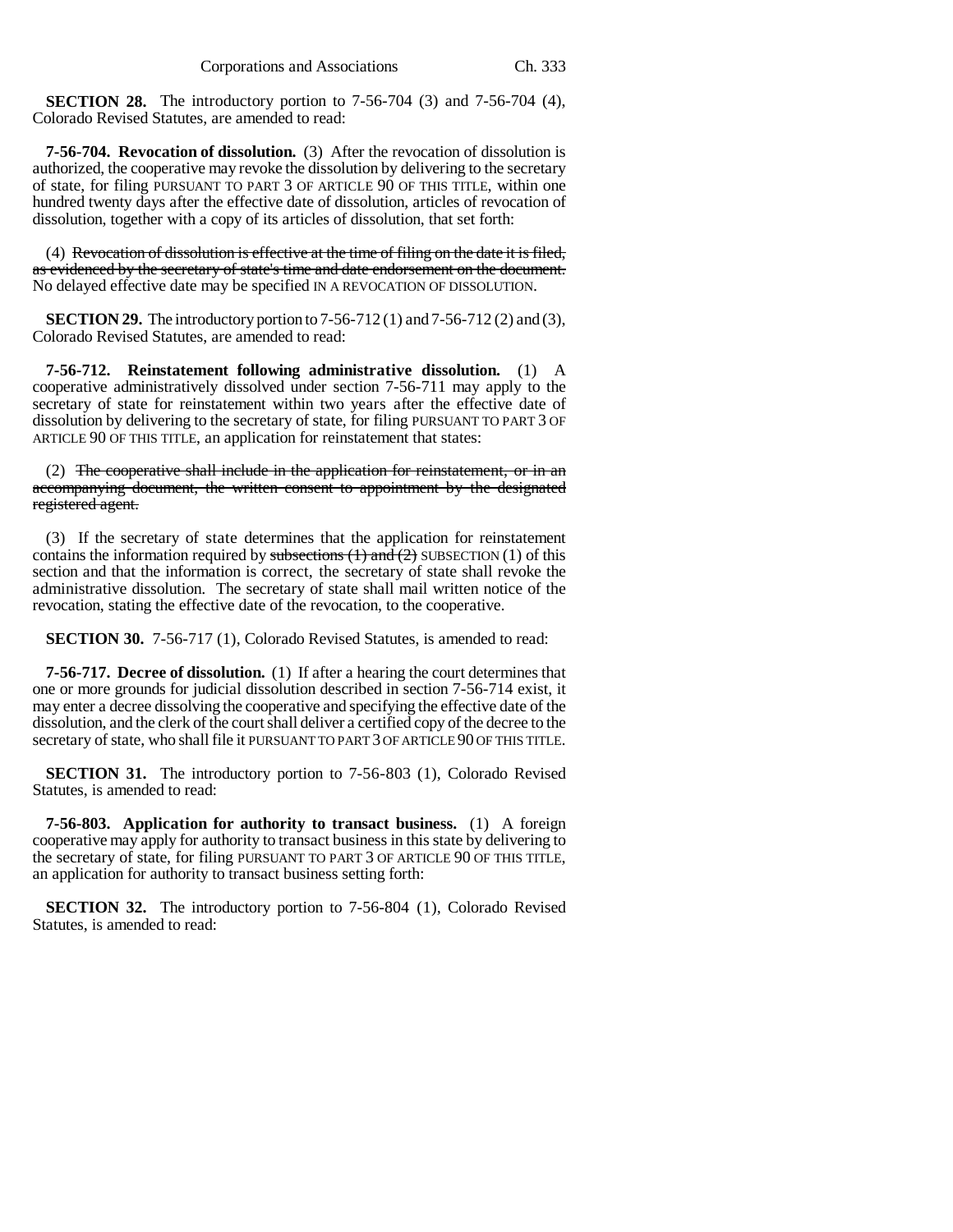**7-56-804. Amended application for authority to transact business.** (1) A foreign cooperative authorized to transact business in this state shall deliver an amended application for authority to transact business to the secretary of state, for filing PURSUANT TO PART 3 OF ARTICLE 90 OF THIS TITLE, if the foreign cooperative:

**SECTION 33.** The introductory portion to 7-56-809 (2), Colorado Revised Statutes, is amended to read:

**7-56-809. Withdrawal of foreign cooperative.** (2) A foreign cooperative authorized to transact business in this state shall apply for withdrawal by delivering to the secretary of state, for filing PURSUANT TO PART 3 OF ARTICLE 90 OF THIS TITLE, an application for withdrawal setting forth:

**SECTION 34.** 7-56-811 (1) (e), Colorado Revised Statutes, is amended to read:

**7-56-811. Grounds for revocation.** (1) The secretary of state shall commence a proceeding under section 7-56-812 to revoke the authority of a foreign cooperative to transact business in this state if:

(e) An incorporator, director, officer, or agent of the foreign cooperative signed CAUSED a document TO BE DELIVERED TO THE SECRETARY OF STATE FOR FILING THAT such person knew was false in any material respect with the intent that the document be delivered to the secretary of state for filing; or

**SECTION 35.** The introductory portion to 7-60-144 (1) and 7-60-144 (2) (b) and (3), Colorado Revised Statutes, are amended to read:

**7-60-144. Registration of partnerships.** (1) A partnership may register as a registered limited liability partnership, and a limited partnership may register as a registered limited liability limited partnership, by filing DELIVERING TO THE SECRETARY OF STATE, FOR FILING PURSUANT TO PART 3 OF ARTICLE 90 OF THIS TITLE, a registration statement. with the secretary of state. The registration statement shall be approved in the manner provided in the partnership agreement or, if not so provided, shall be approved by all of the general partners. The registration statement shall be signed by a partner and shall set forth:

(2) A partnership or limited partnership that has registered shall continue to be a registered limited liability partnership or a registered limited liability limited partnership, as the case may be, until:

(b) The partnership or limited partnership files DELIVERS a withdrawal of registration statement TO THE SECRETARY OF STATE FOR FILING PURSUANT TO PART 3 OF ARTICLE 90 OF THIS TITLE.

(3) A withdrawal of registration statement shall be signed by at least one partner and shall be approved in the manner provided in the partnership agreement or, if not so provided, shall be approved by all of the general partners.

**SECTION 36.** The introductory portion to 7-62-201 (1), Colorado Revised Statutes, is amended to read: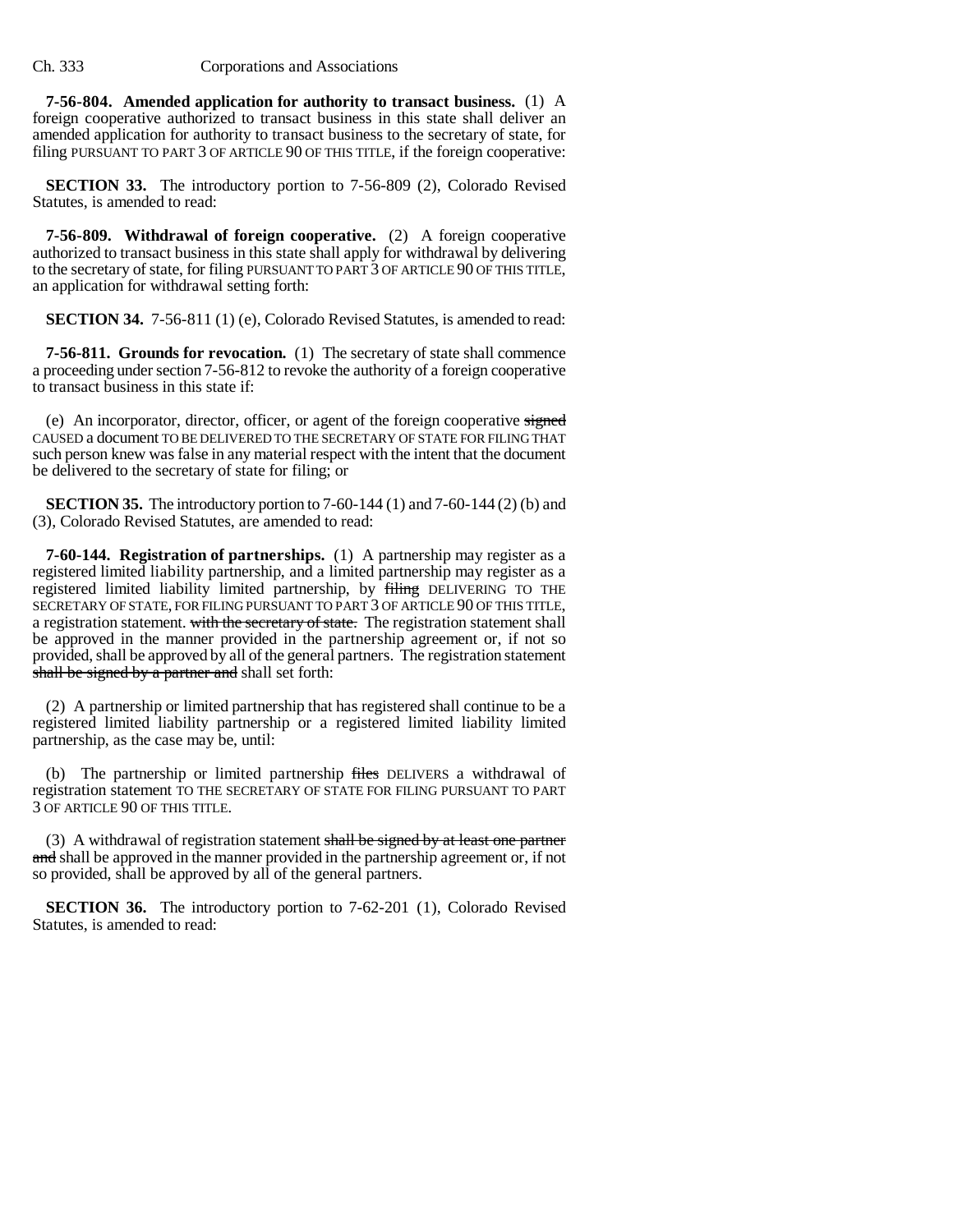**7-62-201. Certificates - contents - filing with secretary of state.** (1) In order to form a limited partnership, a certificate of limited partnership shall be executed and filed in the office of DELIVERED TO the secretary of state FOR FILING PURSUANT TO PART 3 OF ARTICLE 90 OF THIS TITLE. The certificate shall set forth:

**SECTION 37.** 7-62-204, Colorado Revised Statutes, is amended to read:

**7-62-204. Approval of certificates.** (1) Each certificate required by this article to be filed in the office of the secretary of state shall be executed APPROVED in the following manner:

(a) An original certificate of limited partnership must SHALL be signed APPROVED by all general partners;

(b) A certificate of amendment must SHALL be signed APPROVED by at least one general partner and by each other general partner designated in the certificate as a new general partner; and

(c) A certificate of cancellation must SHALL be signed APPROVED by all general partners or, if there are no general partners as a result of the application of section 7-62-402, by any person authorized under the partnership agreement or, if the partnership agreement does not so provide, by a person designated by a majority of the limited partners.

(2) Any person may  $\frac{sign}{p}$  APPROVE a certificate by an attorney-in-fact.

(3) The execution of a certificate constitutes an affirmation under the penalties of perjury that the facts stated therein are true.

**SECTION 38.** 7-62-205 (1), (2) (c) (II), (2) (c) (III), and (2) (e), Colorado Revised Statutes, are amended to read:

**7-62-205. Approval by judicial act - presumptions.** (1) Any person who is adversely affected by a failure or refusal to execute APPROVE and file any certificate may petition the district court in the county where the address of the agent for service of process of the limited partnership, as reflected in the last certificate, is located or, if no such address or certificate is on file, in the city and county of Denver, to APPROVE THE CERTIFICATE AND direct THAT the execution and filing of the certificate BE DELIVERED TO THE SECRETARY OF STATE FOR FILING PURSUANT TO PART 3 OF ARTICLE 90 OF THIS TITLE. If the court finds that it is proper for the certificate to be executed and filed and that there has been a failure or refusal to execute APPROVE THE CERTIFICATE and file DELIVER the certificate TO THE SECRETARY OF STATE, it shall order the secretary of state to record FILE an appropriate certificate.

(2) (c) It shall be presumed that the partners of such limited partnership shall have agreed that:

(II) The general partners of such limited partnership shall execute APPROVE and cause to be filed such certificate TO BE DELIVERED TO THE SECRETARY OF STATE FOR FILING PURSUANT TO PART 3 OF ARTICLE 90 OF THIS TITLE: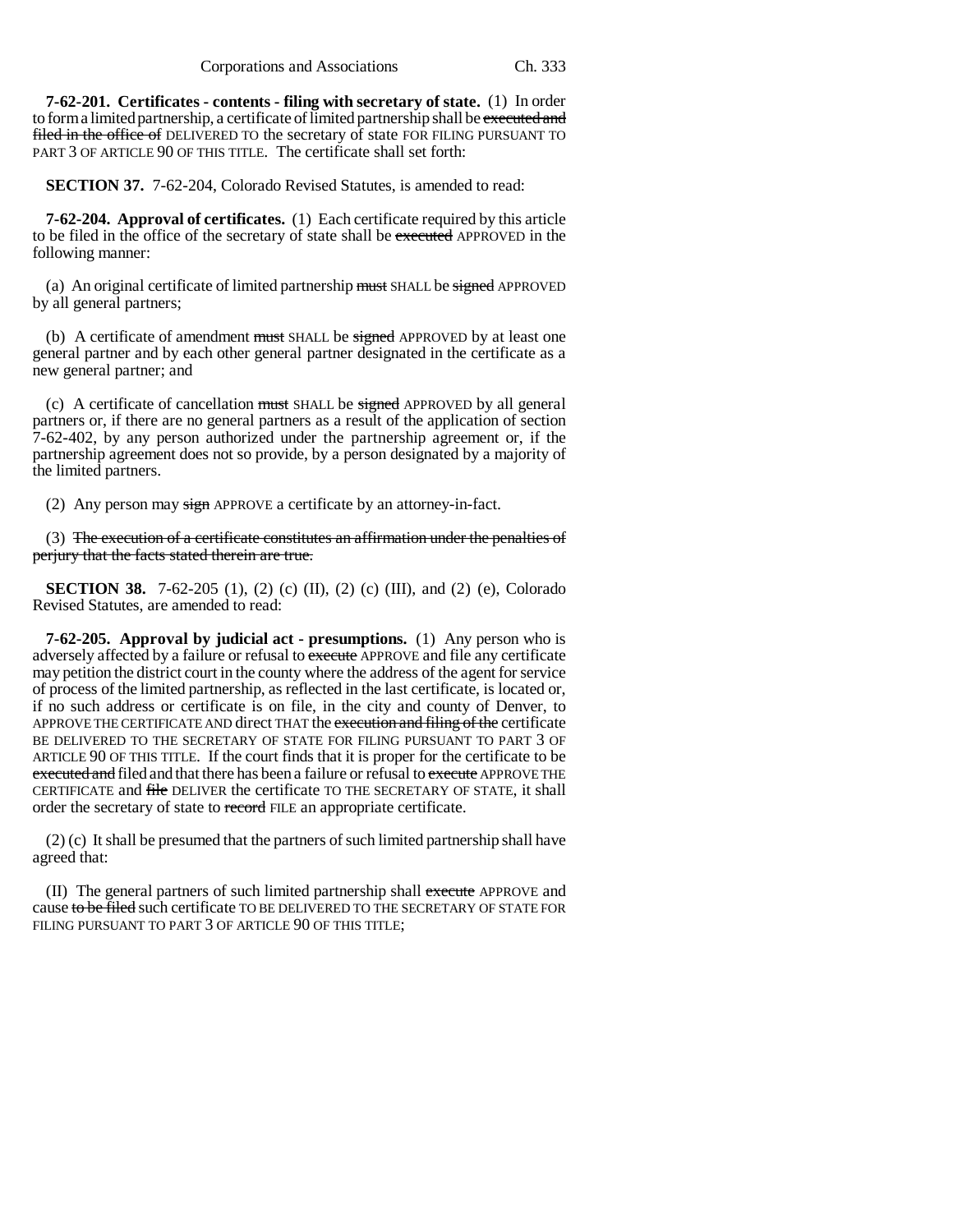(III) The failure of the general partners to execute APPROVE and cause to be filed such certificate TO BE DELIVERED TO THE SECRETARY OF STATE, FOR FILING PURSUANT TO PART 3 OF ARTICLE 90 OF THIS TITLE, shall entitle any partner to obtain a court order pursuant to subsection (1) of this section requiring the secretary of state to record FILE an appropriate certificate.

(e) The presumption set forth in subparagraph (II) of paragraph (c) of this subsection (2) shall not apply in an action for damages against a general partner by the other partners based on any delay or failure to execute or file IN THE FILING OF a certificate of limited partnership.

**SECTION 39.** The introductory portion to 7-62-207 (1) and 7-62-207 (1) (a), Colorado Revised Statutes, are amended to read:

**7-62-207. Liability for false statement in certificate.** (1) If any certificate of limited partnership or certificate of amendment or cancellation contains CONTAINING a false statement IS DELIVERED TO THE SECRETARY OF STATE, FOR FILING PURSUANT TO PART 3 OF ARTICLE 90 OF THIS TITLE, one who suffers loss by reliance on the statement may recover damages for the loss from:

(a) Any general partner who knew or should have known the statement to be false at the time the certificate was executed APPROVED; and

**SECTION 40.** 7-62-209, Colorado Revised Statutes, is amended to read:

**7-62-209. Delivery of certificates to limited partners.** Upon the return by DELIVERY OF A CERTIFICATE OF LIMITED PARTNERSHIP TO the secretary of state FOR FILING pursuant to section 7-62-206 of a certificate marked "Filed", SECTION 7-62-204, the general partners shall promptly deliver or mail a copy of the certificate of limited partnership to each limited partner unless the partnership agreement provides otherwise.

**SECTION 41.** The introductory portion to 7-62-210 (3), Colorado Revised Statutes, is amended to read:

**7-62-210. Merger and consolidation of limited partnerships.** (3) Following a merger or consolidation of one or more domestic limited partnerships and one or more limited partnerships formed under the laws of any jurisdiction, if the surviving or resulting limited partnership is not a domestic limited partnership, it shall comply with the provisions of this article with respect to foreign limited partnerships if it is to transact business in this state, and, in every case, it shall file with DELIVER TO the secretary of state, FOR FILING PURSUANT TO PART 3 OF ARTICLE 90 OF THIS TITLE:

**SECTION 42.** 7-62-304 (1), Colorado Revised Statutes, is amended to read:

**7-62-304. Person erroneously believing himself a limited partner.** (1) Except as provided in subsection (2) of this section, a person who makes a contribution to a business enterprise and erroneously, but in good faith, believes that he has become a limited partner in the enterprise is not a general partner in the enterprise and is not bound by its obligations by reason of making the contribution, receiving distributions from the enterprise, or exercising any rights of a limited partner, if, on ascertaining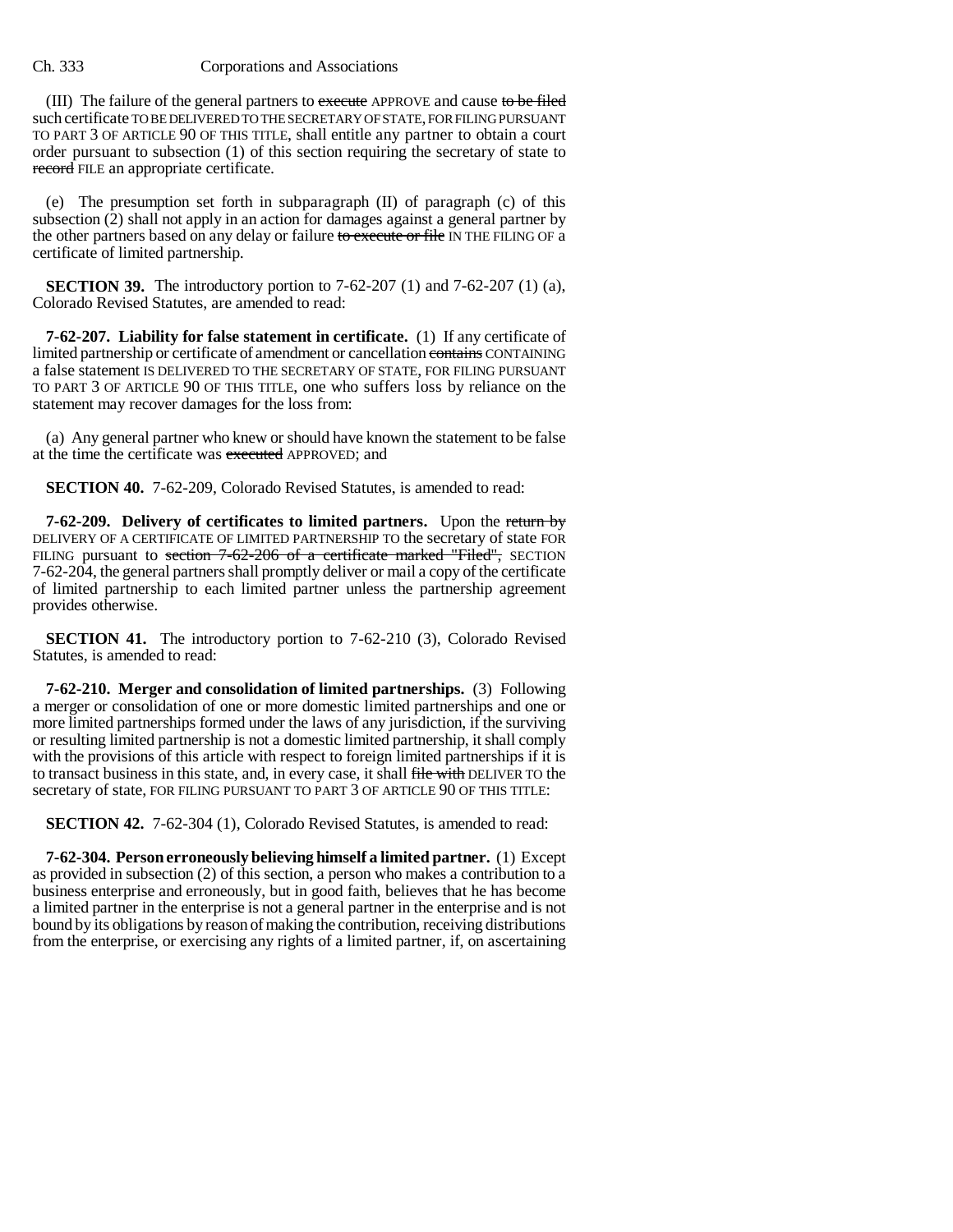the mistake, he causes an appropriate certificate of limited partnership or a certificate of amendment to be executed and filed IN THE RECORDS OF THE SECRETARY OF STATE PURSUANT TO PART 3 OF ARTICLE 90 OF THIS TITLE.

**SECTION 43.** The introductory portion to 7-62-902 (1), Colorado Revised Statutes, is amended to read:

**7-62-902. Registration.** (1) Before transacting business in this state, a foreign limited partnership shall register with the secretary of state. In order to register, a foreign limited partnership shall submit DELIVER to the secretary of state, in duplicate FOR FILING PURSUANT TO PART 3 OF ARTICLE 90 OF THIS TITLE, an application for registration as a foreign limited partnership executed by a general partner and setting forth:

**SECTION 44.** 7-62-905, Colorado Revised Statutes, is amended to read:

**7-62-905. Changes and amendments.** If any statement in the application for registration of a foreign limited partnership was false when made or any arrangements or other facts described have changed, making the application inaccurate in any respect, including but not limited to a change in the registered agent or office required to be maintained by section 7-62-902, the foreign limited partnership shall promptly submit to the office of DELIVER TO the secretary of state, in duplicate FOR FILING PURSUANT TO PART 3 OF ARTICLE 90 OF THIS TITLE, an amended application for registration as a foreign limited partnership executed by a general partner, correcting such statement.

**SECTION 45.** 7-62-1104 (1) (a), Colorado Revised Statutes, is amended to read:

**7-62-1104. Rules for cases not provided for in this article - registration as limited liability limited partnership.** (1) In any case not provided for in this article, the provisions of either article 60 or 64 of this title shall govern, to the extent applicable, as follows:

(a) A limited partnership may elect to be governed by article 64 of this title by filing in the office of DELIVERING TO the secretary of state, FOR FILING PURSUANT TO PART 3 OF ARTICLE 90 OF THIS TITLE, a certificate of limited partnership or a certificate of amendment of limited partnership that includes a declaration that it elects to be governed by such article. If the election is made by a certificate of amendment, the certificate of amendment shall be signed APPROVED by all general partners, notwithstanding section 7-62-204 (1) (b).

**SECTION 46.** 7-63-104, Colorado Revised Statutes, is amended to read:

**7-63-104. Formation of association.** Any two or more persons may form a limited partnership association by subscribing to the capital of the association and by signing APPROVING and delivering articles of association to the secretary of state for filing PURSUANT TO PART 3 OF ARTICLE 90 OF THIS TITLE. The association shall be formed upon the effective date of the filing of the articles by the secretary of state.

**SECTION 47.** 7-63-105 (2) and (3), Colorado Revised Statutes, are amended to read: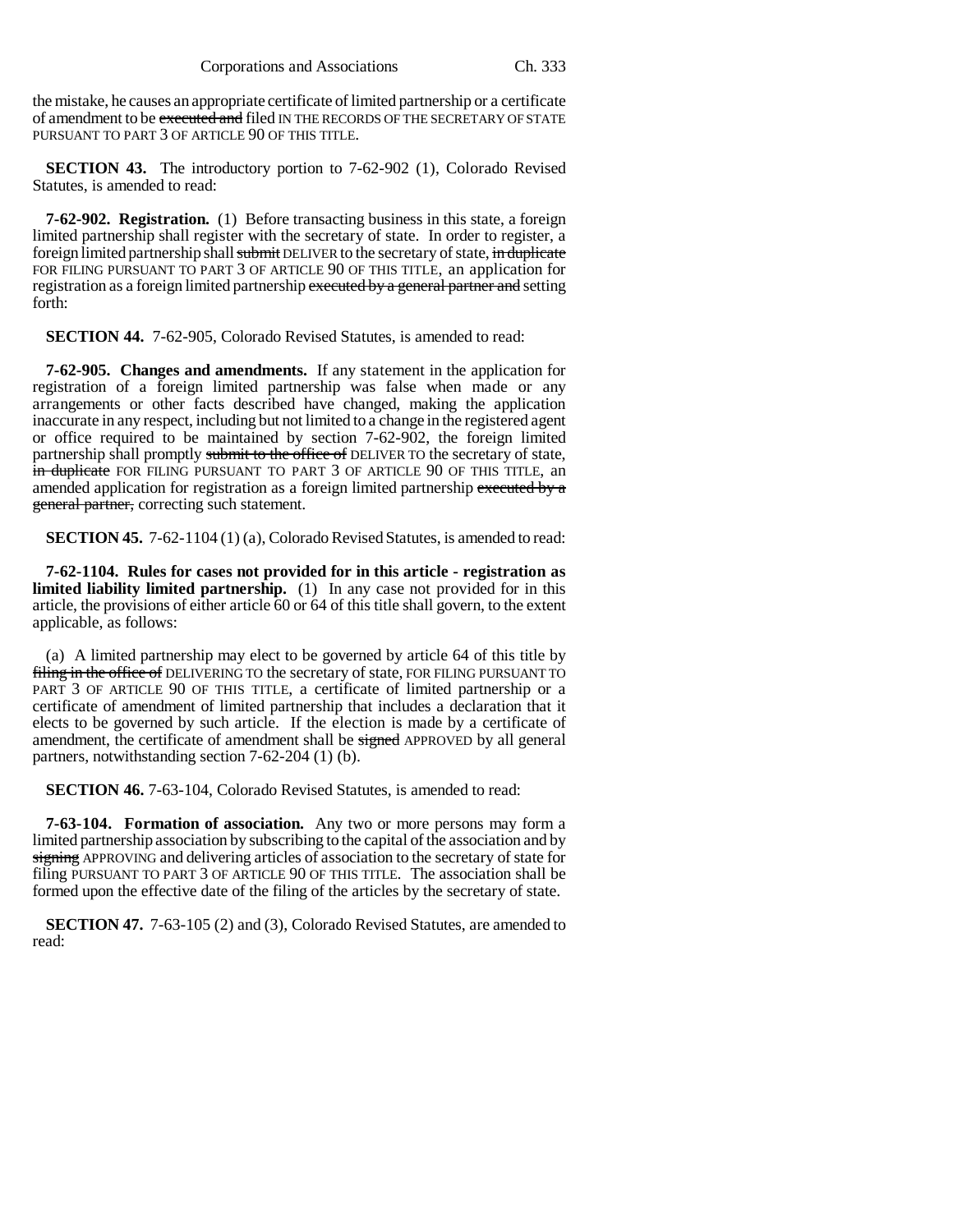**7-63-105. Articles.** (2) Any amendment to or restatement of the articles of association must SHALL be authorized APPROVED in a separate writing or writings by all of the members. This subsection (2) is a default rule, subject to the bylaws.

(3) Articles of amendment, restatement, or dissolution filed with the secretary of state on behalf of the association are not effective unless signed by the chairman, any manager or vice-chairman, and the secretary or an assistant secretary. Other documents to be so filed may be signed by any one of the managers or officers. Any person other than an officer who may sign articles of association or other documents may sign such documents by an agent. A manager, officer, agent, or fiduciary need not exhibit any evidence of authority as a prerequisite to any filing.

**SECTION 48.** 7-63-108 (3) (a), (3) (c), (3) (d), and (3) (e), Colorado Revised Statutes, are amended to read:

**7-63-108. Reference to corporation law.** (3) Except as otherwise provided in this article, the laws of this state applicable to a corporation organized under the "Colorado Business Corporation Act", articles 101 to 117 of this title, shall apply to an association with respect to the following matters:

(a) The execution and filing with BY the secretary of state of articles for the formation or dissolution of an association, periodic reports concerning an association, change of registered agent or registered or principal office, and other documents including withdrawal and restatement of, amendments and corrections to, and statements with respect to any articles, reports, and other documents;

(c) The effect of signing APPROVING documents to be filed with BY the secretary of state, the effective date and effect of any filing with BY or certification of documents or facts by the secretary of state, and the effect and effective date of any filing or recording of a document with a clerk and recorder;

(d) The fees payable to the secretary of state for filing of documents and for providing information and other services and the penalties payable to the secretary of state and other civil and criminal penalties with respect to documents permitted or required to be filed with DELIVERED TO the secretary of state FOR FILING PURSUANT TO PART 3 OF ARTICLE 90 OF THIS TITLE;

(e) The availability, reservation, registration, recording, use, protection, withdrawal, and change of a domestic entity name and assumed or trade names of an association;

**SECTION 49.** 7-63-117 (4), Colorado Revised Statutes, is amended to read:

**7-63-117. Conversion.** (4) The partners or members of an entity resulting from a conversion authorized by subsection (1) of this section shall have the same protections from and responsibilities for the liabilities of the converted entity as are provided in the case applicable to the conversion under such subsection. The members of an association resulting from a conversion shall sign and file CAUSE TO BE DELIVERED TO THE SECRETARY OF STATE, FOR FILING PURSUANT TO PART 3 OF ARTICLE 90 OF THIS TITLE, articles of association on behalf of the association as required in the case of an association initially formed under this article.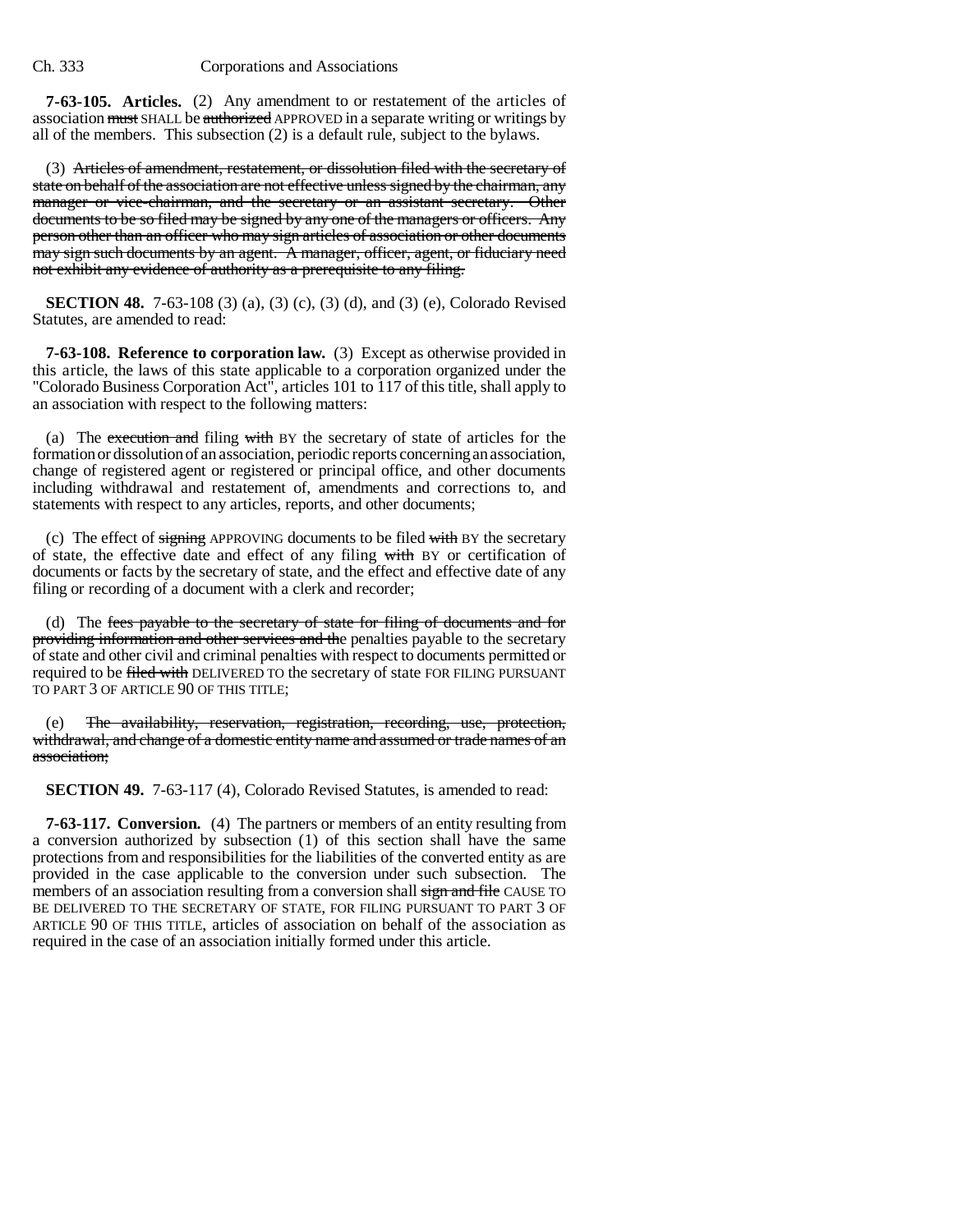**SECTION 50.** 7-64-101 (6), (7), and (29), Colorado Revised Statutes, are amended to read:

**7-64-101. Definitions.** As used in this article, unless the context otherwise requires:

(6) "Effective date", when referring to a document filed by the secretary of state, means the time and date determined in accordance with section 7-64-1106 SECTION 7-90-304.

(7) "Filed statement" means a statement that has been filed in the office of BY the secretary of state PURSUANT TO PART 3 OF ARTICLE 90 OF THIS TITLE. A copy of a filed statement means a certified copy of a filed statement or a photocopy of a filed statement that bears the secretary of state's stamp or other endorsement of filing, together with the time and date of receipt COPY OF THE FILED STATEMENT THAT THE SECRETARY OF STATE HAS CERTIFIED TO BE IN THE RECORDS OF THE SECRETARY OF STATE.

(29) "Statement" means a statement of partnership authority under section 7-64-303, a statement of denial under section 7-64-304, a statement of dissociation under section 7-64-704, a statement of dissolution under section 7-64-805, a statement of merger under section 7-64-907, a registration statement under section 7-64-1002, a statement of withdrawal of registration under section 7-64-1002, a statement of correction under section 7-64-1107 SECTION 7-90-305, or an amendment or cancellation of any of the foregoing.

**SECTION 51.** 7-64-105 (4), Colorado Revised Statutes, is amended to read:

**7-64-105. Execution, filing, and recording of statements.** (4) A person authorized by this article to deliver a statement to the secretary of state for filing may amend or cancel the statement by delivering to the secretary of state, for filing PURSUANT TO PART 3 OF ARTICLE 90 OF THIS TITLE, an amendment or cancellation that names the partnership, identifies the statement, and states the substance of the amendment or cancellation.

**SECTION 52.** The introductory portion to 7-64-303 (1), Colorado Revised Statutes, is amended to read:

**7-64-303. Statement of partnership authority.** (1) A partnership may deliver to the secretary of state, for filing PURSUANT TO PART 3 OF ARTICLE 90 OF THIS TITLE, a statement of partnership authority, which statement:

**SECTION 53.** 7-64-304, Colorado Revised Statutes, is amended to read:

**7-64-304. Statement of denial.** A partner or other person named as a partner in a filed statement of partnership authority or in a list maintained by an agent pursuant to section 7-64-303 (2) may deliver to the secretary of state, for filing PURSUANT TO PART 3 OF ARTICLE 90 OF THIS TITLE, a statement of denial stating the name of the partnership, or the domestic entity name if the partnership has filed a statement of partnership authority pursuant to section 7-64-303 or is a limited liability partnership, and the fact that is being denied, which may include denial of a person's authority or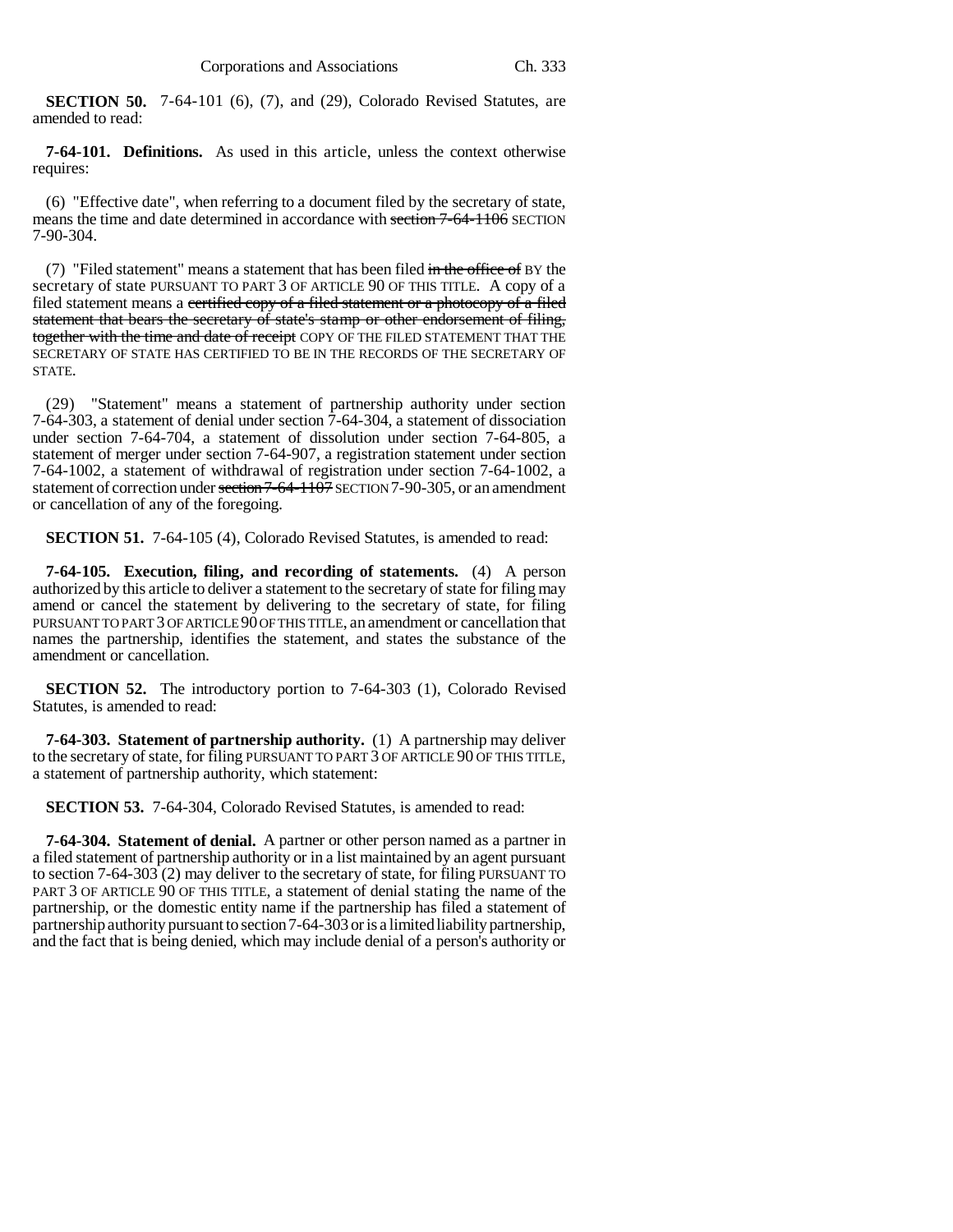status as a partner. A statement of denial is a limitation on authority as provided in section 7-64-303 (4) and (5).

**SECTION 54.** 7-64-704 (1), Colorado Revised Statutes, is amended to read:

**7-64-704. Statement of dissociation.** (1) A dissociated partner or the partnership may deliver to the secretary of state, for filing PURSUANT TO PART 3 OF ARTICLE 90 OF THIS TITLE, a statement of dissociation stating the name of the partnership, or the domestic entity name if the partnership has filed a statement of partnership authority pursuant to section 7-64-303 or is a limited liability partnership, and the partner is dissociated from the partnership.

**SECTION 55.** 7-64-805 (1) and (4), Colorado Revised Statutes, are amended to read:

**7-64-805. Statement of dissolution.** (1) After dissolution, a partner who has not wrongfully dissociated may deliver to the secretary of state, for filing PURSUANT TO PART 3 OF ARTICLE 90 OF THIS TITLE, a statement of dissolution stating the name of the partnership, or the domestic entity name if the partnership has filed a statement of partnership authority pursuant to section 7-64-303 or is a limited liability partnership, and that the partnership has dissolved and is winding up its business.

(4) Notwithstanding dissolution or the filing or recording of a statement of dissolution, a partnership may deliver to the secretary of state, for filing PURSUANT TO PART 3 OF ARTICLE 90 OF THIS TITLE, and, if appropriate, record a statement of partnership authority which will operate with respect to a person not a partner as provided in section 7-64-303 (4) and (5) in any transaction, whether or not the transaction is appropriate for winding up the partnership business.

**SECTION 56.** The introductory portion to 7-64-902 (3), Colorado Revised Statutes, is amended to read:

**7-64-902. Conversion of partnership to limited partnership.** (3) After the conversion is approved as provided in subsection (2) of this section, the partnership shall cause to be filed DELIVER TO THE SECRETARY OF STATE, FOR FILING PURSUANT TO PART 3 OF ARTICLE 90 OF THIS TITLE, a certificate of limited partnership, in this state, or, if applicable, shall comply with the requirements of the jurisdiction in which the foreign limited partnership is to be formed. A certificate of limited partnership TO BE filed in this state shall include:

**SECTION 57.** 7-64-907 (1), Colorado Revised Statutes, is amended to read:

**7-64-907. Statement of merger.** (1) After a merger, the surviving partnership or limited partnership may deliver to the secretary of state, for filing PURSUANT TO PART 3 OF ARTICLE 90 OF THIS TITLE, a statement that one or more partnerships or limited partnerships have merged into the surviving entity.

**SECTION 58.** The introductory portions to 7-64-1002 (1) and (2) and 7-64-1002 (4), Colorado Revised Statutes, are amended to read:

**7-64-1002. Registration.** (1) A partnership may register as a limited liability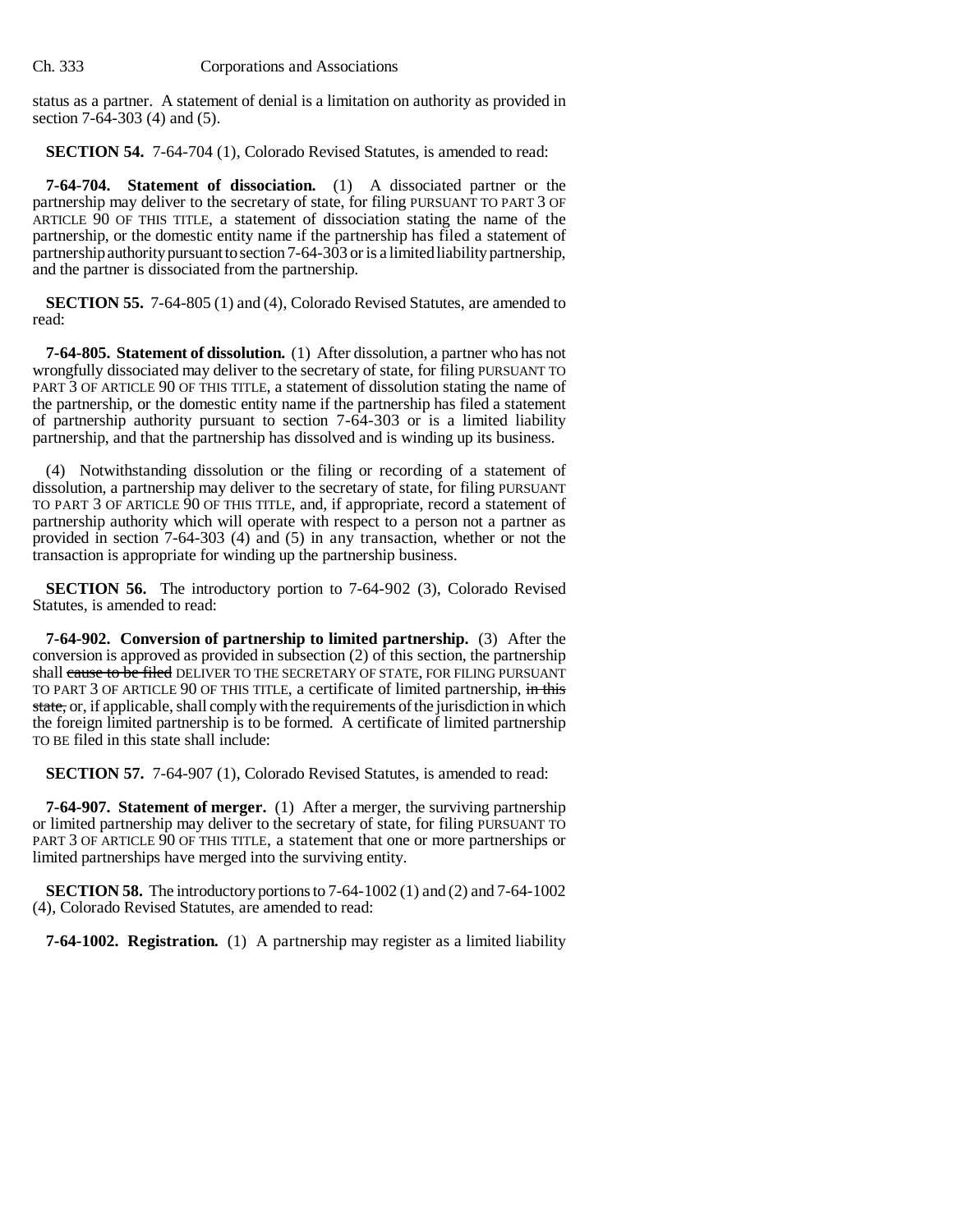Corporations and Associations Ch. 333

partnership, and a limited partnership formed under article 61 or 62 of this title may register as a limited liability limited partnership, by delivering TO THE SECRETARY OF STATE, FOR FILING PURSUANT TO PART 3 OF ARTICLE 90 OF THIS TITLE, a registration statement. to the secretary of state for filing. The registration shall be effective upon the effective date of the registration statement. If a certificate of limited partnership is being filed, the registration statement under this subsection (1) may be combined with or stated in the certificate of limited partnership. The registration statement shall be approved in the manner provided in the partnership agreement or, if not so provided, shall be approved by all of the general partners. The registration statement shall be signed by a general partner and shall set forth:

(2) A foreign limited liability partnership or a foreign limited liability limited partnership may register as such with the secretary of state by delivering a registration statement to the secretary of state for filing PURSUANT TO PART 3 OF ARTICLE 90 OF THIS TITLE. The registration statement shall be approved in the manner provided in the partnership agreement or, if not so provided, shall be approved by all of the general partners. The registration statement shall be signed by a general partner and shall set forth:

(4) A partnership or a limited partnership may deliver to the secretary of state, for filing PURSUANT TO PART 3 OF ARTICLE 90 OF THIS TITLE, a statement of withdrawal of registration. The statement of withdrawal of registration shall be signed by at least one general partner and shall be approved in the manner provided in the partnership agreement or, if not so provided, shall be approved by all of the general partners. The withdrawal of registration shall be effective upon the effective date of the statement of withdrawal of registration.

**SECTION 59.** 7-64-1103, Colorado Revised Statutes, is amended to read:

**7-64-1103. Filing requirements.** (1) A document shall satisfy the requirements of this section and of any other section that adds to or varies these requirements to be entitled to filing by the secretary of state ANY DOCUMENT DELIVERED TO THE SECRETARY OF STATE FOR FILING PURSUANT TO THIS ARTICLE SHALL BE SUBJECT TO THE PROVISIONS OF PART 3 OF ARTICLE 90 OF THIS TITLE.

(2) The document shall be one which is required or permitted by this article to be delivered for filing in the office of the secretary of state.

(3) The document shall contain all information required by this article and may contain other information as well.

(4) The document shall be typewritten or printed.

(5) The document shall be in the English language. A partnership name need not be in English if written in English letters or arabic or roman numerals, and the certificate of existence required of foreign partnerships need not be in English if accompanied by a reasonably authenticated English translation.

(6) The document shall be executed, or shall be a true copy, made by photographic, xerographic, or other process providing similar copy accuracy, of a document that has been executed, as follows: EXCEPT AS MAY BE OTHERWISE PROVIDED IN THIS ARTICLE,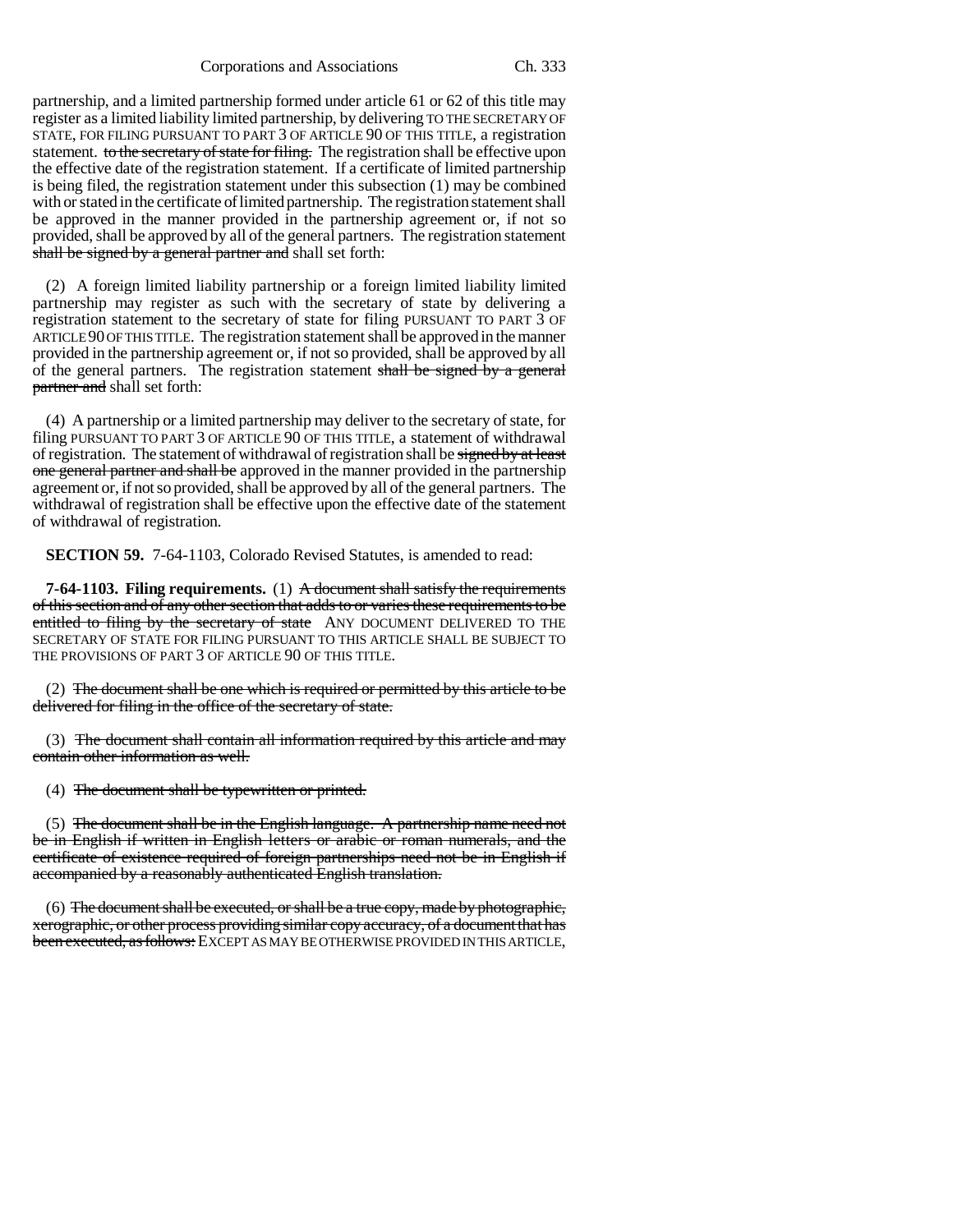AND SUBJECT TO ANY ADDITIONAL REQUIREMENTS THAT MAY BE CONTAINED IN THE PARTNERSHIP AGREEMENT, DELIVERY OF THE DOCUMENT TO THE SECRETARY OF STATE FOR FILING SHALL BE CAUSED BY TWO OR MORE PARTNERS; OR:

(a) Except as may be otherwise provided in this article: BY ANY PERSON AUTHORIZED UNDER THIS ARTICLE, THE PARTNERSHIP AGREEMENT, OR OTHER LAW TO CAUSE THE DOCUMENT TO BE DELIVERED TO THE SECRETARY OF STATE FOR FILING;

### (I) By two or more partners; or

(II) By any person authorized under this article, the partnership agreement, or other law to execute the document;

(b) If the partnership is in the hands of a receiver, trustee, or other court-appointed fiduciary, by that fiduciary; or

(c) If the document is that of a registered agent, by the registered agent, if the person is an individual, or by a person authorized by the registered agent to execute the document, if the registered agent is an entity.

(7) The person executing the document shall state beneath or opposite such person's signature his or her name and the capacity in which the person signs.

(8) The document may but need not contain an acknowledgment, verification, or proof.

(9) Whether or not the document contains an acknowledgment, verification, or proof permitted by subsection (8) of this section, the signature of each person signing the document shall constitute the affirmation or acknowledgment of such person, under penalties of perjury, that the document is the person's act and deed or the act and deed of the partnership and that the facts stated in the document are true.

(10) If the secretary of state requires the use of a form or cover sheet for a document under section 7-64-1104, the document shall be in or on the required form or shall have the required cover sheet.

(11) The document shall be delivered to the secretary of state for filing and shall be accompanied by one exact or conformed copy thereof (except as provided in section 7-64-1115), the correct filing fee, and any penalty required by this article or other law. Except with respect to filings pursuant to section 7-64-1115, the document shall state, or be accompanied by a writing stating, the address to which the secretary of state may deliver a copy upon completion of the filing.

**SECTION 60.** The introductory portion to 7-64-1114 (1) and 7-64-1114 (1) (e) and (2), Colorado Revised Statutes, are amended to read:

**7-64-1114. Change of registered office or registered agent.** (1) A partnership may change its registered office or registered agent by delivering to the secretary of state, for filing PURSUANT TO PART 3 OF ARTICLE 90 OF THIS TITLE, a statement of change that sets forth: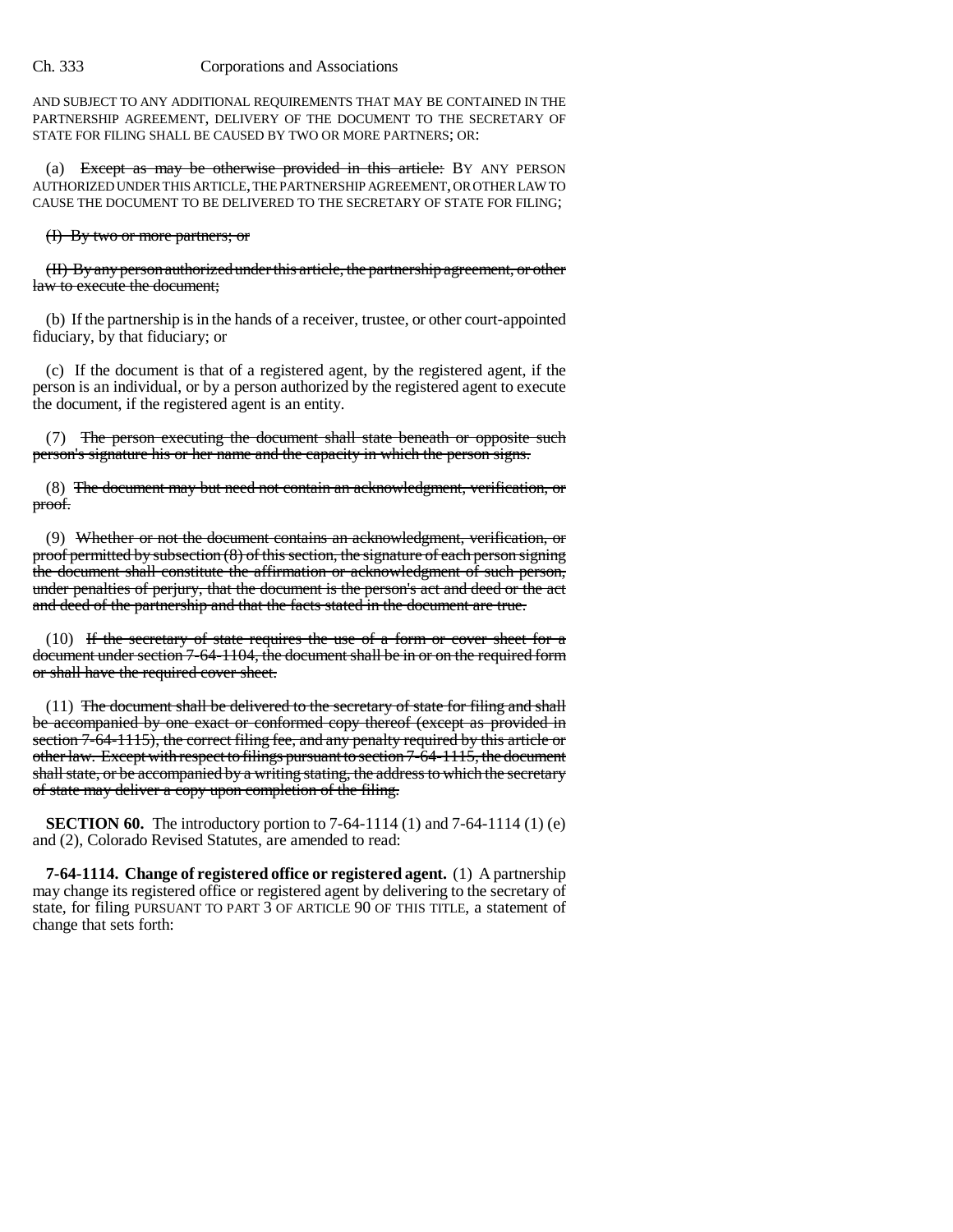(e) If the registered agent is to be changed, the name of the new registered agent; and the new registered agent's written consent to the appointment, either on the statement of change or in an accompanying document; and

(2) If a registered agent changes the street address of the registered agent's business office, the registered agent may change the street address of the registered office of any partnership for which the registered agent is the registered agent by giving written notice to the partnership of the change and executing, either manually or in facsimile, and delivering to the secretary of state, for filing PURSUANT TO PART 3 OF ARTICLE 90 OF THIS TITLE, a statement of change that complies with the requirements of subsection (1) of this section and recites that notice of the change has been given to the partnership.

**SECTION 61.** 7-64-1115 (1) and (2), Colorado Revised Statutes, are amended to read:

**7-64-1115. Resignation of registered agent.** (1) The registered agent of a partnership may resign the agency by delivering to the secretary of state, for filing PURSUANT TO PART 3 OF ARTICLE 90 OF THIS TITLE, a statement of resignation. which shall be accompanied by two exact or conformed copies thereof. The statement of resignation may include a statement that the registered office is also discontinued.

(2) After filing the statement of resignation, the secretary of state shall deliver one copy to the registered office of the partnership and the other copy to the chief executive office of the partnership.

**SECTION 62.** The introductory portion to 7-70-102 (1) and 7-70-102 (2) and (3), Colorado Revised Statutes, are amended to read:

**7-70-102. Application for registration.** (1) Any person who adopts and uses a trademark in this state may file in the office of DELIVER TO the secretary of state, FOR FILING PURSUANT TO PART 3 OF ARTICLE 90 OF THIS TITLE, on a form to be furnished by the secretary of state, an application for registration of that trademark setting forth but not limited to the following:

(2) The application shall be signed and verified by the applicant, a member of or agent for the firm, an officer or agent of the corporation or association, or a manager or managers of a limited liability company applying. The application shall be filed in duplicate and each copy of the application shall be accompanied by a specimen or facsimile of the trademark.

(3) The applicant shall pay to the secretary of state, for the use of the state, a fee which shall be determined and collected pursuant to section  $24-21-104$  (3), C.R.S., for filing and recording each application for registration of a trademark and for issuing a certificate of registration.

**SECTION 63.** 7-70-105 (2) and (3), Colorado Revised Statutes, are amended to read:

**7-70-105. Assignment and change of name.** (2) Assignments shall be by instruments in writing duly executed by the owner and may be filed with DELIVERED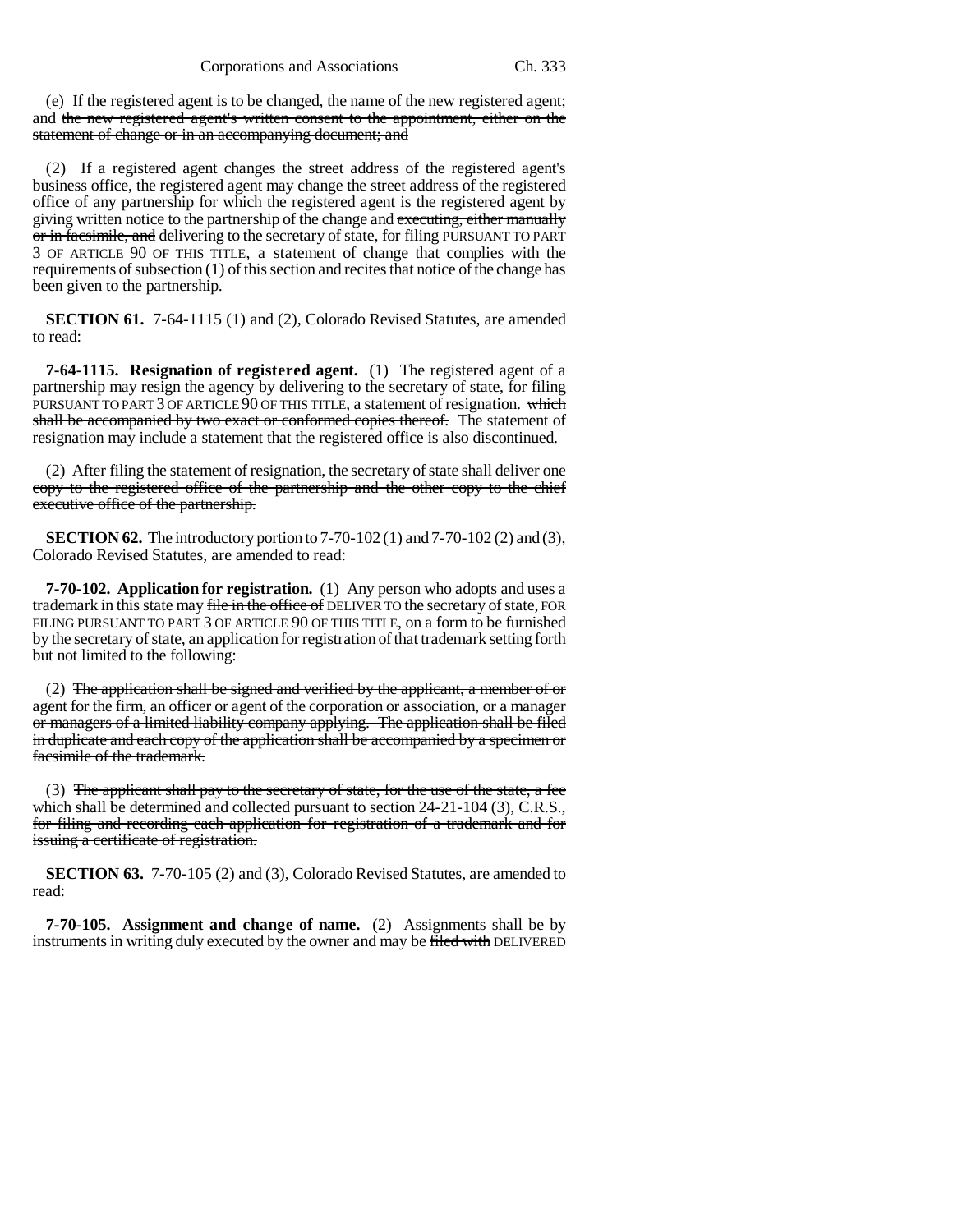TO the secretary of state upon payment to the secretary of state of a fee which shall be determined and collected pursuant to section 24-21-104 (3), C.R.S., who, upon filing the assignment, shall legibly stamp or otherwise endorse the word "filed", with the name and official title of the secretary of state on the copies. The secretary of state shall deliver the accompanying copy, with the receipt for filing fees, if any, to the applicant FOR FILING PURSUANT TO PART 3 OF ARTICLE 90 OF THIS TITLE. Any assignment of any registration under this article shall be void as against any subsequent purchaser for valuable consideration without notice unless it is filed with DELIVERED TO the secretary of state, FOR FILING PURSUANT TO PART 3 OF ARTICLE 90 OF THIS TITLE, within three months after the date thereof or prior to the subsequent purchase.

(3) Any individual, firm, partnership, corporation, limited liability company, association, union, or other organization having a trademark registered with the secretary of state, upon changing its name, shall file DELIVER TO THE SECRETARY OF STATE, FOR FILING PURSUANT TO PART 3 OF ARTICLE 90 OF THIS TITLE, a change of name statement with the secretary of state giving the name of the owner as shown on the registration on file with the secretary of state, the original registration number assigned by the secretary of state, the name change, the words constituting the trademark, and the trademark classification. Such statement shall be signed by the owner or the owner's agent. The secretary of state shall charge a fee which shall be determined and collected pursuant to section 24-21-104 (3), C.R.S., for filing the statement and shall, upon request, issue a new certificate for a fee which shall be determined and collected pursuant to section 24-21-104 (3), C.R.S.

**SECTION 64.** The introductory portion to 7-71-101 (2), 7-71-101 (5) and (7), the introductory portions to 7-71-101 (8), (9), and (10), and 7-71-101 (12), Colorado Revised Statutes, are amended to read:

**7-71-101. Membership of firm - business under assumed name - fees.** (2) Any corporation, limited partnership, limited liability company, limited liability partnership, or limited liability limited partnership on file with the secretary of state may transact all or a portion of its business under a trade name by delivering to the secretary of state, for filing PURSUANT TO PART 3 OF ARTICLE 90 OF THIS TITLE, a certificate regarding such trade name setting forth the following:

(5) The secretary of state shall charge and collect a fee which shall be determined and collected pursuant to section 24-21-104 (3), C.R.S., for the filing of each certificate provided for by this section.

(7) The certification provided for in this section A COPY OF THE CERTIFICATE, CERTIFIED BY THE SECRETARY OF STATE, may be recorded and, upon recording, shall constitute prima facie evidence of the facts recited therein insofar as the same affect title to real property.

(8) Any entity having a trade name registered with the secretary of state may relinquish such trade name by delivering to the secretary of state, for filing PURSUANT TO PART 3 OF ARTICLE 90 OF THIS TITLE, a certificate of withdrawal of trade name setting forth:

(9) Any entity having a trade name registered with the secretary of state as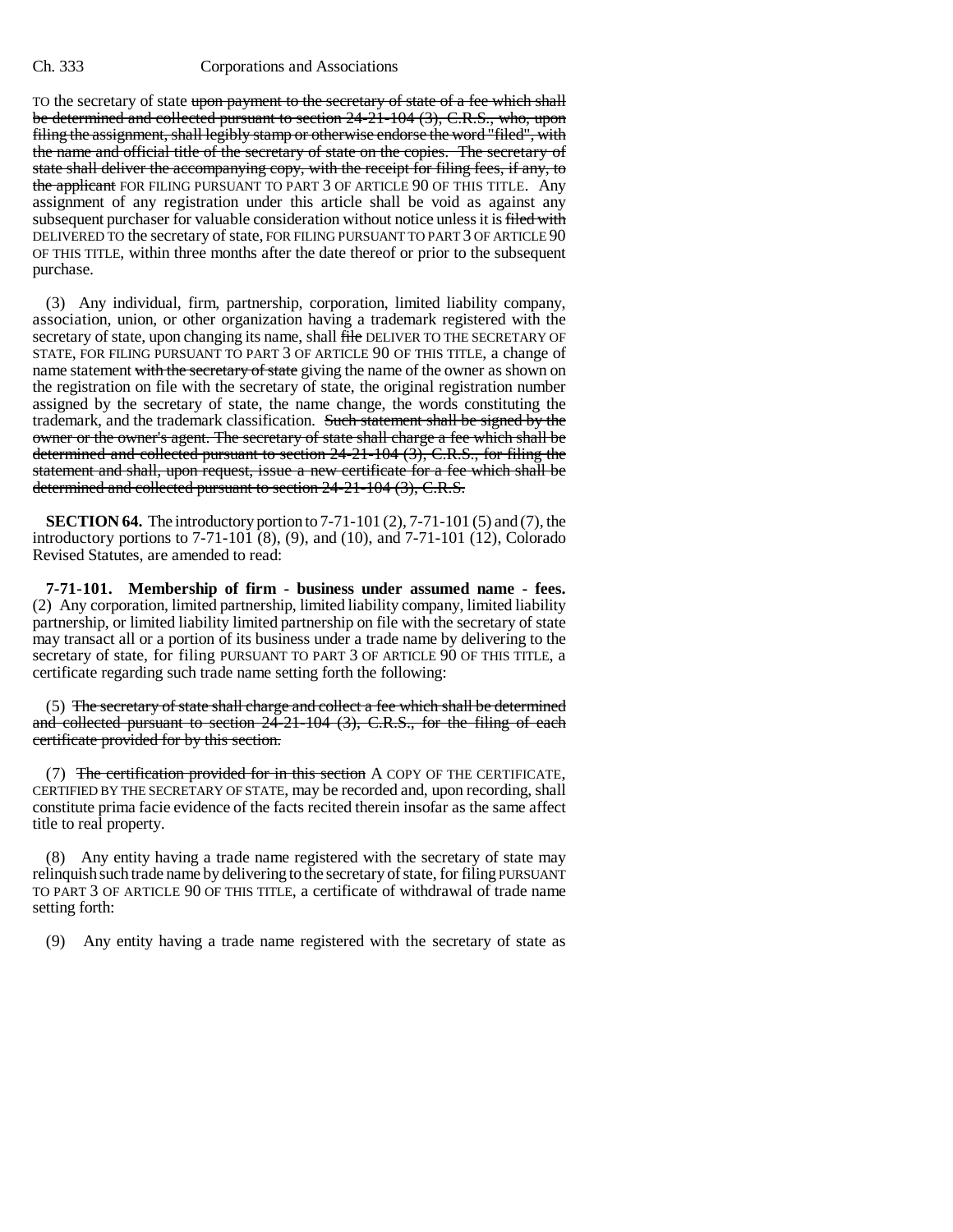provided in this section, upon changing its name, shall deliver to the secretary of state, for filing PURSUANT TO PART 3 OF ARTICLE 90 OF THIS TITLE, a change of name certificate setting forth the following:

(10) Any entity that is the survivor of a merger or consolidation, if it desires to use the trade name previously used by the merging or consolidating entity, shall, within ninety days after the merger or consolidation, deliver TO THE SECRETARY OF STATE, FOR FILING PURSUANT TO PART 3 OF ARTICLE 90 OF THIS TITLE, a certificate of merger or consolidation, to the secretary of state for filing, setting forth the following:

 $(12)$  Any certificate filed pursuant to this section shall be executed, or shall be a true copy, made by photographic, Xerographic, or other process providing similar copy accuracy, as follows:

(a) If filed by a corporation, then executed by the chairperson of the board of directors, by all of its directors, by one of its officers, or by any other person authorized to execute the certificate;

(b) If filed by a limited partnership, limited liability partnership, or limited liability limited partnership, then executed by one or more of its general partners; or

(c) If filed by a limited liability company, then executed by one or more of its managers.

**SECTION 65.** The introductory portion to 7-73-102 (1) and 7-73-102 (1) (a), Colorado Revised Statutes, are amended to read:

**7-73-102. Verified statement filed with secretary of state.** (1) A person who uses in this state a name, mark, or device to indicate ownership of articles or supplies may file in the office of DELIVER TO the secretary of state, FOR FILING PURSUANT TO PART 3 OF ARTICLE 90 OF THIS TITLE, a verified statement setting forth, but not limited to, the following information:

(a) The name and business address of the person filing the statement APPLICANT and, if a corporation, the state of incorporation;

**SECTION 66.** 7-73-103 (1), Colorado Revised Statutes, is amended to read:

**7-73-103. Certificate to be issued by secretary of state.** (1) Upon compliance with the requirements of this article, the secretary of state shall cause a certificate to be issued and delivered to the person filing the statement APPLICANT. The certificate shall be issued over the signature and the seal of the secretary of state, and it shall show the name and business address of the person claiming ownership of the articles or supplies upon which the name, mark, or device is produced APPLICANT; the nature of the business of the applicant; the type of articles or supplies upon which the name, mark, or device is produced and used; a copy, specimen, facsimile, or counterpart of the name, mark, or device as filed in the secretary of state's office or a reproduction thereof; and the filing date.

**SECTION 67.** 7-73-104, Colorado Revised Statutes, is amended to read: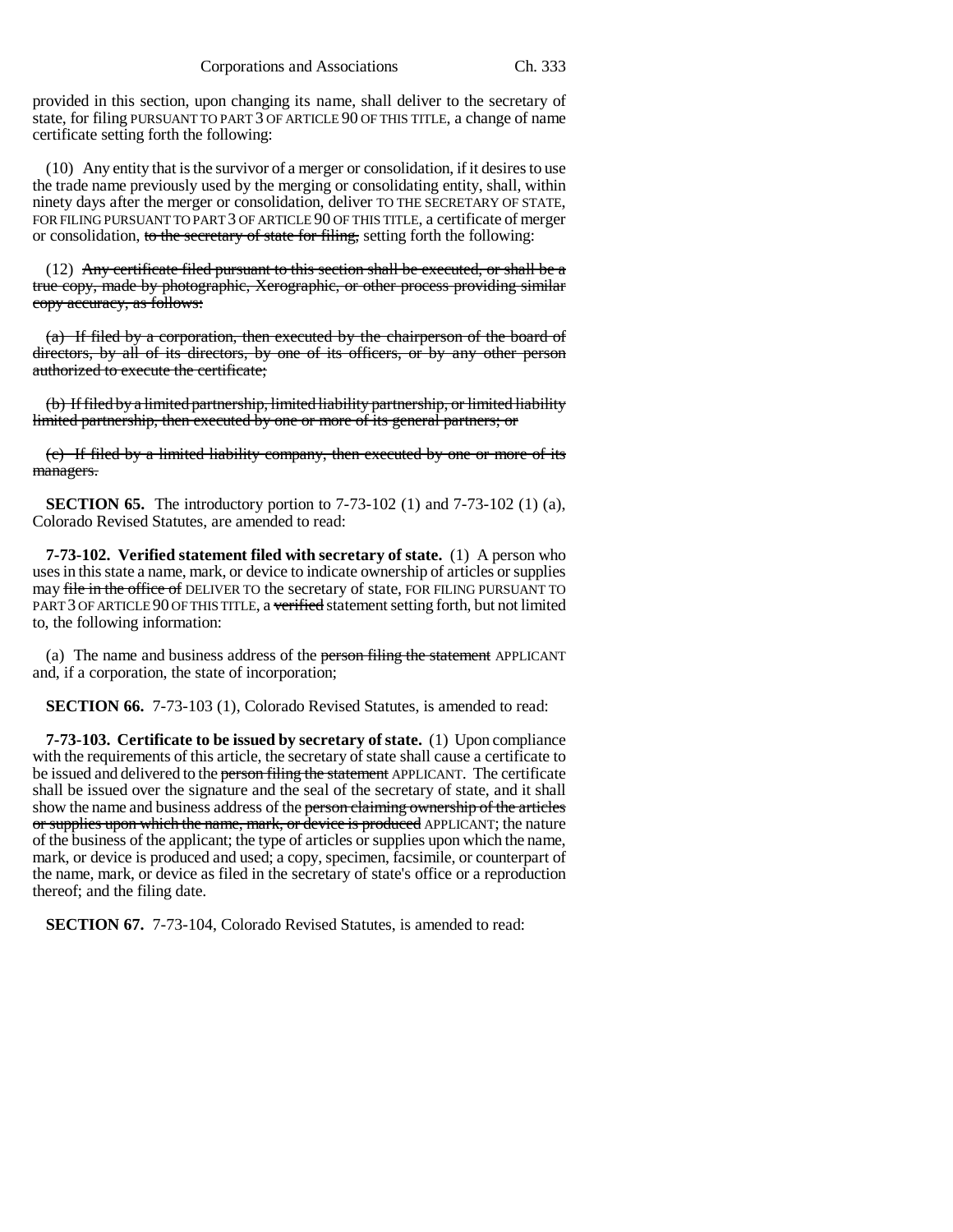**7-73-104. Assignment of certificate.** The certificate of the filing of any name, mark, or device under this article and the benefits obtained thereunder shall be assignable with the sale of the articles or supplies on which the same are produced and used. Assignments shall be by instruments in writing duly executed, and may be recorded upon the payment of a fee which shall be determined and collected pursuant to section 24-21-104 (3), C.R.S., payable to the secretary of state, who, after recording the assignment, may, upon request of the assignee, issue in his name a new certificate NOTICES OF SUCH ASSIGNMENTS MAY BE DELIVERED TO THE SECRETARY OF STATE FOR FILING PURSUANT TO PART 3 OF ARTICLE 90 OF THIS TITLE. AFTER FILING A NOTICE OF ASSIGNMENT, THE SECRETARY OF STATE MAY, UPON REQUEST OF THE ASSIGNEE, ISSUE IN A NEW CERTIFICATE IN THE NAME OF THE ASSIGNEE.

**SECTION 68.** 7-80-102 (1), Colorado Revised Statutes, is amended to read:

**7-80-102. Definitions.** As used in this article, unless the context otherwise requires:

(1) "Articles of organization" means the articles of organization filed with IN THE RECORDS OF the secretary of state for the purpose of forming a limited liability company as specified in sections 7-80-203 to 7-80-205.

**SECTION 69.** 7-80-203 (1), Colorado Revised Statutes, is amended to read:

**7-80-203. Formation.** (1) One or more natural persons eighteen years of age or older may organize a limited liability company by executing and delivering articles of organization to the secretary of state, FOR FILING PURSUANT TO PART 3 OF ARTICLE 90 OF THIS TITLE, as specified in sections 7-80-204 and 7-80-205. Such person or persons need not be members of the limited liability company after formation has occurred. The execution of the articles of organization constitutes an affirmation by any such person, under penalty of perjury, that the facts stated therein are true and that the limited liability company has one or more members. A person may sign the articles of organization by an attorney-in-fact duly authorized by a written power of attorney.

**SECTION 70.** 7-80-207 (2), Colorado Revised Statutes, is amended to read:

**7-80-207. Effect of filing of articles of organization.** (2) If such later date is specified, such article may be prevented from becoming effective by a certificate of withdrawal executed in the same manner as the articles of organization and filed with AND DELIVERED TO the secretary of state, FOR FILING PURSUANT TO PART 3 OF ARTICLE 90 OF THIS TITLE, on or before the specified effective date.

**SECTION 71.** 7-80-209 (2), (3), and (4), Colorado Revised Statutes, are amended to read:

**7-80-209. Amendment of articles of organization.** (2) An amendment to the articles of organization of a limited liability company shall be in the form and manner designated by the secretary of state. The amendment shall be signed and verified by a manager and may be signed on his behalf by an attorney-in-fact, duly authorized by a written power of attorney. Duplicate originals of the amendment shall be delivered to the secretary of state for filing accompanied by the requisite filing fee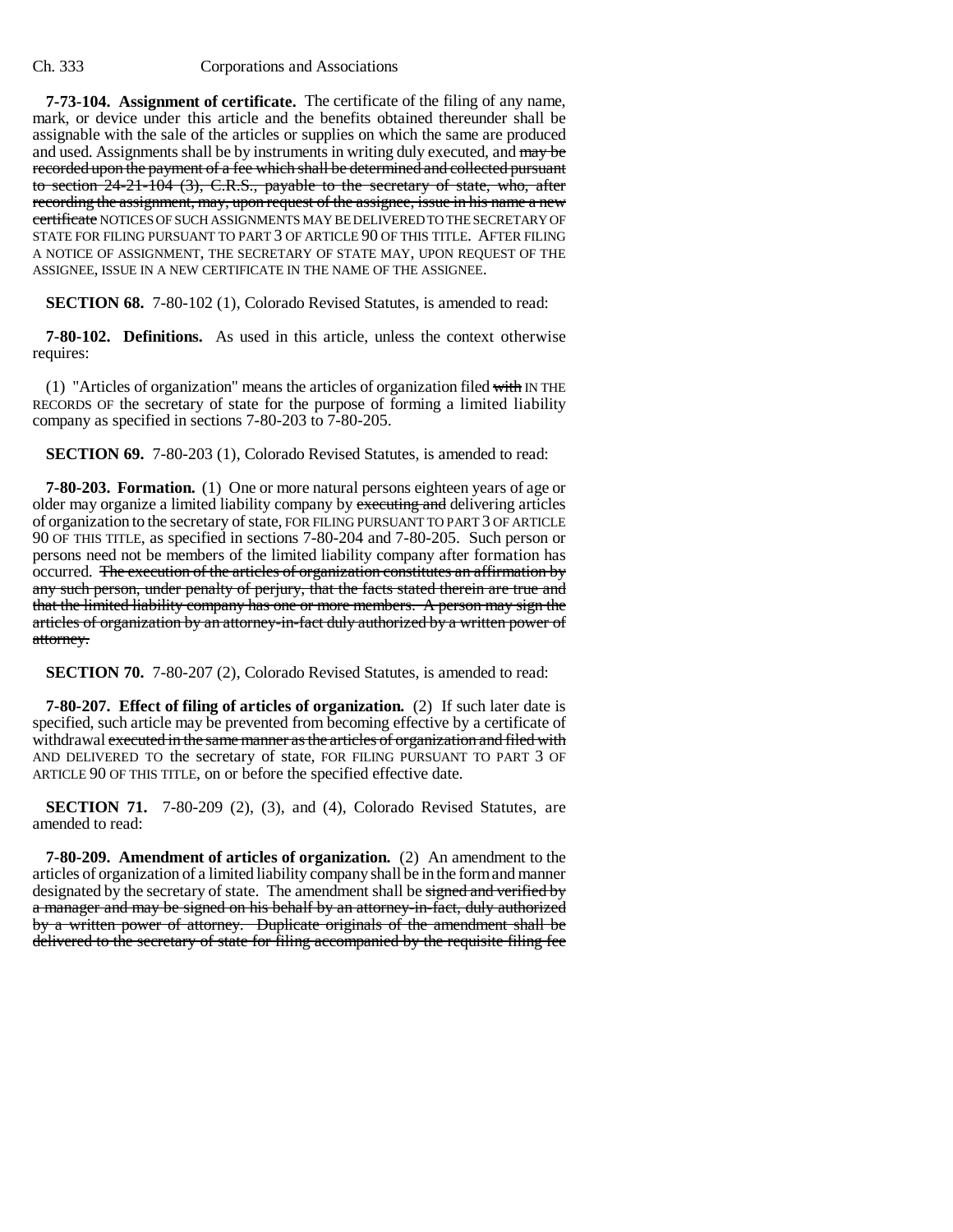DELIVERED TO THE SECRETARY OF STATE FOR FILING PURSUANT TO PART 3 OF ARTICLE 90 OF THIS TITLE.

(3) Unless the secretary of state finds that any amendment does not conform to law, upon receipt of all filing fees required by law, he shall:

(a) Endorse on each duplicate original the word "Filed" and the date of the filing;

(b) File one duplicate original in his office; and

(c) Return the other duplicate original to the person who filed it or his representative.

(4) Upon the filing of an amendment in the office of the secretary of state, the articles of organization shall be amended as set forth therein.

**SECTION 72.** 7-80-301, Colorado Revised Statutes, is amended to read:

**7-80-301. Registered agent to be maintained.** Each limited liability company shall appoint and continuously maintain in this state a registered agent for service of process on the limited liability company. The limited liability company shall register the name and business address of the registered agent with the secretary of state in the form and manner he THE SECRETARY shall designate.

**SECTION 73.** 7-80-302 (1) and (2), Colorado Revised Statutes, are amended to read:

**7-80-302. Change of name or business address of registered agent.** (1) Within fifteen days of any change in the name or business address of the registered agent, a limited liability company shall file DELIVER TO THE SECRETARY OF STATE a report of such change, with the secretary of state, in the form and manner he THE SECRETARY OF STATE shall designate.

(2) Such report shall be executed APPROVED by a manager and delivered to the secretary of state If the secretary of state finds that the report conforms to the provisions of this article and if the filing fee is paid, he shall file the report in his office, and, upon such filing, any change specified in the report shall become effective FOR FILING PURSUANT TO PART 3 OF ARTICLE 90 OF THIS TITLE.

**SECTION 74.** 7-80-802, Colorado Revised Statutes, is amended to read:

**7-80-802. Execution by judicial act.** Any person who is adversely affected by the failure or refusal of any limited liability company to execute APPROVE and file any amendment, statement of intent to dissolve, or other document to be filed under this article may petition the district court in the county where the registered office of the limited liability company is located or, if no such address is on file with the secretary of state, in the city and county of Denver, to APPROVE THE AMENDMENT, STATEMENT OF INTENT TO DISSOLVE, OR OTHER DOCUMENT AND direct THAT the execution and filing of the amendment, statement of intent to dissolve, or other document BE DELIVERED TO THE SECRETARY OF STATE FOR FILING PURSUANT TO PART 3 OF ARTICLE 90 OF THIS TITLE. If the court finds that it is proper for the amendment, statement of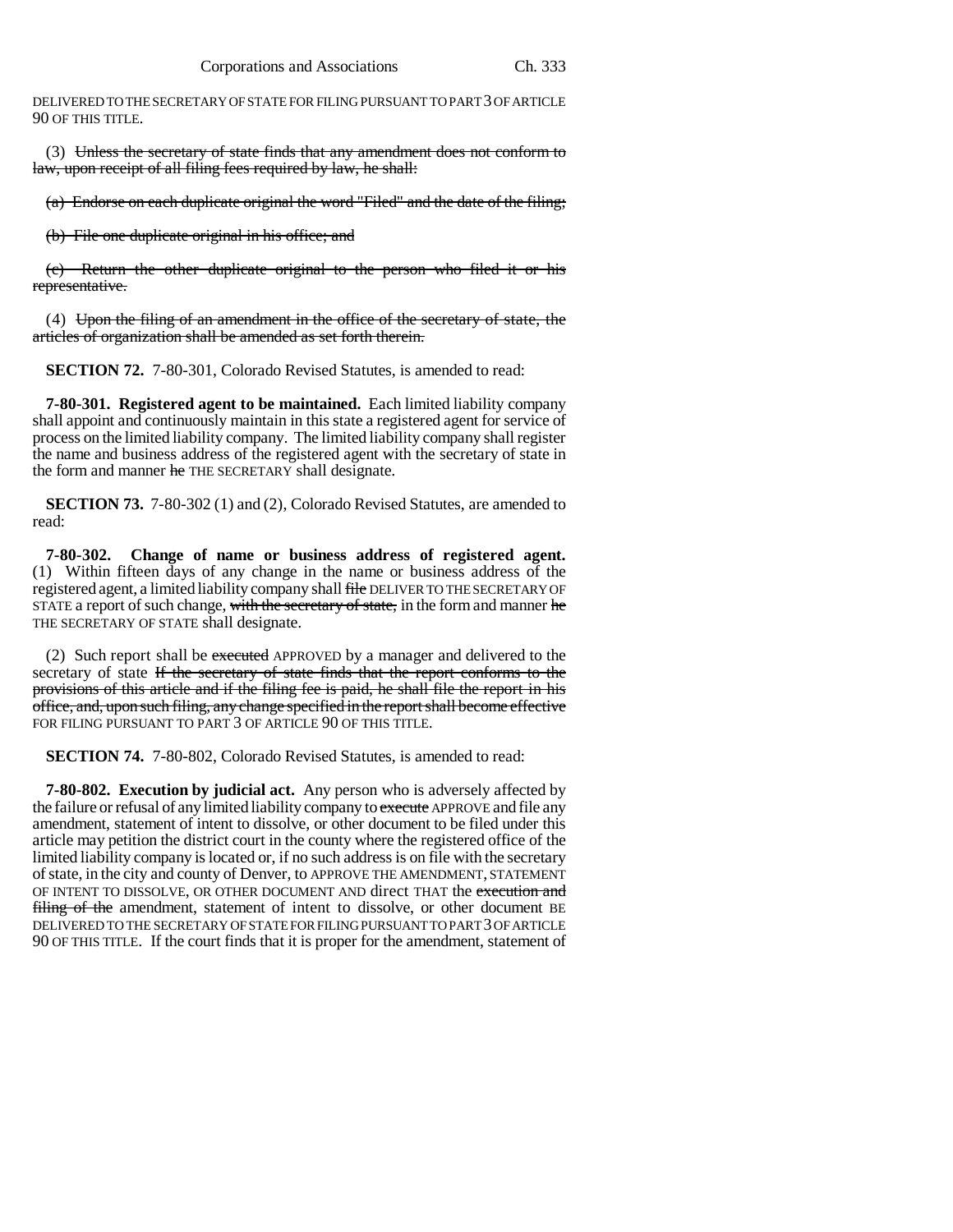intent to dissolve, or other document to be executed and filed and that there has been a failure or refusal to execute APPROVE THE AMENDMENT, STATEMENT OF INTENT TO DISSOLVE, OR OTHER DOCUMENT and file DELIVER such document TO THE SECRETARY OF STATE, it shall order the secretary of state to record FILE an appropriate amendment, statement of intent to dissolve, or other document.

**SECTION 75.** 7-80-804, Colorado Revised Statutes, is amended to read:

**7-80-804. Effect of filing of statement of intent to dissolve.** Upon the filing with the secretary of state of a statement of intent to dissolve, the limited liability company shall cease to carry on its business, except insofar as may be necessary for the winding up of its business, but its separate existence shall continue until articles of dissolution have been filed with BY the secretary of state or until a decree dissolving the limited liability company has been entered by a court of competent jurisdiction.

**SECTION 76.** The introductory portion to 7-80-806 (1) and 7-80-806 (1) (b), Colorado Revised Statutes, are amended to read:

**7-80-806. Articles of dissolution.** (1) When all debts, liabilities, and obligations have been paid and discharged or adequate provision has been made therefor and all of the remaining property and assets have been distributed to the members, articles of dissolution shall be executed in duplicate and verified by the person signing the statement, which statement shall set DELIVERED TO THE SECRETARY OF STATE, FOR FILING PURSUANT TO PART 3 OF ARTICLE 90 OF THIS TITLE, SETTING forth:

(b) That a statement of intent to dissolve the company has been filed with BY the secretary of state and the date on which such statement was filed;

**SECTION 77.** 7-80-807, Colorado Revised Statutes, is amended to read:

**7-80-807. Effect of filing articles of dissolution.** (1) Duplicate originals of such articles of dissolution shall be delivered to the secretary of state. If the secretary of state finds that such articles of dissolution conform to law, he shall, when all required fees have been paid:

(a) Endorse on each duplicate original the word "Filed" and the date of the filing thereof; and

(b) File one duplicate original in his office.

(2) A duplicate original of the articles of dissolution, together with a certificate of dissolution issued by the secretary of state, shall be returned to the representative of the dissolved limited liability company. Upon the filing of such articles of dissolution, the existence of the company shall cease, except for the purpose of suits, other proceedings, and appropriate action as provided in this article. The manager or managers in office at the time of dissolution, or those which remain, shall thereafter be trustees for the members and creditors of the dissolved limited liability company and as such shall have authority to distribute any company property discovered after dissolution, convey real estate, and take such other action as may be necessary on behalf of and in the name of such dissolved limited liability company.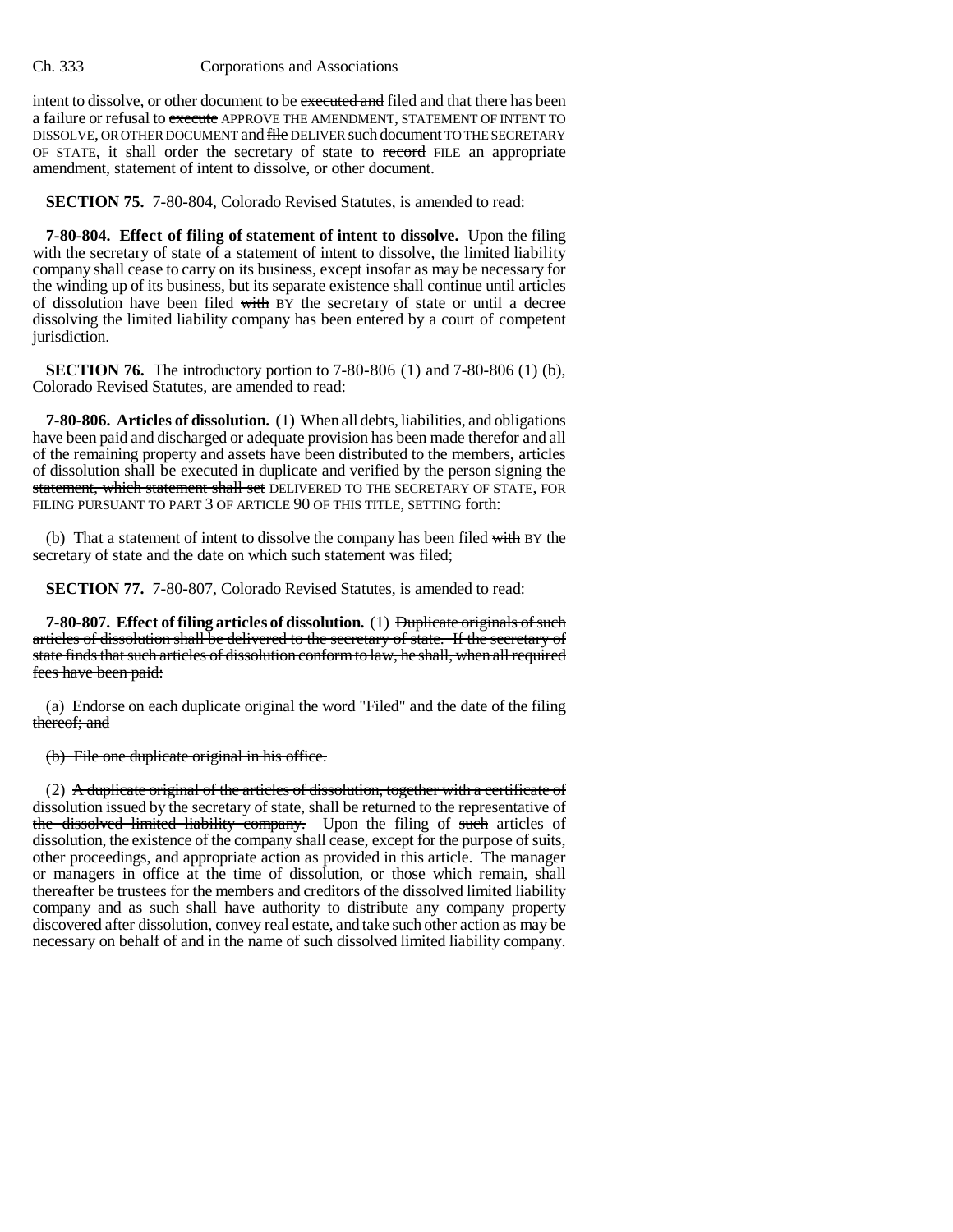**SECTION 78.** The introductory portion to 7-80-903 (2) and 7-80-903 (2) (e) and (3), Colorado Revised Statutes, are amended to read:

**7-80-903. Registered name - limitation - procedure.** (2) Such registration shall be made by delivering to the secretary of state, FOR FILING PURSUANT TO PART 3 OF ARTICLE 90 OF THIS TITLE, an application for registration executed by an officer of the limited liability company, setting forth:

(e) A certificate OF THE SECRETARY OF STATE OF THE JURISDICTION WHEREIN THE CORPORATION IS ORGANIZED, OR OF SUCH OTHER OFFICIAL OF SUCH JURISDICTION AS MAY HAVE CUSTODY OF THE RECORDS PERTAINING TO LIMITED LIABILITY COMPANIES, stating that the corporation LIMITED LIABILITY COMPANY is in good standing under the laws of the SUCH jurisdiction. wherein it is organized, executed by the secretary of state of such jurisdiction or by such other official as may have custody of the records pertaining to limited liability companies.

(3) The applicant shall also pay to the secretary of state a registration fee in the amount of one dollar for each month, or fraction thereof, between the date of filing the application and December 31 of the calendar year in which the application is filed.

**SECTION 79.** The introductory portion to 7-80-904 (1), Colorado Revised Statutes, is amended to read:

**7-80-904. Certificate of authority - application.** (1) Before transacting business in this state, a foreign limited liability company shall obtain a certificate of authority. An applicant for such a certificate shall pay a filing fee in an amount determined by the secretary of state and shall submit DELIVER to the secretary of state, in duplicate, FOR FILING PURSUANT TO PART 3 OF ARTICLE 90 OF THIS TITLE, an application executed by a manager, member, or other authorized agent and setting forth:

**SECTION 80.** 7-80-906, Colorado Revised Statutes, is amended to read:

**7-80-906. Changes and amendments.** If any statement in the application for a certificate of authority by a foreign limited liability company was false when made or any arrangements or other facts described have changed, making the application inaccurate in any respect, including but not limited to a change in the name or address of the registered agent required to be maintained by section 7-80-907, the foreign limited liability company shall promptly submit DELIVER to the office of the secretary of state, in duplicate FOR FILING PURSUANT TO PART 3 OF ARTICLE 90 OF THIS TITLE, an amended application for a certificate of authority executed by a manager, member, or other authorized agent correcting such statement.

**SECTION 81.** The introductory portion to 7-80-909 (1) and 7-80-909 (2), Colorado Revised Statutes, are amended to read:

**7-80-909. Certificate of withdrawal.** (1) A foreign limited liability company authorized to transact business in this state may withdraw from this state upon procuring from the secretary of state a certificate of withdrawal. In order to procure such certificate, the foreign limited liability company shall deliver BY DELIVERING to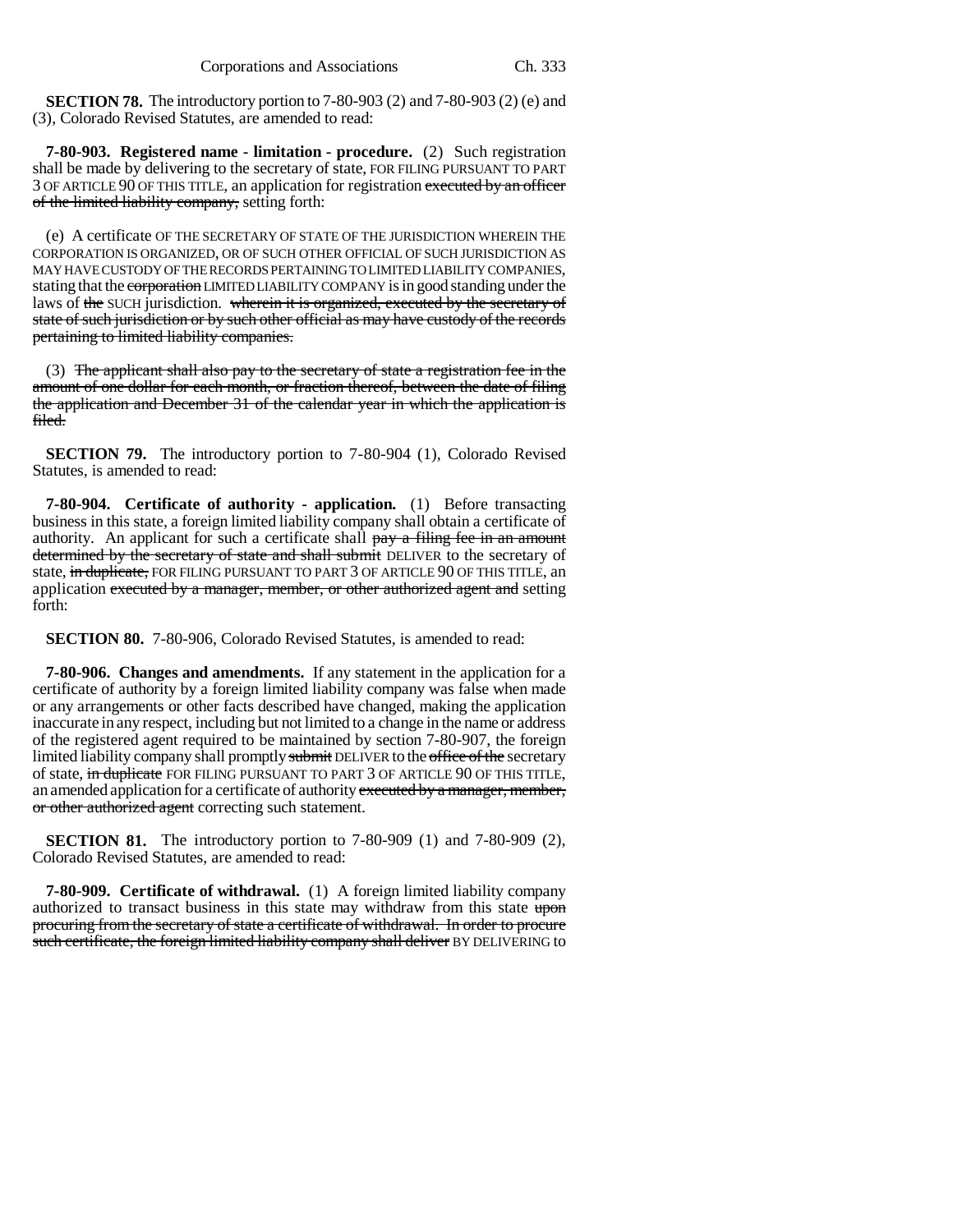the secretary of state, FOR FILING PURSUANT TO PART 3 OF ARTICLE 90 OF THIS TITLE, an application for withdrawal, which shall set forth:

(2) The application for withdrawal shall be in the form and manner designated by the secretary of state and shall be executed by the limited liability company by one of its managers, or, if the limited liability company does not have a manager, by an authorized agent, or, if the limited liability company is in the hands of a receiver or trustee, by such receiver or trustee on behalf of the limited liability company. This report shall be accompanied by a written declaration that it is made under the penalties of perjury.

**SECTION 82.** 7-80-1001.5 (3), the introductory portion to 7-80-1001.5 (4), and 7-80-1001.5 (5), Colorado Revised Statutes, are amended to read:

**7-80-1001.5. Conversion of limited liability company to partnership or limited partnership.** (3) After the conversion is approved as provided in subsection (2) of this section:

(a) If the resulting organization is a limited partnership, the limited liability company shall file with DELIVER TO the office of the secretary of state, FOR FILING PURSUANT TO PART 3 OF ARTICLE 90 OF THIS TITLE, a certificate of limited partnership which THAT satisfies the requirements of section 7-62-201; and

(b) If the resulting organization is a registered limited liability partnership or a registered limited liability limited partnership, the limited liability company shall file with DELIVER TO the office of the secretary of state, FOR FILING PURSUANT TO PART 3 OF ARTICLE 90 OF THIS TITLE, a registration statement which THAT satisfies the requirements of section 7-60-144 or 7-64-1002.

(4) After the conversion is approved as provided in subsection (2) of this section, the limited liability company shall file DELIVER TO THE SECRETARY OF STATE, FOR FILING PURSUANT TO PART 3 OF ARTICLE 90 OF THIS TITLE, a notice of conversion, with the office of the secretary of state which shall set forth:

(5) The conversion takes effect when the notice of conversion is filed with the office of the secretary of state or at any later date specified in the notice of conversion.

**SECTION 83.** 7-80-1003 (5) (b), Colorado Revised Statutes, is amended to read:

**7-80-1003. Merger of entities.** (5) The merger takes effect on the latest of:

(b) The filing  $by$  WITH RESPECT TO each party to the merger of any documents required by statute to be filed as a condition to the effectiveness of the merger; or

**SECTION 84.** 7-80-1005 (1) and (4), Colorado Revised Statutes, are amended to read:

**7-80-1005. Statement of merger.** (1) After a merger, the surviving limited liability company, partnership, or limited partnership may file DELIVER TO THE SECRETARY OF STATE, FOR FILING PURSUANT TO PART 3 OF ARTICLE 90 OF THIS TITLE,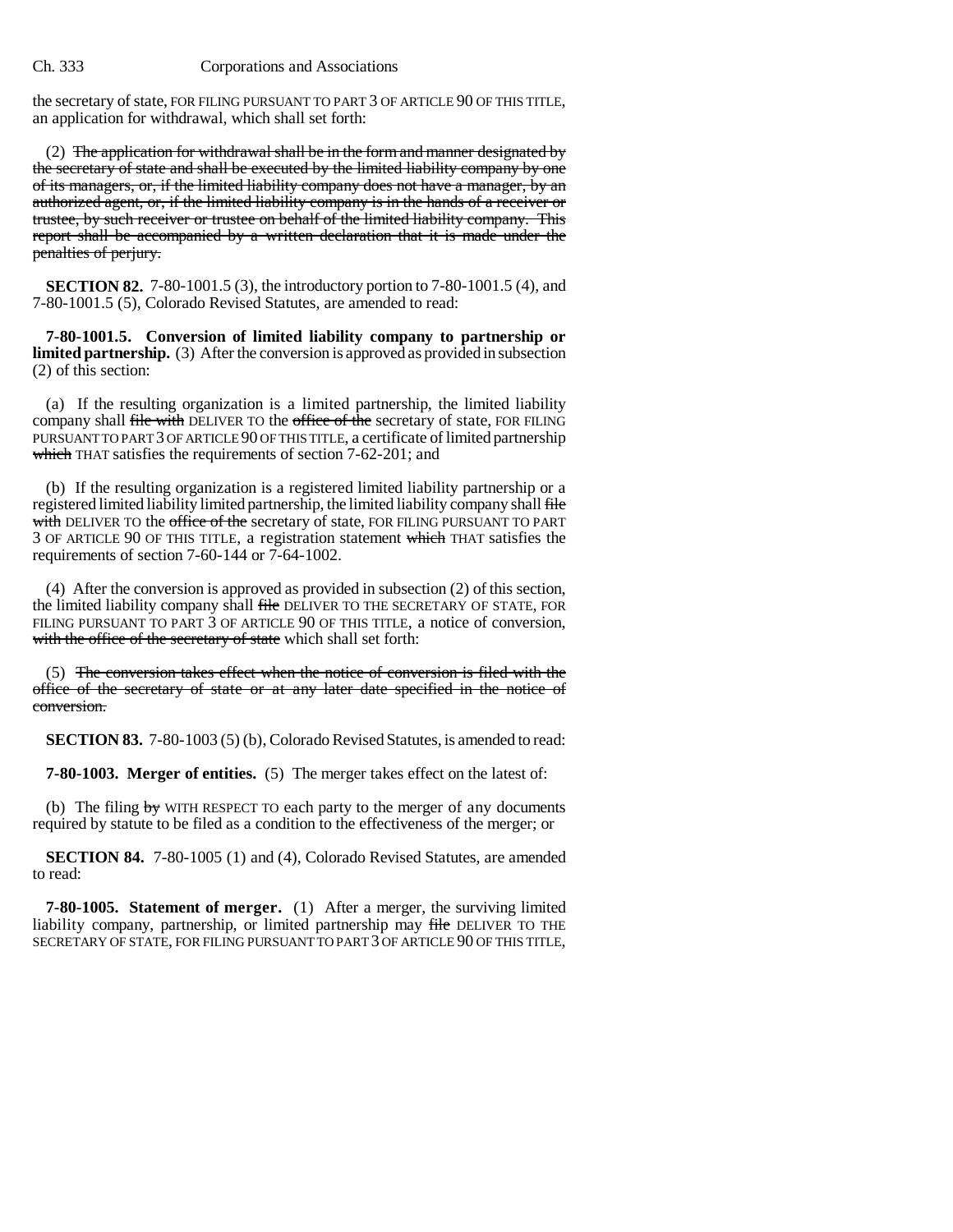a statement that one or more limited liability companies, partnerships, or limited partnerships have merged into the surviving entity.

(4) Real property of the surviving limited liability company, partnership, or limited partnership that before the merger was held in the name of another party to the merger is property held in the name of the surviving entity upon recording, IN THE OFFICE FOR RECORDING TRANSFERS OF THAT REAL PROPERTY, a certified copy of the statement of merger in the office for recording transfers of that real property CERTIFIED BY THE SECRETARY OF STATE.

**SECTION 85.** 7-90-102 (3.7) and (19.5), Colorado Revised Statutes, are amended to read:

**7-90-102. Definitions.** As used in this title, unless the context otherwise requires:

(3.7) "Conformed copy" means a copy of a document in fact manually executed and, if applicable, manually dated or otherwise inscribed by the individual who is indicated as the individual manually executing and, if applicable, manually dating or otherwise inscribing such documents but on which the manual signature of such individual and, if applicable, manually applied dates or inscriptions are not shown but are otherwise indicated as having been affixed.

(19.5) "Effective date", when referring to a document filed by the secretary of state, means the time and date determined in accordance with section 7-64-1106 or SECTION 7-90-304.

**SECTION 86.** The introductory portion to 7-90-201 (5), Colorado Revised Statutes, is amended to read:

**7-90-201. Conversion of an entity into another entity.** (5) After the terms and conditions of the conversion are approved in accordance with this section, each converting entity or resulting entity is an entity for which constituent filed documents are filed in this state. Such constituent filed documents shall be filed with the secretary of state. The converting entity shall comply with the requirements of the organic statute governing the resulting entity if the converting entity is an entity for which constituent filed documents have been filed with the secretary of state. The converting entity shall cause a certificate of conversion to be filed with DELIVERED TO the secretary of state, FOR FILING PURSUANT TO PART 3 OF THIS ARTICLE. The certificate of conversion shall include:

**SECTION 87.** The introductory portion to 7-90-203 (5), Colorado Revised Statutes, is amended to read:

**7-90-203. Merger of entities.** (5) After the plan of merger is approved in accordance with this section, the surviving entity shall deliver to the secretary of state for filing PURSUANT TO PART 3 OF THIS ARTICLE a statement of merger that shall contain the following:

**SECTION 88.** 7-90-301, Colorado Revised Statutes, is amended to read:

**7-90-301. Filing requirements.** (1) (a) A document subject to this part 3 shall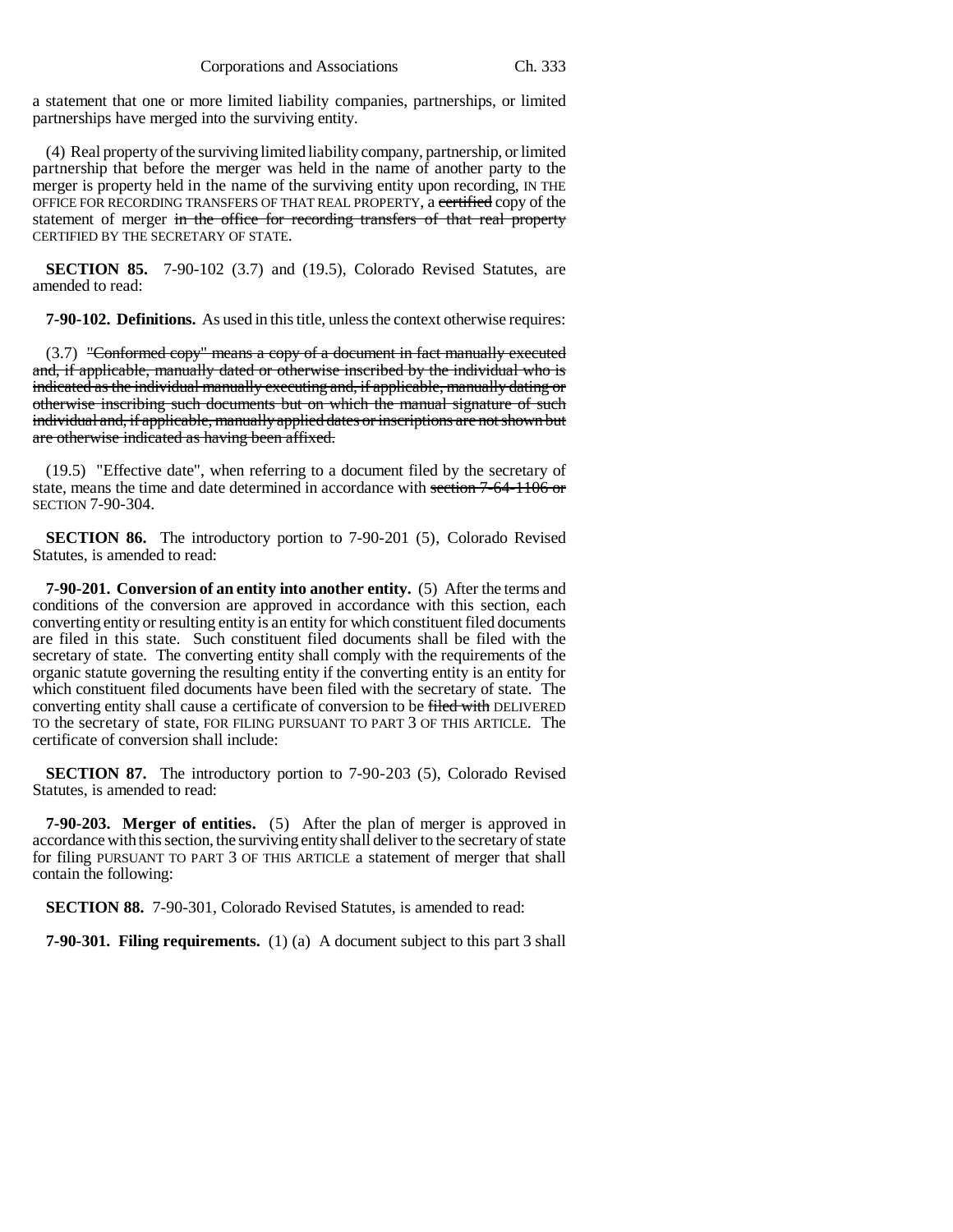satisfy the requirements of this section, and of any other section that adds to or varies these requirements, to be entitled to filing by the secretary of state pursuant to this title.

(b) A DOCUMENT SHALL BE SUBJECT TO THIS PART 3 IF THE DOCUMENT IS REQUIRED OR PERMITTED TO BE FILED IN THE RECORDS OF THE SECRETARY OF STATE PURSUANT TO ANY PROVISION OF THIS TITLE OR ANY OTHER ORGANIC STATUTE OF THIS STATE.

(c) ANY PROVISION IN THIS TITLE OR ANY OTHER ORGANIC STATUTE OF THIS STATE THAT PROVIDES FOR FILING OF A DOCUMENT WITH THE SECRETARY OF STATE OR WITH THE OFFICE OR IN THE RECORDS OF THE SECRETARY OF STATE, SHALL BE DEEMED TO MEAN DELIVERY OF THE DOCUMENT TO THE SECRETARY OF STATE FOR FILING PURSUANT TO THIS PART 3.

(2) The document shall be one that is required or permitted by this title or any other organic statute of this state to be filed in the office of the secretary of state. NOTWITHSTANDING ANY OTHER PROVISION REQUIRING THE SIGNATURE OF, OR EXECUTION BY, ANY PERSON OR PERSONS ON A DOCUMENT, NO SUCH SIGNATURE OR EXECUTION SHALL BE REQUIRED.

(3) The document shall contain all information required by the laws of this state and, UNLESS OTHERWISE PROVIDED BY LAW, may contain other information as well.

(4) The document shall be typewritten or printed ON PAPER OR SHALL BE ON OR IN SUCH OTHER MEDIUM AS MAY BE ACCEPTABLE TO THE SECRETARY OF STATE AND FROM WHICH THE SECRETARY OF STATE MAY CREATE A DOCUMENT THAT IS TYPEWRITTEN OR PRINTED ON PAPER CONTAINING ALL OF THE CONTENTS OF THE DOCUMENT. THE SECRETARY OF STATE MAY REQUIRE THAT THE DOCUMENT, IF NOT ON PAPER, BE DELIVERED BY ANY ONE OR MORE MEANS OR ON OR IN ANY ONE OR MORE MEDIA. THE SECRETARY OF STATE IS NOT REQUIRED TO FILE DOCUMENTS THAT ARE NOT LEGIBLE OR THAT ARE NOT EITHER ON PAPER OR OTHERWISE DELIVERED BY A MEANS AND IN A MEDIUM THAT COMPLIES WITH THE REQUIREMENTS THEN ESTABLISHED BY THE SECRETARY OF STATE FOR THE FILING OF DOCUMENTS. THE SECRETARY OF STATE MAY IMPOSE REASONABLE REQUIREMENTS UPON THE DIMENSIONS, QUALITY, AND COLOR OF SUCH PAPER AND TYPEWRITING OR PRINTING. THE SECRETARY OF STATE SHALL ENSURE, AT THE EARLIEST PRACTICABLE TIME, THAT DELIVERY OF A DOCUMENT SUBJECT TO THIS PART 3 FOR FILING MAY BE ACCOMPLISHED ELECTRONICALLY, WITHOUT THE NECESSITY FOR THE PRESENTATION OF A PHYSICAL ORIGINAL DOCUMENT OR THE IMAGE THEREOF, IF ALL REQUIRED INFORMATION IS INCLUDED AND IS READILY RETRIEVABLE FROM THE DATA TRANSMITTED. ALL SUCH ELECTRONIC FILINGS SHALL BE RETAINED IN A FORM THAT FACILITATES LOCATION OF THE INFORMATION SO FILED AND PRODUCTION OF A TRUE AND ACCURATE PHYSICAL PRINTOUT OR OTHER REPRESENTATION OF THE INFORMATION SO FILED.

(5) The document shall be in the English language. The name of the ANY entity CONTAINED IN THE DOCUMENT need not be in English if written EXPRESSED in English letters or arabic or roman numerals, and the certificate of existence required of foreign entities need not be in English if accompanied by a reasonably authenticated English translation.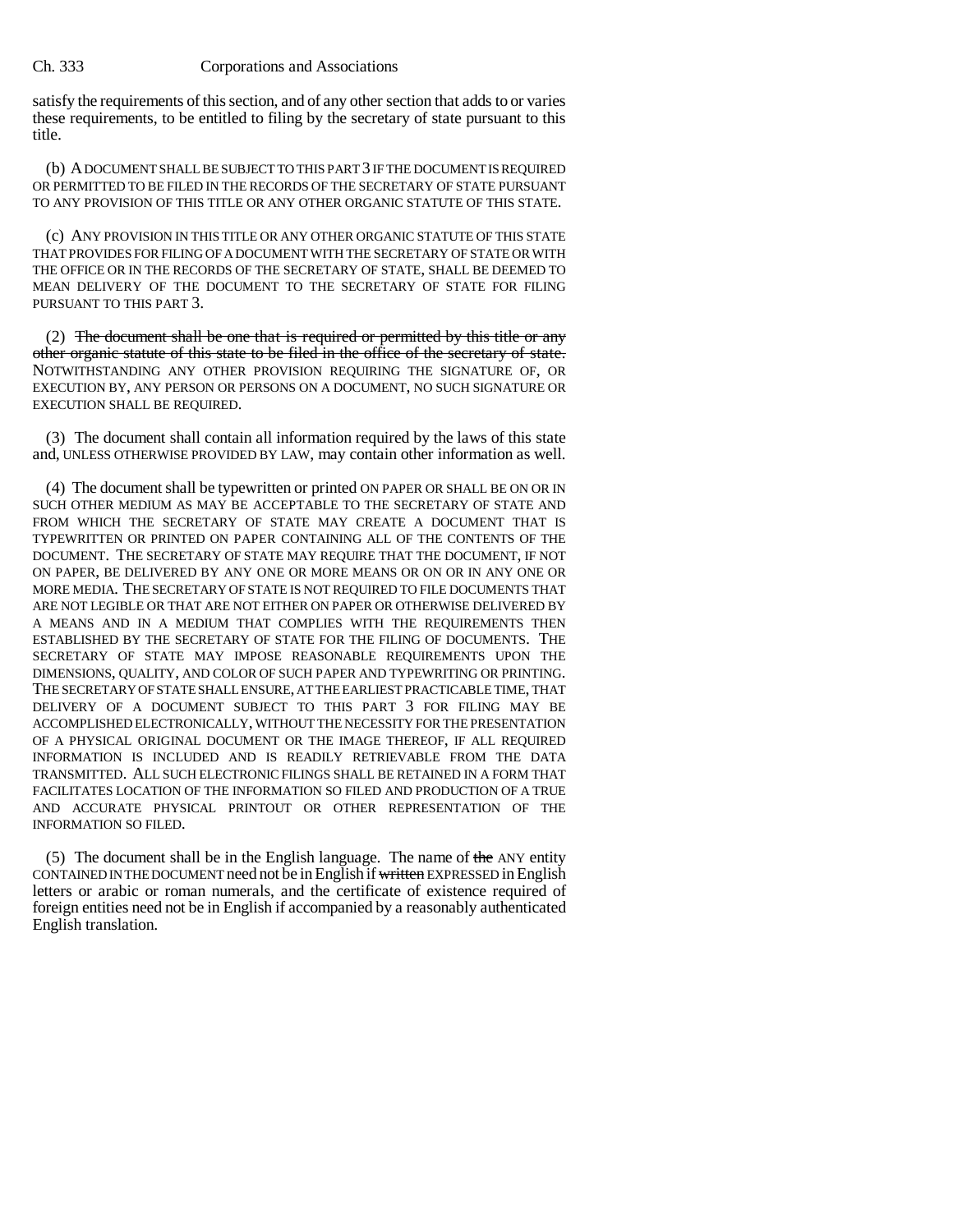(6) The document shall be executed, or shall be an exact copy, made by photographic, xerographic, or other process providing similar copy accuracy, or a conformed copy of a document that has been executed, by the person authorized to execute the document with respect to the entity causing the document to be filed. In the case of a document to be filed by a registered agent, the document shall be executed by the registered agent if the registered agent is an individual, or by a person authorized by the registered agent to execute the document if the registered agent is an entity or shall be an exact copy, made by photographic, xerographic, or other process providing similar copy accuracy, or a conformed copy of a document that has been executed by such registered agent or authorized person. THE DOCUMENT SHALL STATE THE NAME OR NAMES, AND ADDRESS OR ADDRESSES, OF ANY ONE OR MORE OF THE INDIVIDUALS WHO CAUSE THE DOCUMENT TO BE DELIVERED FOR FILING, BUT THE DOCUMENT NEED NOT STATE THE NAME AND ADDRESS OF MORE THAN ONE SUCH INDIVIDUAL. IF THE DOCUMENT IS DELIVERED TO THE SECRETARY OF STATE FOR FILING IN ANY MEDIUM OTHER THAN PAPER, THE DOCUMENT SHALL INCLUDE AN ELECTRONIC ADDRESS ACCEPTABLE TO THE SECRETARY OF STATE FOR THE GIVING OF THE NOTICE CONTEMPLATED BY SUBSECTION (10) OF THIS SECTION.

 $(6.5)$  A person may execute a document by an attorney-in-fact duly authorized by a written power of attorney. If a document is executed by an attorney-in-fact, an exact copy, made by photographic, xerographic, or other process providing a similar copy accuracy, or a conformed copy of the power of attorney shall be affixed to the document.

(7) The person executing the document shall state beneath or opposite such person's signature his or her name and the capacity in which the person signs.

(7.7) In the case of delivery for filing of a conformed copy of a document, the manual signature of the individual or individuals executing the document shall not be required to be shown on such conformed copy. Any document delivered to the secretary of state on which the signature of the individual purporting to have executed such document is not shown shall be deemed to have been delivered as a conformed copy.

(8) The signature of each person executing the document CAUSING A DOCUMENT TO BE DELIVERED TO THE SECRETARY OF STATE FOR FILING shall constitute the affirmation or acknowledgment of such person EACH INDIVIDUAL CAUSING SUCH DELIVERY, under penalties of perjury, that the document is the person's INDIVIDUAL'S act and deed or the act and deed of the entity on whose behalf the person INDIVIDUAL is executing CAUSING the document TO BE DELIVERED FOR FILING and that the facts stated in the document are true.

(9) If the secretary of state requires the use of a form or cover sheet for a document, the document shall be in or on the required form or shall have the required cover sheet.

(10) The document shall be delivered to the secretary of state for filing and shall be accompanied by one exact or conformed copy thereof, the correct filing fee and any late filing fee or penalty required by law. The document shall state, or be accompanied by a writing stating, the address to which the secretary of state may return the document if the filing is refused or may send a copy upon completion of the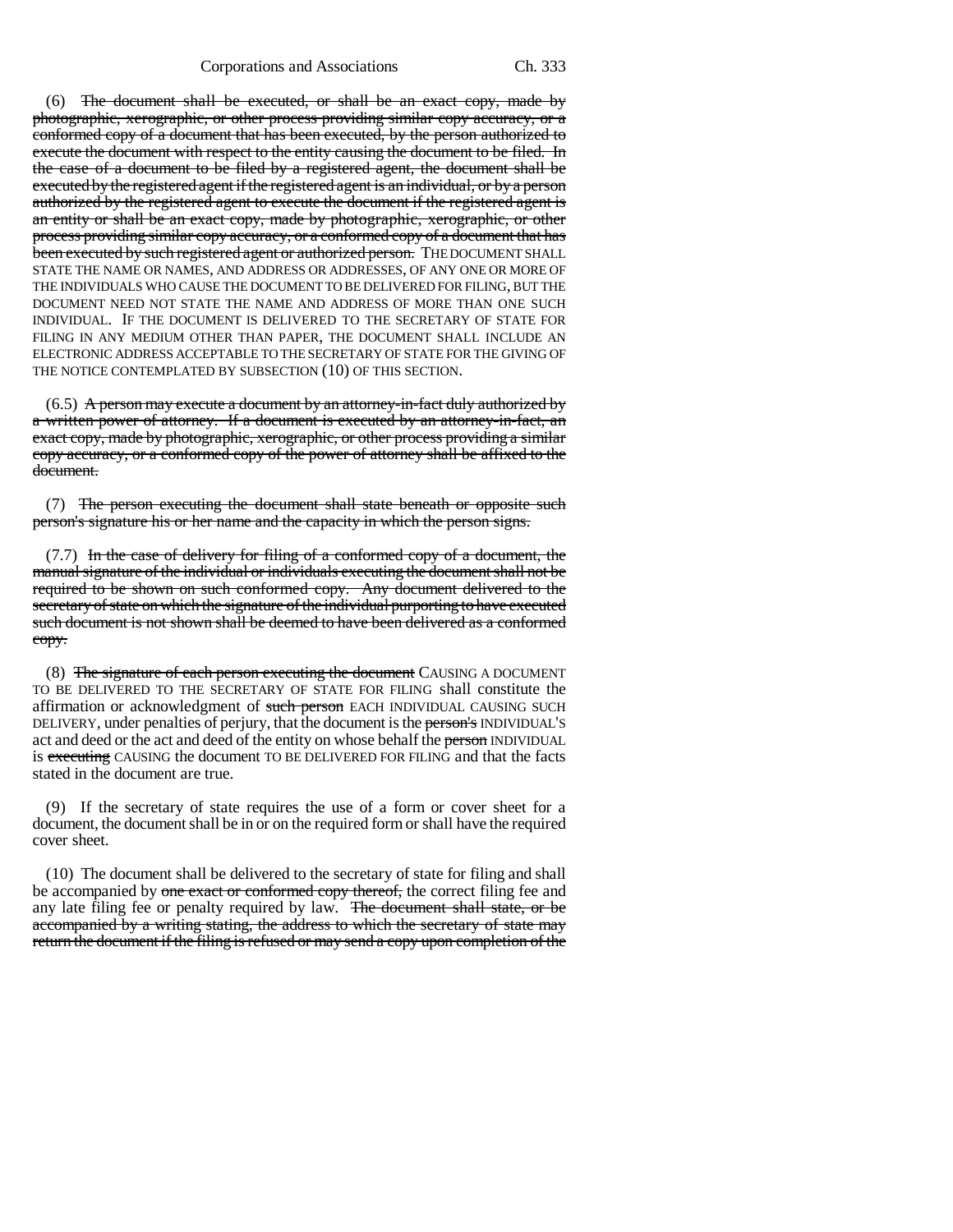filing. Notwithstanding the foregoing, a document delivered for filing by facsimile may be delivered without an accompanying copy or copies. IF THE SECRETARY OF STATE REFUSES TO FILE THE DOCUMENT, THE SECRETARY OF STATE SHALL GIVE NOTICE TO ANY INDIVIDUAL WHO HAS BEEN IDENTIFIED, PURSUANT TO SUBSECTION (6) OF THIS SECTION, AS HAVING CAUSED THE DOCUMENT TO BE DELIVERED FOR FILING, AT THE ADDRESS PROVIDED FOR THAT INDIVIDUAL.

**SECTION 89.** 7-90-302, Colorado Revised Statutes, is amended to read:

**7-90-302. Forms - secretary of state to furnish upon request.** The secretary of state may prepare and furnish forms and cover sheets for any A document required or permitted by this title and may require the use of any such form or cover sheet; however, no requirement that a form or cover sheet be used shall preclude in any way the inclusion in any document of any item the inclusion of which is not prohibited by the laws of this state or require the inclusion of any item the inclusion of which is not required by this article or any other law of this state. The secretary of state shall furnish, on request, any form or cover sheet that the secretary of state requires to be used pursuant to this section.

**SECTION 90.** 7-90-303 (1) (b), (1) (c), (1) (d), and (4), Colorado Revised Statutes, are amended to read:

**7-90-303. Filing, service, and copying fees - subpoenas.** (1) The secretary of state shall charge and collect fees and other charges, which shall be determined and collected pursuant to section 24-21-104 (3), C.R.S., for:

(b) Furnishing written ANY information; concerning any entity;

(c) Furnishing a copy of any document; or instrument;

(d) Certifying a copy of any document  $or$  instrument that is  $on$  file with IN THE RECORDS OF the secretary of state;

(4) In all cases where fees or charges are imposed under this article, the fee shall include indexing and filing of the document AND PROVIDING ALL COPIES REQUIRED TO BE PROVIDED BY THE SECRETARY OF STATE IN CONNECTION WITH THE FILING and shall include affixing the seal of the secretary of state upon any certified copy.

**SECTION 91.** 7-90-304 (1) and (2) and the introductory portion to 7-90-304 (3), Colorado Revised Statutes, are amended to read:

**7-90-304. Effective time and date of document.** (1) Except as provided in subsection (2) of this section, a document that is filed by the secretary of state is effective:

(a) IF NO TIME IS SPECIFIED IN THE DOCUMENT AS ITS EFFECTIVE TIME, THEN at the time of filing on the date it is filed, as evidenced by the RECORDS OF THE secretary of state's time and date endorsement on the document STATE; or

(b) IF A TIME IS SPECIFIED IN THE DOCUMENT AS ITS EFFECTIVE TIME, THEN at the later of the SPECIFIED time specified in the document as its effective time on the date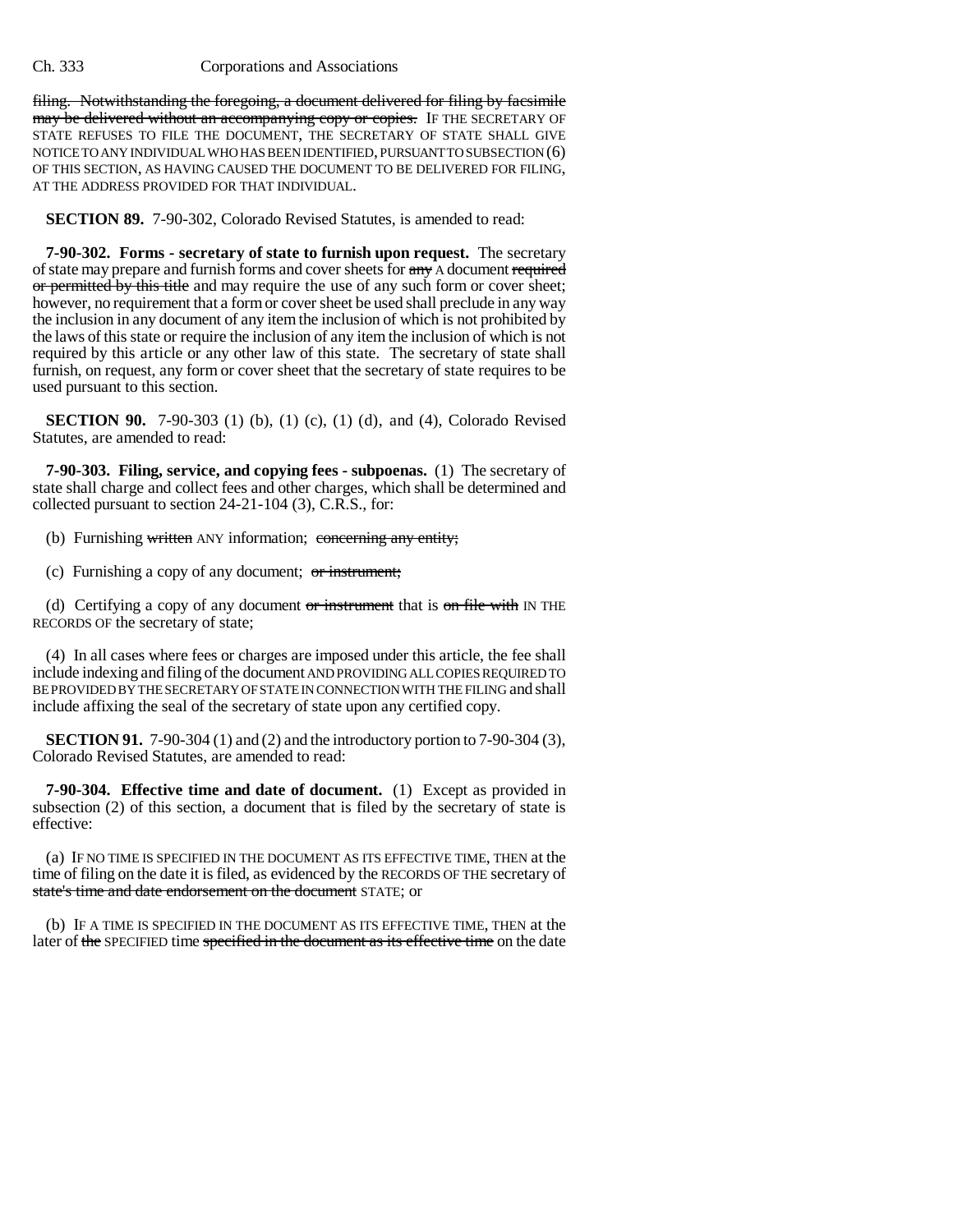it is filed, as such date is specified STATED in the RECORDS OF THE secretary of state's time and date endorsement on the document STATE, or the time specified in such time and date endorsement of THE DOCUMENT IS FILED BY the secretary of state.

(2) UNLESS OTHERWISE PROVIDED BY THIS TITLE, a document may specify a delayed effective time and date, and if it does so the document becomes effective at the time and date specified. If a document specifies a delayed effective date but not a time, the document is effective at the close of business on that date. If a document specifies a delayed effective date that is later than the ninetieth day after the date the document is filed, the document is effective on the ninetieth day after it is filed.

(3) If a document specifies a delayed effective date pursuant to subsection (2) of this section, the document may be prevented from becoming effective by delivering to the secretary of state for filing, on or before the earlier of the specified effective date of the document or the ninetieth day after the document is filed, a statement of withdrawal, executed APPROVED in the same manner as the document being withdrawn, stating:

**SECTION 92.** 7-90-305 (1), (2) (b), (2) (c), and (3), Colorado Revised Statutes, are amended to read:

**7-90-305. Correcting filed document.** (1) An entity may correct a document filed by the secretary of state if the document contains an incorrect statement or was defectively executed, attested, sealed, verified, or acknowledged APPROVED.

(2) A document is corrected by delivering to the secretary of state for filing a statement of correction that:

(b) Specifies the incorrect statement and the reason it is incorrect or the manner in which the execution, attestation, sealing, verification, or acknowledgment APPROVAL was defective; and

(c) Corrects the incorrect statement or the defective execution, attestation, sealing, verification, or acknowledgment APPROVAL.

(3)  $\overline{A}$  statement of correction may be executed by Any person WHO WAS authorized to execute the document for the entity or by the person or persons who executed the document that is corrected CAUSE THE DOCUMENT THAT IS CORRECTED TO BE DELIVERED TO THE SECRETARY OF STATE, FOR FILING, MAY CAUSE THE STATEMENT OF CORRECTION TO BE DELIVERED TO THE SECRETARY OF STATE FOR FILING.

**SECTION 93.** 7-90-306 (1) and (2) and the introductory portion to 7-90-306 (4), Colorado Revised Statutes, are amended to read:

**7-90-306. Filing duty of secretary of state - manner of filing.** (1) If a document delivered to the secretary of state for filing satisfies the requirements of section 7-90-301 AND ALL OF THE REQUIREMENTS OF APPLICABLE ORGANIC LAW REGARDING THE FILING OF THE DOCUMENT, the secretary of state shall file it.

(2) The secretary of state files a document by legibly stamping or otherwise endorsing the word "filed", together with the words "secretary of state" and the time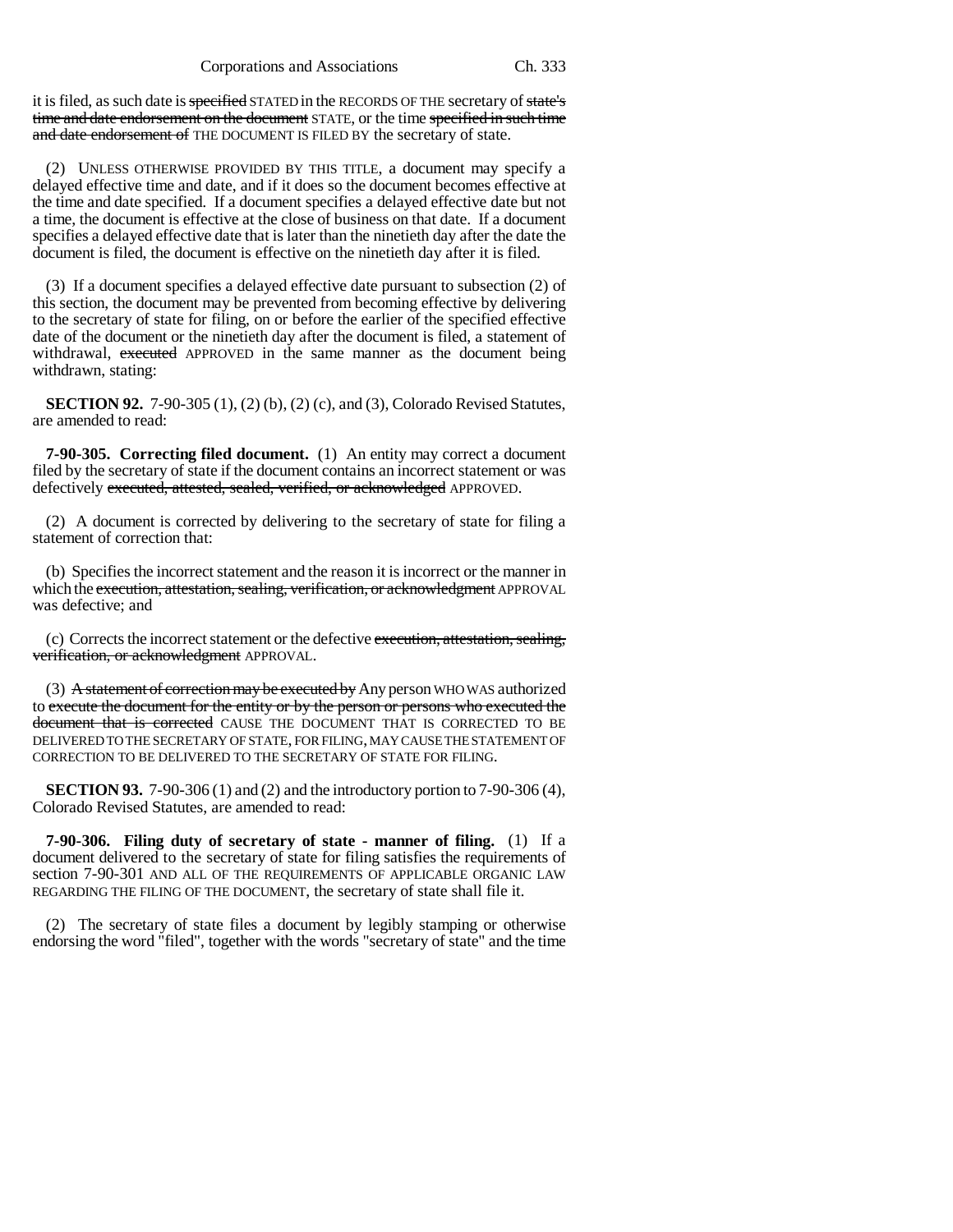and date of receipt, on both the document. and the accompanying copy or copies. After filing a document, the secretary of state shall deliver the accompanying copy, with the receipt for filing fees, if any, to the entity or at the address stated pursuant to section 7-90-301 (10). IF THE DOCUMENT IS A CHANGE OF REGISTERED OFFICE OR REGISTERED AGENT OR THE RESIGNATION OF A REGISTERED AGENT, THE SECRETARY OF STATE SHALL DELIVER A COPY OF THE DOCUMENT TO THE REGISTERED OFFICE AS LAST DESIGNATED BEFORE THE CHANGE AND TO THE PRINCIPAL OFFICE OF THE ENTITY.

(4) The secretary of state's duty to file documents under this section TITLE is ministerial. The filing of or refusal to file a document does not:

**SECTION 94.** 7-90-308, Colorado Revised Statutes, is amended to read:

**7-90-308. Evidentiary effect of copy of filed document.** A certificate attached to a copy of a document filed by THAT IS IN THE RECORDS OF the secretary of state bearing the secretary of state's signature, either manual or facsimile, and the seal of this state is prima facie evidence that the document is on file with the secretary of state.

**SECTION 95.** 7-90-309 (1), Colorado Revised Statutes, is amended to read:

**7-90-309. Certificates issued by secretary of state.** (1) The secretary of state shall issue to any person, upon request, A COPY OF ANY DOCUMENT THAT IS IN THE RECORDS OF THE SECRETARY OF STATE AND A CERTIFICATE OF THAT FACT, a certificate that sets forth any facts of record in the office of the secretary of state, including, if appropriate, a certificate of good standing concerning any entity.

**SECTION 96.** The introductory portion to 7-90-501 (1) and 7-90-501 (4) (d), (4) (e), (5), and (6), Colorado Revised Statutes, are amended to read:

**7-90-501. Periodic report delivered to the secretary of state - repeal.** (1) Each reporting entity shall deliver to the secretary of state, for filing PURSUANT TO PART 3 OF THIS ARTICLE, a periodic report that sets forth:

(4) (d) Information in the periodic report shall be current as of the date the periodic report is executed DELIVERED TO THE SECRETARY OF STATE, FOR FILING PURSUANT TO PART 3 OF THIS ARTICLE, on behalf of the reporting entity.

(e) If filed electronically, the periodic report shall be filed in a form and manner prescribed by the secretary of state.

(5) The periodic report shall be delivered to the secretary of state, for filing PURSUANT TO PART 3 OF THIS ARTICLE, no later than the last day of the second calendar month following the calendar month in which the copy of the periodic report form that is required to be delivered to the reporting entity pursuant to subsection (4) of this section is so delivered. Prior to the delivery of the copy of the periodic report form that is required to be delivered to the reporting entity pursuant to subsection (4) of this section by the secretary of state for any reporting period, a periodic report for such reporting period may be delivered to the secretary of state for filing in the form and manner and within the time prescribed by the secretary of state.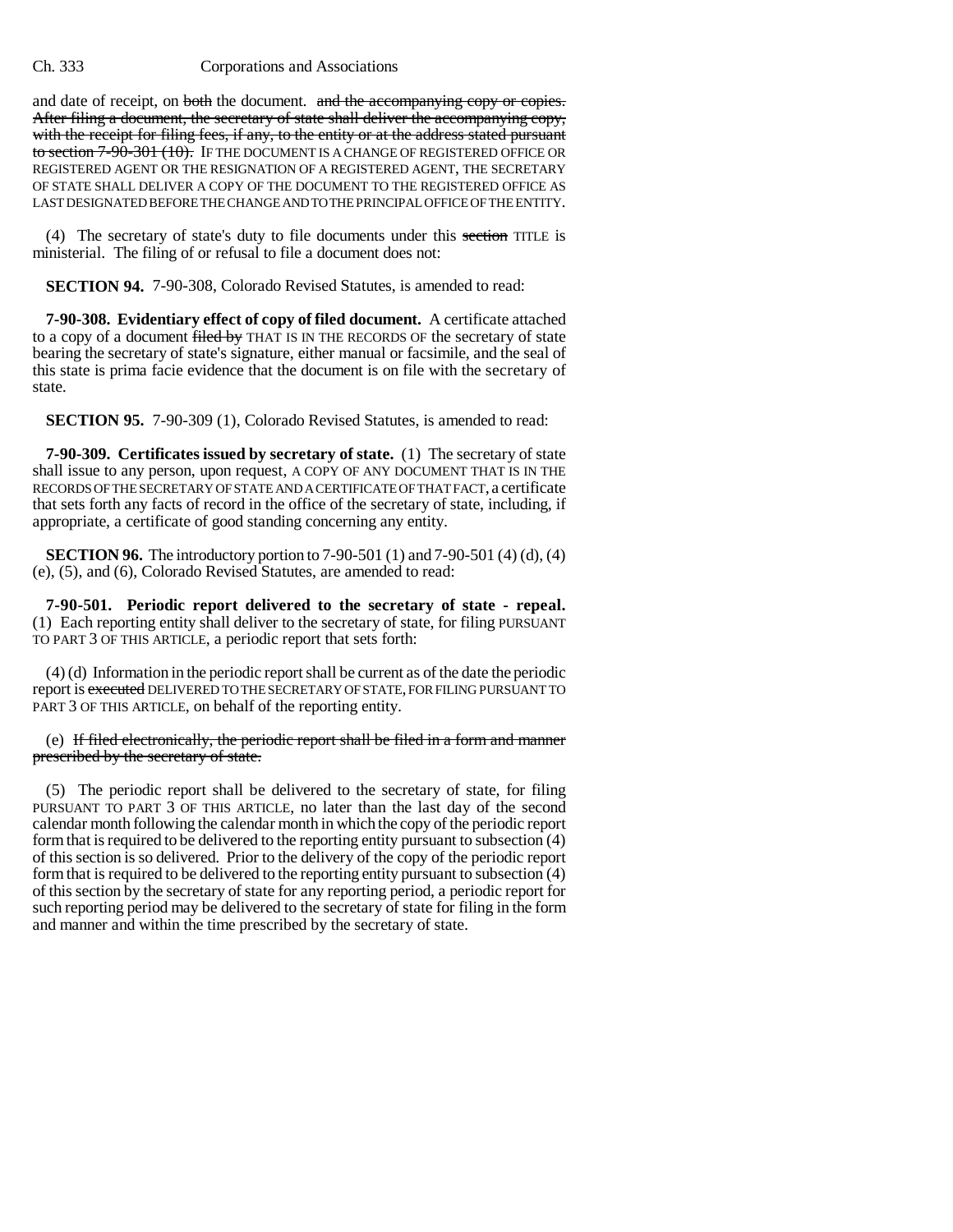$(6)$  If a periodic report contains the information required by this section and the fee prescribed by the secretary of state is tendered, the secretary of state shall file it. If a periodic report does not contain the information required by this section or the fee prescribed is not tendered, the secretary of state shall promptly return the periodic report to the reporting entity for correction, together with written notice providing a brief explanation of the reason for rejection. If the periodic report was otherwise timely filed DELIVERED TO THE SECRETARY OF STATE FOR FILING PURSUANT TO PART 3 OF THIS ARTICLE and is corrected to contain the information required by this section or the corrected fee is tendered and such corrected periodic report or fee, as applicable, is delivered to the secretary of state FOR FILING within thirty days after the effective date of the notice of rejection, the periodic report is deemed to be timely filed.

**SECTION 97.** The introductory portion to 7-90-502 (1), Colorado Revised Statutes, is amended to read:

**7-90-502. Statement of person named as official in report.** (1) Any person named as holding a position in an entity in a document on file with the secretary of state may, if such person does not hold such position, deliver to the secretary of state, for filing PURSUANT TO PART 3 OF THIS ARTICLE, a statement setting forth:

**SECTION 98.** 7-90-601 (3) (f) (II), Colorado Revised Statutes, is amended to read:

**7-90-601. Entity name.** (3) In addition to the requirements of subsection (2) of this section:

(f) (II) Notwithstanding the provisions of subparagraph (I) of this paragraph (f), when the name of a limited liability limited partnership in the records of the office of the secretary of state is the same as that set forth in a certificate of limited partnership, amended certificate of limited partnership, or registration statement delivered on or after May 24, 1995, for filing by the secretary of state  $\frac{1}{\text{and}}$ , if AND IF, upon filing of such certificate or statement, the name was modified by the addition of any word or initial to indicate that the limited partnership was a limited liability limited partnership, then the limited partnership may acquire, convey, and encumber title to real and personal property and otherwise deal in such name with or without the addition of such word or initial. The fact of the delivery and filing of such documents and the modification of the name of the limited partnership by such additional word or initial may be set forth in an affidavit executed by a general partner of the limited partnership or a statement of authority executed pursuant to section 38-30-172, C.R.S., and shall be prima facie evidence of such facts and of the authority of the person executing the same to do so on behalf of the limited partnership. The affidavit may be recorded with the county clerk and recorder of the county in which the real property within this state is situated or, in the case of other property or dealings of the limited partnership, the clerk and recorder of the county where the principal or registered office of the limited partnership is located.

**SECTION 99.** 7-90-602 (1) and (2), Colorado Revised Statutes, are amended to read:

**7-90-602. Reserved entity name.** (1) Any person may apply for the reservation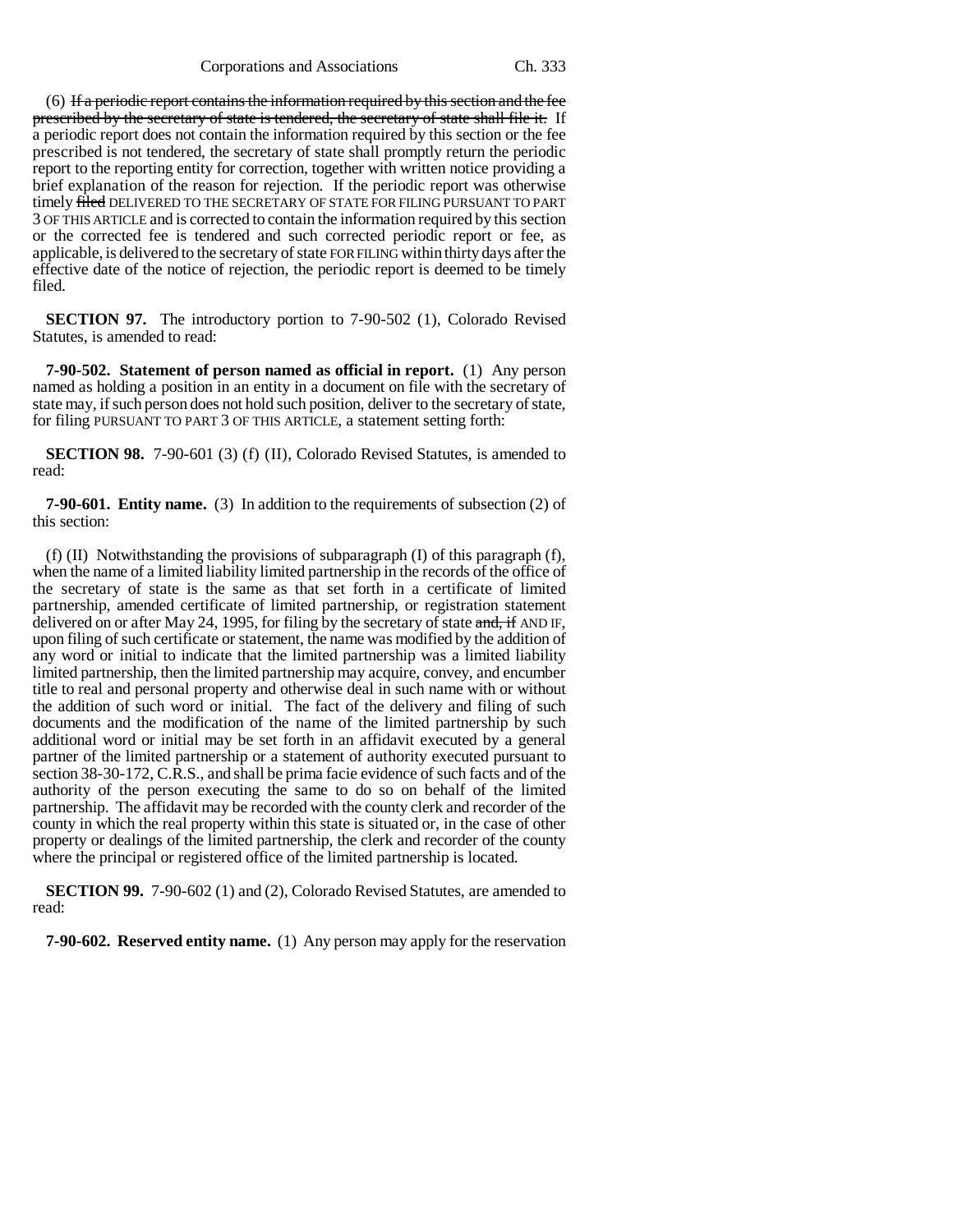of the exclusive use of a name for the use as an entity name or as a trade name pursuant to article 71 of this title by delivering an application for reservation of a name to the secretary of state, for filing PURSUANT TO PART 3 OF THIS ARTICLE, setting forth the name and address of the applicant and the name proposed to be reserved. If the secretary of state finds that the name applied for would be available for use as an entity name under section 7-90-601, the secretary of state shall reserve the name for the applicant's exclusive use for a one-hundred-twenty-day period, which reservation may be renewed successively for one-hundred-twenty-day periods.

(2) The holder of a reserved name may transfer the reservation to any other person by delivering to the secretary of state, for filing PURSUANT TO PART 3 OF THIS ARTICLE, a statement of the transfer that has been executed by the holder and states the reserved name, the name of the holder, and the name and address of the transferee.

**SECTION 100.** The introductory portion to 7-90-604 (2) and 7-90-604 (3), (4), and (5), Colorado Revised Statutes, are amended to read:

**7-90-604. Registered name of a foreign entity.** (2) A foreign entity registers a name pursuant to this section by delivering to the secretary of state, for filing PURSUANT TO PART 3 OF THIS ARTICLE, an application for registration that shall include:

(3) A foreign entity that has in effect a registration of a name pursuant to this section may renew such registration for the year following the year of registration by delivering to the secretary of state, for filing PURSUANT TO PART 3 OF THIS ARTICLE, on or before December 31 of the year of registration, a renewal application for registration that complies with the requirements of this section. When filed, the renewal application for registration renews the registration for the following year.

(4) A foreign entity that has in effect a registration of a name may assign such registration to another foreign entity by delivering to the secretary of state, for filing PURSUANT TO PART 3 OF THIS ARTICLE, an assignment of the registration that states the registration name, the name of the foreign entity, and the name of the assignee concurrently with the delivery to the secretary of state for filing of the assignee's application for registration the name as a name of the assignee.

(5) A foreign entity that has in effect a registration of a name may terminate the registration at any time by delivering to the secretary of state, for filing PURSUANT TO PART 3 OF THIS ARTICLE, a statement of termination setting forth the foreign entity's name and stating that the registration of such entity is terminated.

**SECTION 101.** 7-101-201, Colorado Revised Statutes, is amended to read:

**7-101-201. Filing requirements.** (1) A document shall satisfy the requirements of this section, and of any other section that adds to or varies these requirements, to be entitled to filing by the secretary of state ANY DOCUMENT DELIVERED TO THE SECRETARY OF STATE FOR FILING PURSUANT TO THIS ARTICLE SHALL BE SUBJECT TO THE PROVISIONS OF PART 3 OF ARTICLE 90 OF THIS TITLE.

(2) The document shall be one which is required or permitted by articles 101 to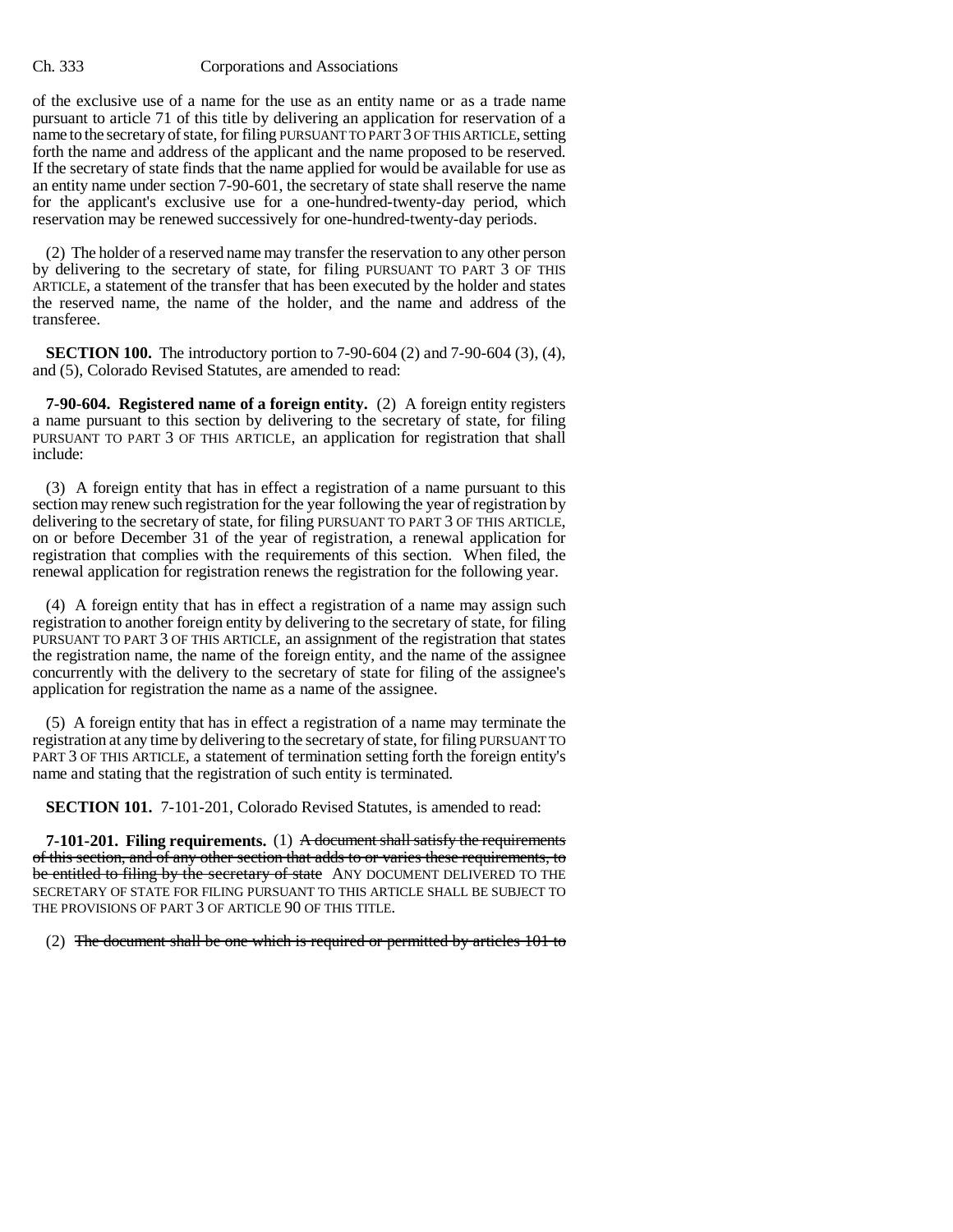117 of this title to be filed in the office of the secretary of state.

(3) The document shall contain all information required by articles 101 to 117 of this title and may contain other information as well.

(4) The document shall be typewritten or printed.

(5) The document shall be in the English language. An entity name need not be in English if written in English letters or arabic or roman numerals, and the certificate of existence required of foreign corporations need not be in English if accompanied by a reasonably authenticated English translation.

 $(6)$  The document shall be executed, or shall be a true copy, made by photographic, xerographic, or other process providing similar copy accuracy, of a document that has been executed, as follows:

(a) By the chairperson of the board of directors of a domestic or foreign corporation, by all of its directors, by one of its officers, or by any other person authorized to execute the document;

(b) If directors have not been elected or the corporation has not been formed, by an incorporator;

(c) If the domestic or foreign corporation is in the hands of a receiver, trustee, or other court-appointed fiduciary, by that fiduciary; or

(d) If the document is that of a registered agent, by the registered agent, if the person is an individual, or by a person authorized by the registered agent to execute the document, if the registered agent is an entity.

(7) The person executing the document shall state beneath or opposite such person's signature his or her name and the capacity in which the person signs.

(8) The document may but need not contain:

(a) The corporate seal;

(b) An attestation by the secretary or an assistant secretary;

(c) An acknowledgment, verification, or proof.

(9) Whether or not the document contains an acknowledgment, verification, or proof permitted by subsection (8) of this section, the signature of each person signing the document shall constitute the affirmation or acknowledgment of such person, under penalties of perjury, that the document is the person's act and deed or the act and deed of the corporation and that the facts stated in the document are true.

 $(10)$  If the secretary of state requires the use of a form or cover sheet for a document under section 7-101-202, the document shall be in or on the required form or shall have the required cover sheet.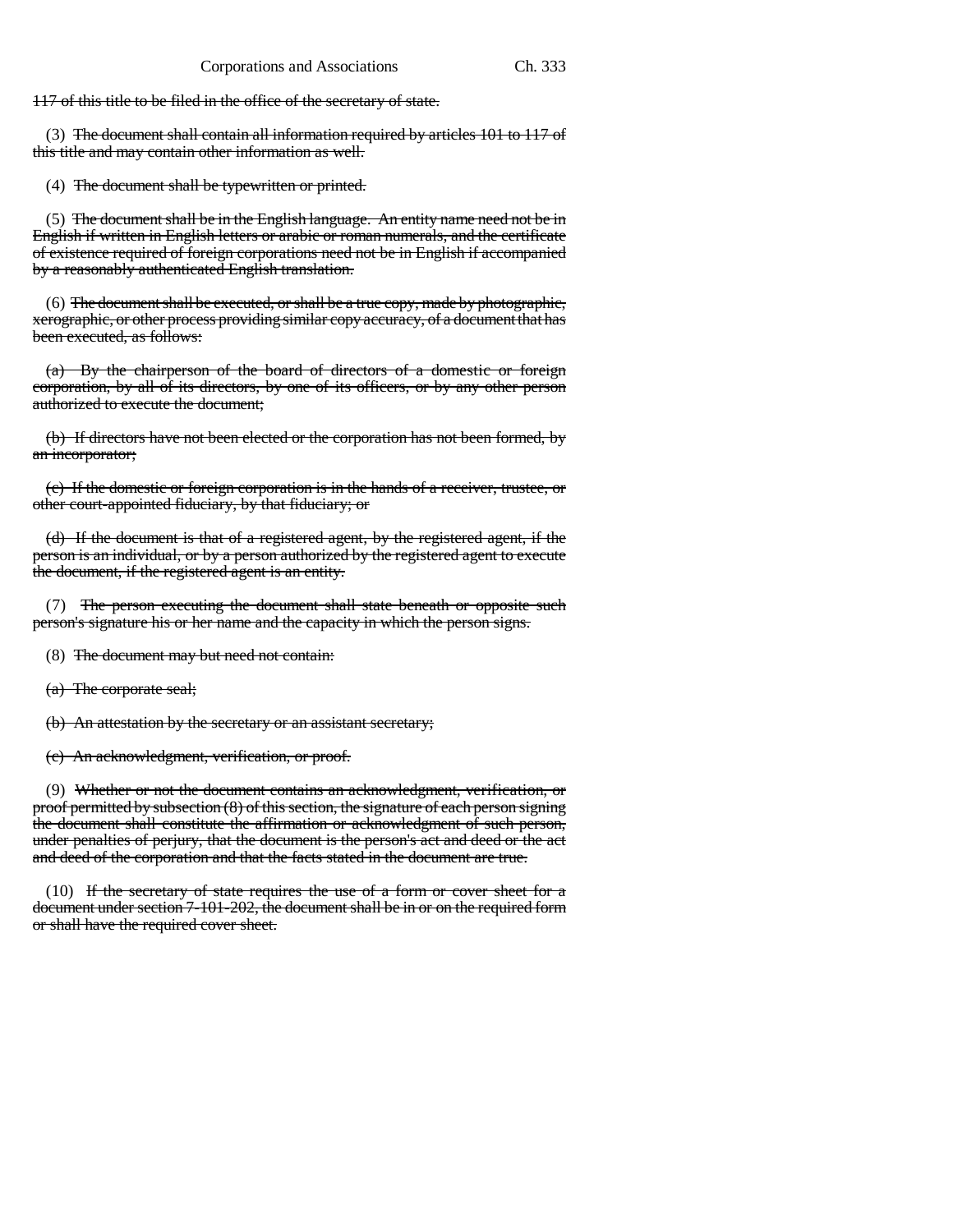$(11)$  The document shall be delivered to the secretary of state for filing and shall be accompanied by one exact or conformed copy thereof, or two exact or conformed copies if the document is delivered pursuant to section 7-105-103 or 7-115-110, the correct filing fee, and any penalty required by articles 101 to 117 of this title or other law. Except with respect to filings pursuant to section 7-105-103 or 7-115-110, the document shall state, or be accompanied by a writing stating, the address to which the secretary of state may send a copy upon completion of the filing.

**SECTION 102.** 7-101-401 (14), Colorado Revised Statutes, is amended to read:

**7-101-401. General definitions.** As used in articles 101 to 117 of this title, unless the context otherwise requires:

(14) "Effective date", when referring to a document filed by the secretary of state, means the time and date determined in accordance with section 7-101-204 SECTION 7-90-304.

**SECTION 103.** 7-102-101, Colorado Revised Statutes, is amended to read:

**7-102-101. Incorporators.** One or more persons may act as the incorporator or incorporators of a corporation by delivering articles of incorporation to the secretary of state, for filing PURSUANT TO PART 3 OF ARTICLE 90 OF THIS TITLE. An incorporator who is a natural person shall be of the age of eighteen years or older.

**SECTION 104. Repeal.** 7-102-102 (1) (f), Colorado Revised Statutes, is repealed as follows:

**7-102-102. Articles of incorporation.** (1) The articles of incorporation shall set forth:

(f) The written consent of the initial registered agent to the appointment unless such consent is provided in an accompanying document.

**SECTION 105.** 7-102-103 (1), Colorado Revised Statutes, is amended to read:

**7-102-103. Incorporation.** (1) A corporation is incorporated when the articles of incorporation are filed by the secretary of state or, if a delayed effective date is specified pursuant to section  $7-101-204$  (2) SECTION 7-90-304 in the articles of incorporation as filed by the secretary of state and a certificate of withdrawal is not filed, on such delayed effective date. The corporate existence begins upon incorporation.

**SECTION 106.** The introductory portion to 7-105-102 (1) and 7-105-102 (1) (e) and (2), Colorado Revised Statutes, are amended to read:

**7-105-102. Change of registered office or registered agent.** (1) A corporation may change its registered office or registered agent by delivering to the secretary of state, for filing PURSUANT TO PART 3 OF ARTICLE 90 OF THIS TITLE, a statement of change that sets forth:

(e) If the registered agent is to be changed, the name of the new registered agent;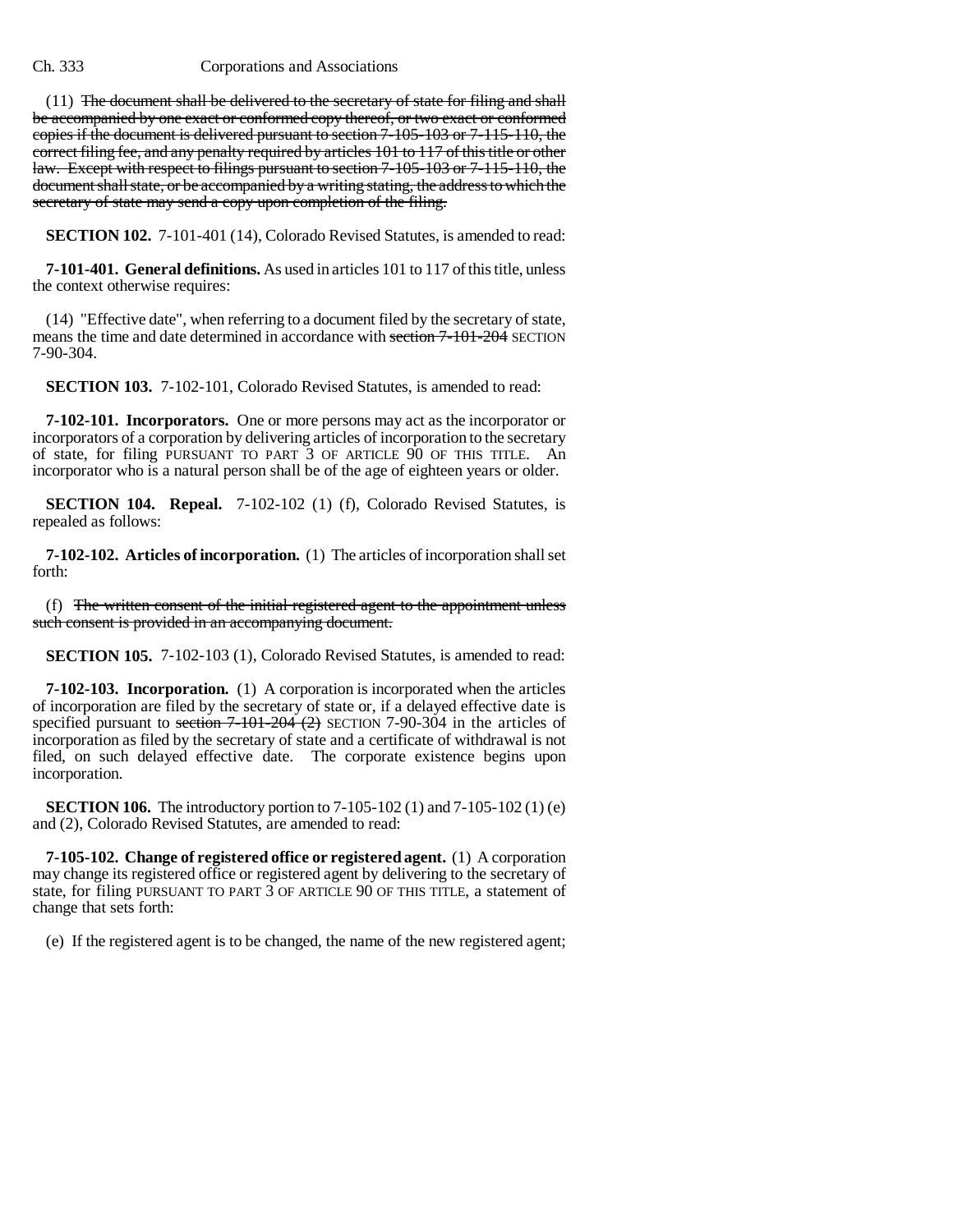and the new registered agent's written consent to the appointment, either on the statement of change or in an accompanying document; and

(2) If a registered agent changes the street address of the registered agent's business office, the registered agent may change the street address of the registered office of any corporation for which the registered agent is the registered agent by giving written notice to the corporation of the change and executing, either manually or in facsimile, and delivering to the secretary of state, for filing PURSUANT TO PART 3 OF ARTICLE 90 OF THIS TITLE, a statement of change that complies with the requirements of subsection (1) of this section and recites that notice of the change has been given to the corporation.

**SECTION 107.** 7-105-103 (1) and (2), Colorado Revised Statutes, are amended to read:

**7-105-103. Resignation of registered agent.** (1) The registered agent of a corporation may resign the agency by delivering to the secretary of state, for filing PURSUANT TO PART 3 OF ARTICLE 90 OF THIS TITLE, a statement of resignation, which shall be accompanied by two exact or conformed copies thereof. The statement of resignation may include a statement that the registered office is also discontinued.

(2) After filing the statement of resignation, the secretary of state shall deliver one copy to the registered office of the corporation along with the receipt for filing fees, if any, and the other copy to the principal office of the corporation.

**SECTION 108.** The introductory portion to 7-106-102 (4), Colorado Revised Statutes, is amended to read:

**7-106-102. Terms of class or series determined by board of directors.** (4) Before issuing any shares of a class or series, the preferences, limitations, and relative rights of which are determined by the board of directors under this section, the corporation shall deliver to the secretary of state, for filing PURSUANT TO PART 3 OF ARTICLE 90 OF THIS TITLE, articles of amendment to the articles of incorporation, which are effective without shareholder action, that set forth:

**SECTION 109.** The introductory portion to 7-106-302 (2) (b), Colorado Revised Statutes, is amended to read:

**7-106-302. Corporation's acquisition of its own shares.** (2) If the articles of incorporation prohibit the reissuance of acquired shares:

(b) The corporation shall deliver to the secretary of state, for filing PURSUANT TO PART 3 OF ARTICLE 90 OF THIS TITLE, articles of amendment to the articles of incorporation, which are effective without shareholder action, that set forth:

**SECTION 110.** 7-108-105 (6), Colorado Revised Statutes, is amended to read:

**7-108-105. Terms of directors generally.** (6) A director whose term has ended may deliver to the secretary of state, for filing PURSUANT TO PART 3 OF ARTICLE 90 OF THIS TITLE, a statement to that effect pursuant to section 7-90-502.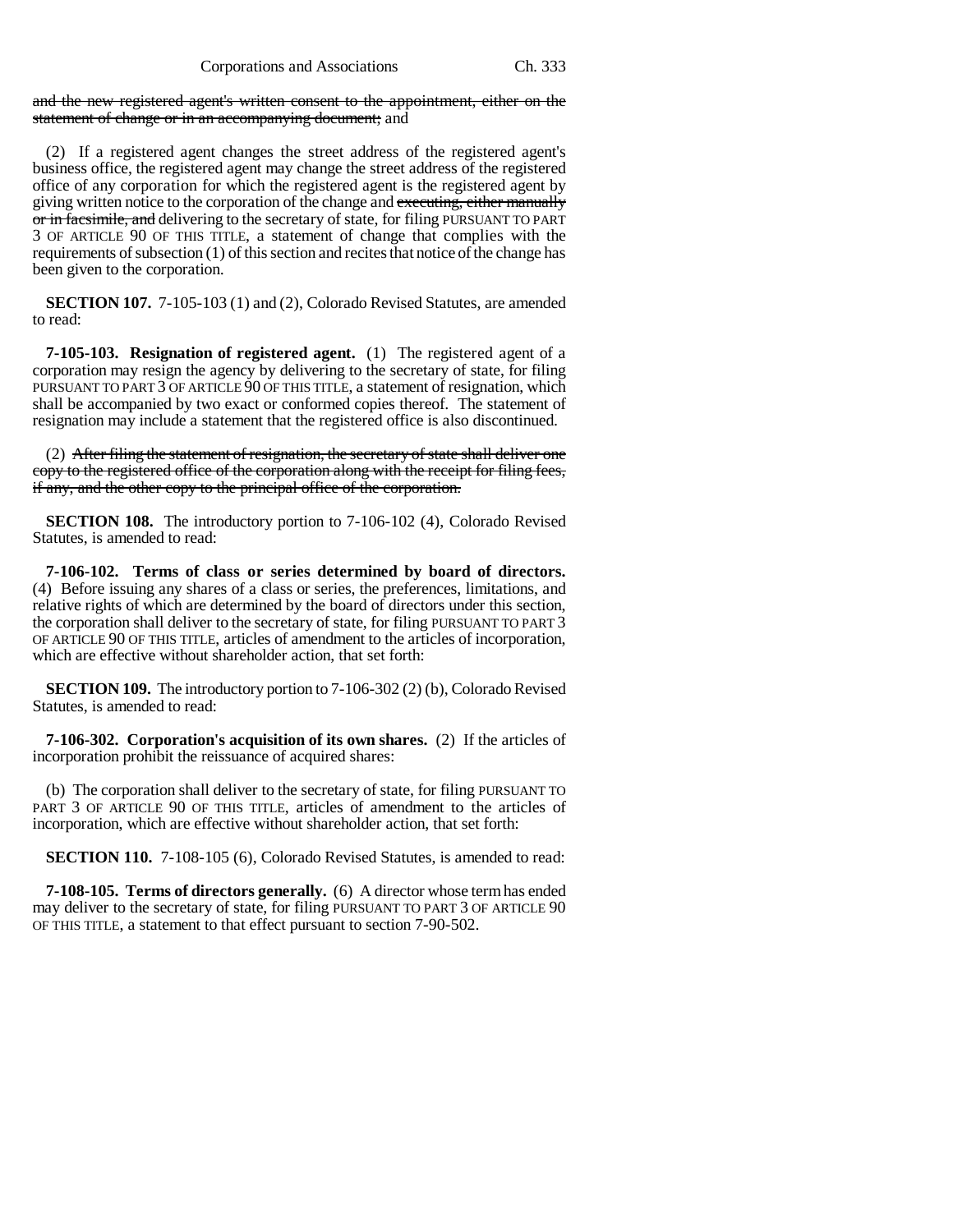**SECTION 111.** 7-108-107 (3), Colorado Revised Statutes, is amended to read:

**7-108-107. Resignation of directors.** (3) A director who resigns may deliver to the secretary of state, for filing PURSUANT TO PART 3 OF ARTICLE 90 OF THIS TITLE, a statement to that effect pursuant to section 7-90-502.

**SECTION 112.** 7-108-108 (5), Colorado Revised Statutes, is amended to read:

**7-108-108. Removal of directors by shareholders.** (5) A director who is removed pursuant to this section may deliver to the secretary of state, for filing PURSUANT TO PART 3 OF ARTICLE 90 OF THIS TITLE, a statement to that effect pursuant to section 7-90-502.

**SECTION 113.** 7-108-109 (4), Colorado Revised Statutes, is amended to read:

**7-108-109. Removal of directors by judicial proceeding.** (4) A director who is removed pursuant to this section may deliver to the secretary of state, for filing PURSUANT TO PART 3 OF ARTICLE 90 OF THIS TITLE, a statement to that effect pursuant to section 7-90-502.

**SECTION 114.** 7-108-303 (5), Colorado Revised Statutes, is amended to read:

**7-108-303. Resignation and removal of officers.** (5) An officer who resigns or is removed or whose appointment has expired may deliver to the secretary of state, for filing PURSUANT TO PART 3 OF ARTICLE 90 OF THIS TITLE, a statement to that effect pursuant to section 7-90-502.

**SECTION 115.** The introductory portion to 7-110-106 (1), Colorado Revised Statutes, is amended to read:

**7-110-106. Articles of amendment to articles of incorporation.** (1) A corporation amending its articles of incorporation shall deliver to the secretary of state, for filing PURSUANT TO PART 3 OF ARTICLE 90 OF THIS TITLE, articles of amendment setting forth:

**SECTION 116.** The introductory portion to 7-110-107 (4) and 7-110-107 (5), Colorado Revised Statutes, are amended to read:

**7-110-107. Restated articles of incorporation.** (4) A corporation restating its articles of incorporation shall deliver to the secretary of state, for filing PURSUANT TO PART 3 OF ARTICLE 90 OF THIS TITLE, articles of restatement setting forth:

(5) Upon filing by the secretary of state or at any later effective date determined pursuant to section  $7-101-204$  SECTION 7-90-304, restated articles of incorporation supersede the original articles of incorporation and all prior amendments to them.

**SECTION 117.** The introductory portion to 7-110-108 (2), Colorado Revised Statutes, is amended to read:

**7-110-108. Amendment of articles of incorporation pursuant to reorganization.** (2) For an amendment to the articles of incorporation to be made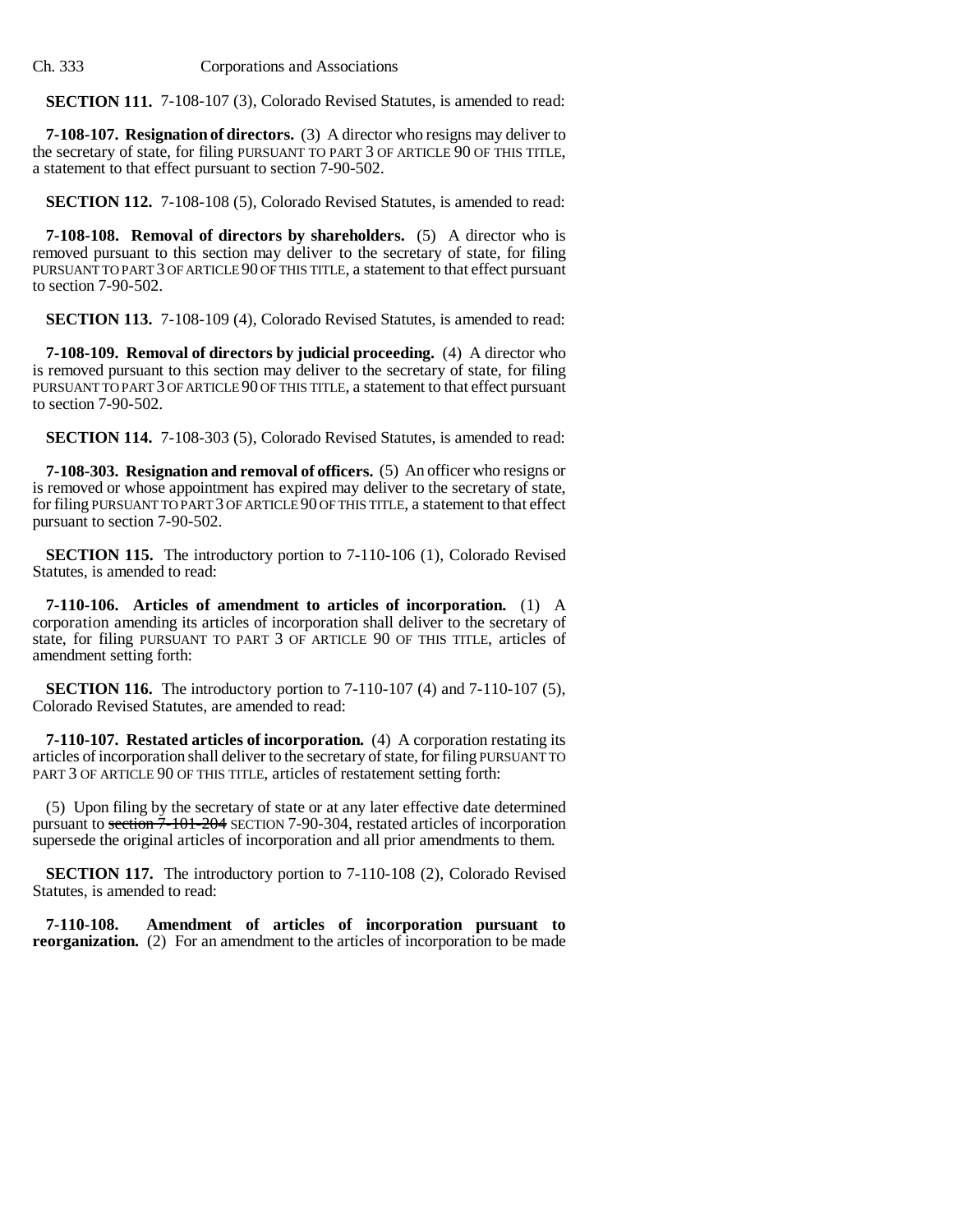pursuant to subsection (1) of this section, an individual or individuals designated by the court shall deliver to the secretary of state, for filing PURSUANT TO PART 3 OF ARTICLE 90 OF THIS TITLE, articles of amendment setting forth:

**SECTION 118.** 7-111-103 (9), Colorado Revised Statutes, is amended to read:

**7-111-103. Action on plan.** (9) After a plan of merger or share exchange is authorized, and at any time before the merger or share exchange becomes effective, the merger or share exchange may be abandoned, subject to any contractual rights, without further shareholder action, in accordance with the procedure set forth in the plan of merger or share exchange or, if none is set forth, in the manner determined by the board of directors. If a merger or share exchange is abandoned after articles of merger or share exchange have been filed by the secretary of state pursuant to section 7-111-105 specifying a delayed effective date, the merger or share exchange may be prevented from becoming effective by delivering to the secretary of state, for filing PURSUANT TO PART 3 OF ARTICLE 90 OF THIS TITLE, before the date the merger or share exchange becomes effective pursuant to section  $7-101-204$  (2) SECTION 7-90-304, a statement of abandonment stating that, by appropriate corporate action, the merger or share exchange has been abandoned. Such statement of abandonment shall be executed in the same manner as the articles of merger or share exchange.

**SECTION 119.** The introductory portion to 7-111-105 (1), Colorado Revised Statutes, is amended to read:

**7-111-105. Articles of merger or share exchange.** (1) After a plan of merger or share exchange is approved by the shareholders, or adopted by the board of directors if shareholder approval is not required, the surviving or acquiring corporation shall deliver to the secretary of state, for filing PURSUANT TO PART 3 OF ARTICLE 90 OF THIS TITLE, articles of merger or share exchange setting forth:

**SECTION 120.** 7-111-108 (1), (2) (e), and (10), Colorado Revised Statutes, are amended to read:

**7-111-108. Redomestication as a domestic insurer.** (1) A foreign or alien insurer which seeks to change its domicile under section 10-3-125 or 10-3-126, C.R.S., shall submit articles of redomestication in triplicate to the commissioner of insurance and the attorney general for examination. After being approved by them, the articles of redomestication shall be delivered to the secretary of state for filing PURSUANT TO PART 3 OF ARTICLE 90 OF THIS TITLE. A copy of such articles, certified by the secretary of state, shall be filed with the commissioner of insurance.

(2) The articles of redomestication shall set forth:

(e) The street address of the corporation's current registered office and the name of its current registered agent at that office, or, if the corporation does not have a current registered office, the street address of its initial registered office and the name of its initial registered agent at that office; and the written consent of the initial registered agent to the appointment unless such consent is provided in an accompanying document;

(10) Any domestic insurer, subject to and in compliance with section 10-3-125 (2),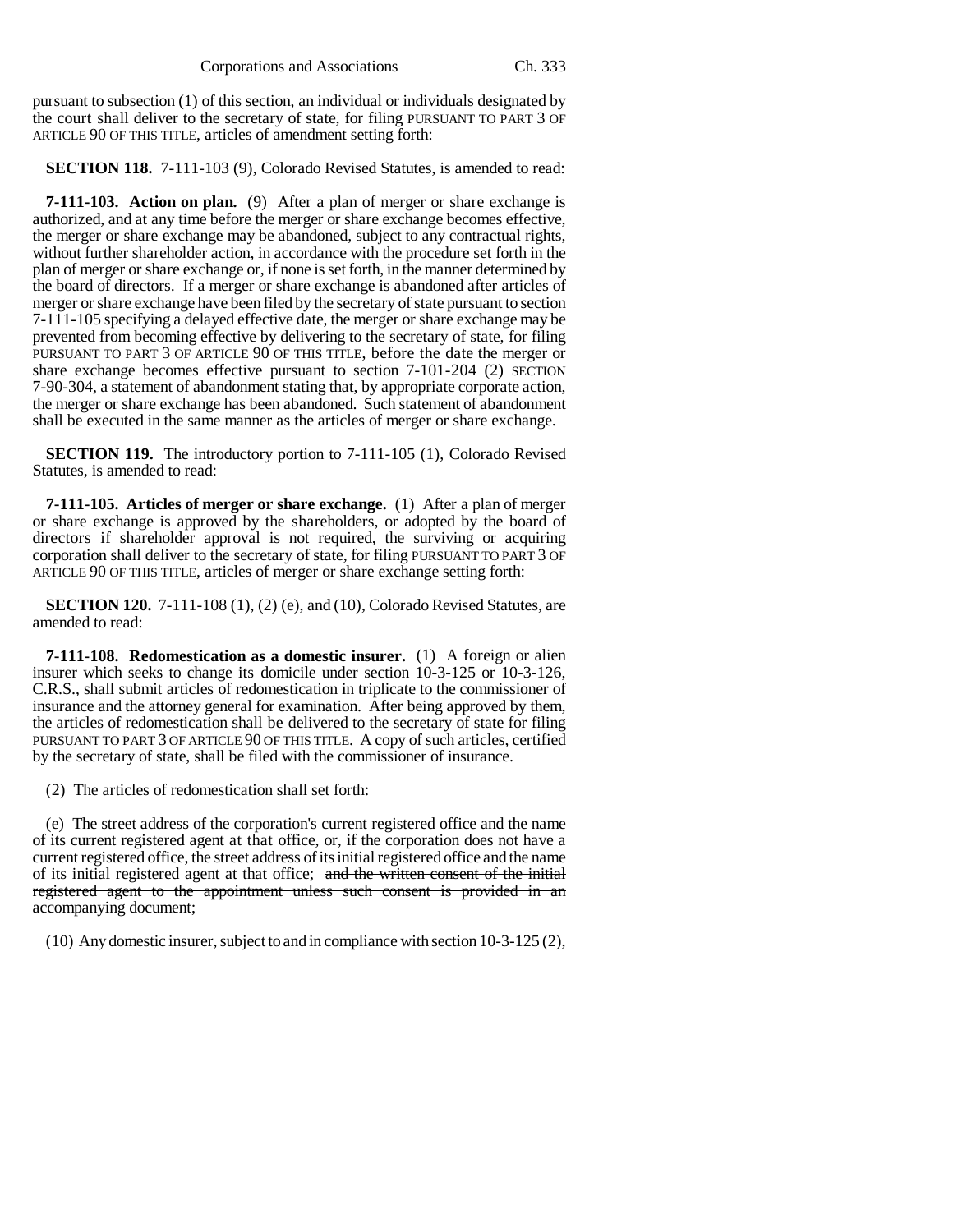C.R.S., may change its domicile from this state to any other state in which it is authorized to transact business and, in connection therewith, shall submit to the commissioner of insurance a copy of the articles of redomestication or their equivalent, duly authenticated by the proper officer of its new state of domicile, and a certificate of good standing or its equivalent from that state. Upon approval by the commissioner of insurance, the copy of the articles of redomestication and certificate of good standing, or their equivalents, from the new state of domicile shall be delivered to the secretary of state for filing PURSUANT TO PART 3 OF ARTICLE 90 OF THIS TITLE. Upon the filing of such documents by the secretary of state, the domestic insurer shall cease to be a domestic corporation and a domestic insurer and, if otherwise qualified, shall become a foreign corporation and foreign insurer authorized to transact business in this state effective as of the date of its redomestication by the new state of domicile as set forth in its articles of redomestication.

**SECTION 121.** The introductory portion to 7-114-103 (1), Colorado Revised Statutes, is amended to read:

**7-114-103. Articles of dissolution.** (1) At any time after dissolution is authorized, the corporation may dissolve by delivering to the secretary of state, for filing PURSUANT TO PART 3 OF ARTICLE 90 OF THIS TITLE, articles of dissolution setting forth:

**SECTION 122.** The introductory portion to 7-114-104 (3) and 7-114-104 (4), Colorado Revised Statutes, are amended to read:

**7-114-104. Revocation of dissolution.** (3) After the revocation of dissolution is authorized, the corporation may revoke the dissolution by delivering to the secretary of state, for filing PURSUANT TO PART 3 OF ARTICLE 90 OF THIS TITLE, within one hundred twenty days after the effective date of dissolution, articles of revocation of dissolution, together with a copy of its articles of dissolution, that set forth:

(4) Revocation of dissolution is effective as provided in section  $7-101-204$  (1) (a) SECTION 7-90-304, and no delayed effective date may be specified pursuant to section  $7 - 101 - 204$  (2) Section 7-90-304.

**SECTION 123.** The introductory portion to 7-114-203 (1) and 7-114-203 (2) and (3), Colorado Revised Statutes, are amended to read:

**7-114-203. Reinstatement following administrative dissolution.** (1) A corporation administratively dissolved under section 7-114-202 may apply to the secretary of state for reinstatement within two years after the effective date of dissolution by delivering to the secretary of state, for filing PURSUANT TO PART 3 OF ARTICLE 90 OF THIS TITLE, an application for reinstatement that states:

(2) The corporation shall include in the application for reinstatement, or in an accompanying document, the written consent to appointment by the designated registered agent.

(3) If the secretary of state determines that the application for reinstatement contains the information required by subsections  $(1)$  and  $(2)$  SUBSECTION  $(1)$  of this section and that the information is correct, the secretary of state shall revoke the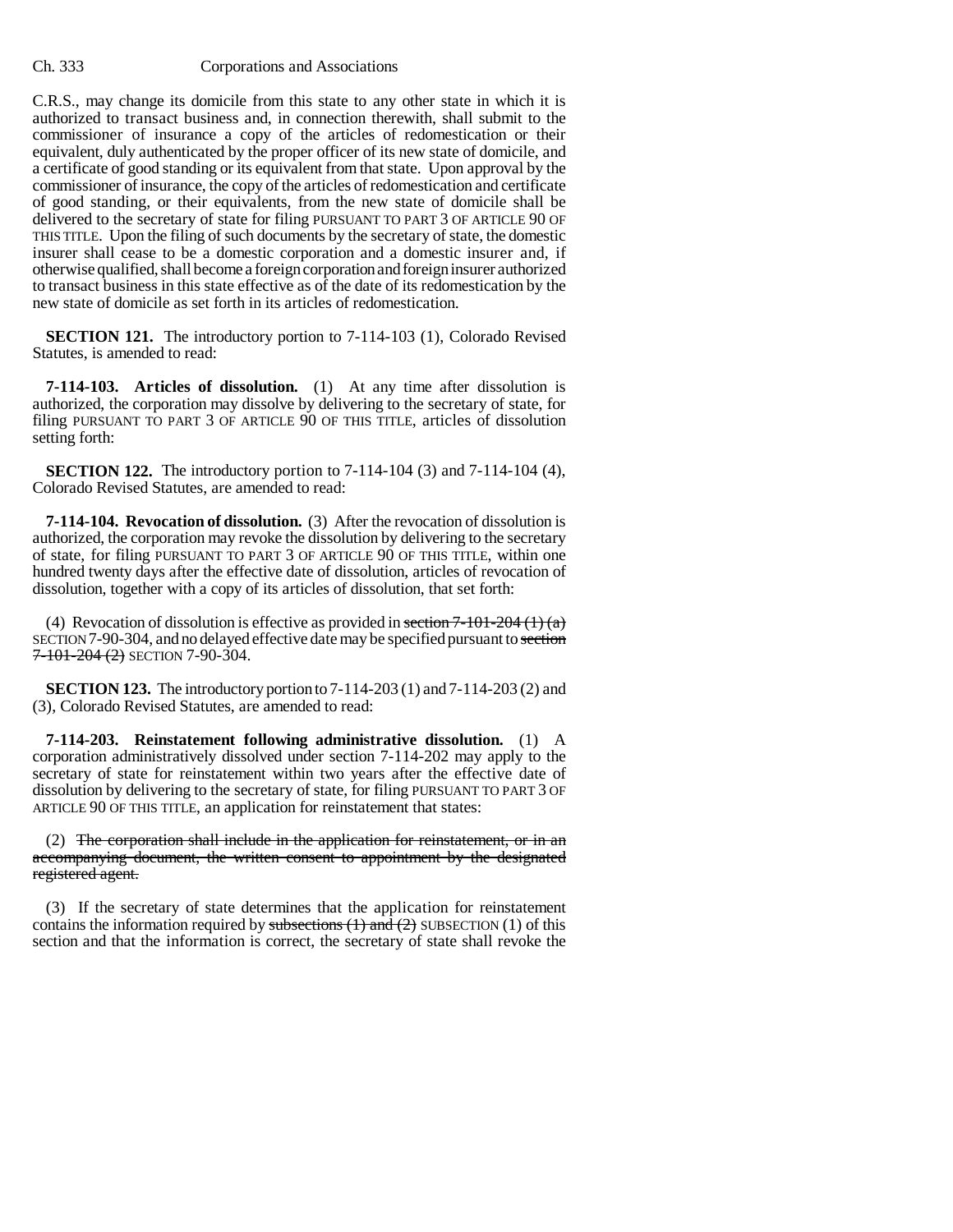administrative dissolution. The secretary of state shall mail written notice of the revocation, stating the effective date thereof, to the corporation.

**SECTION 124.** The introductory portion to 7-115-103 (1) and 7-115-103 (3), Colorado Revised Statutes, are amended to read:

**7-115-103. Application for authority to transact business.** (1) A foreign corporation may apply for authority to transact business in this state by delivering to the secretary of state, for filing PURSUANT TO PART 3 OF ARTICLE 90 OF THIS TITLE, an application for authority to transact business setting forth:

(3) The foreign corporation shall include in the application for authority to transact business, or in an accompanying document, written consent to appointment by its designated registered agent.

**SECTION 125.** The introductory portion to 7-115-104 (1), Colorado Revised Statutes, is amended to read:

**7-115-104. Amended application for authority to transact business.** (1) A foreign corporation authorized to transact business in this state shall deliver TO THE SECRETARY OF STATE, FOR FILING PURSUANT TO PART 3 OF ARTICLE 90 OF THIS TITLE, an amended application for authority to transact business to the secretary of state for filing if the foreign corporation changes:

**SECTION 126.** The introductory portion to 7-115-109 (1) and 7-115-109 (1) (e) and (2), Colorado Revised Statutes, are amended to read:

**7-115-109. Change of registered office or registered agent of foreign corporation.** (1) A foreign corporation authorized to transact business in this state may change its registered office or registered agent by delivering to the secretary of state, for filing PURSUANT TO PART 3 OF ARTICLE 90 OF THIS TITLE, a statement of change that sets forth:

(e) If the registered agent is to be changed, the name of the new registered agent; and the new registered agent's written consent to the appointment, either on the statement of change or in an accompanying document; and

(2) If a registered agent changes the street address of the registered agent's business office, the registered agent may change the street address of the registered office of any foreign corporation for which the registered agent is the registered agent by giving written notice to the foreign corporation of the change and executing, either manually or in facsimile, and delivering to the secretary of state, for filing PURSUANT TO PART 3 OF ARTICLE 90 OF THIS TITLE, a statement of change that complies with the requirements of subsection (1) of this section and recites that notice of the change has been given to the foreign corporation.

**SECTION 127.** 7-115-110 (1), Colorado Revised Statutes, is amended to read:

**7-115-110. Resignation of registered agent of foreign corporation.** (1) The registered agent of a foreign corporation authorized to transact business in this state may resign the agency by delivering to the secretary of state, for filing PURSUANT TO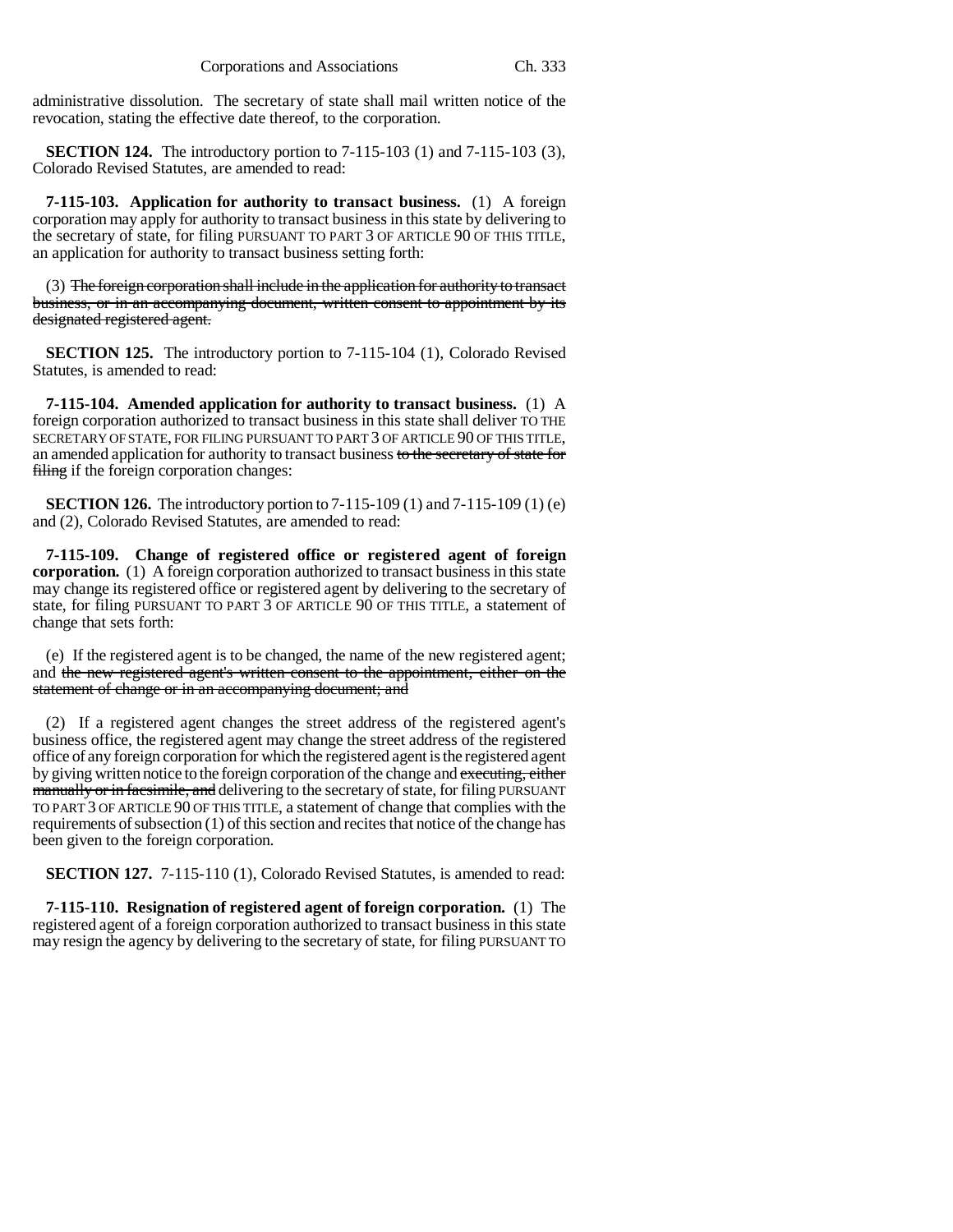PART 3 OF ARTICLE 90 OF THIS TITLE, a statement of resignation, which shall be accompanied by two exact or conformed copies thereof. The statement of resignation may include a statement that the registered office is also discontinued.

**SECTION 128.** The introductory portion to 7-115-201 (2), Colorado Revised Statutes, is amended to read:

**7-115-201. Withdrawal of foreign corporation.** (2) A foreign corporation authorized to transact business in this state shall apply for withdrawal by delivering to the secretary of state, for filing PURSUANT TO PART 3 OF ARTICLE 90 OF THIS TITLE, an application for withdrawal setting forth:

**SECTION 129.** 7-115-301 (1) (e), Colorado Revised Statutes, is amended to read:

**7-115-301. Grounds for revocation.** (1) The secretary of state shall commence a proceeding under section 7-115-302 to revoke the authority of a foreign corporation to transact business in this state if:

(e) An incorporator, director, officer, or agent of the foreign corporation signed CAUSED a document TO BE DELIVERED TO THE SECRETARY OF STATE FOR FILING THAT such person knew was false in any material respect with the intent that the document be delivered to the secretary of state for filing; or

**SECTION 130.** 7-116-109 (4), Colorado Revised Statutes, is amended to read:

**7-116-109. Interrogatories by secretary of state.** (4) Each officer and director of a domestic or foreign corporation who fails or refuses to answer truthfully and fully, within the time prescribed by subsection (1) of this section, interrogatories propounded to the officer or director by the secretary of state in accordance with the provisions of said subsection (1) or who signs a document filed with DELIVERED TO the secretary of state pursuant to any provision of articles 101 to 117 of this title, FOR FILING PURSUANT TO PART 3 OF ARTICLE 90 OF THIS TITLE, which is known to such officer or director to be false in any material respect is guilty of a misdemeanor and, upon conviction thereof, shall be punished by a fine of not more than one thousand dollars.

**SECTION 131.** 7-121-201, Colorado Revised Statutes, is amended to read:

**7-121-201. Filing requirements.** (1) A document shall satisfy the requirements of this section, and of any other section that adds to or varies these requirements, to be entitled to filing by the secretary of state ANY DOCUMENT DELIVERED TO THE SECRETARY OF STATE FOR FILING PURSUANT TO THIS ARTICLE SHALL BE SUBJECT TO THE PROVISIONS OF PART 3 OF ARTICLE 90 OF THIS TITLE.

(2) The document shall be one that is required or permitted by articles  $121$  to  $137$ of this title to be filed in the office of the secretary of state.

(3) The document shall contain all information required by articles 121 to 137 of this title and may also contain other information.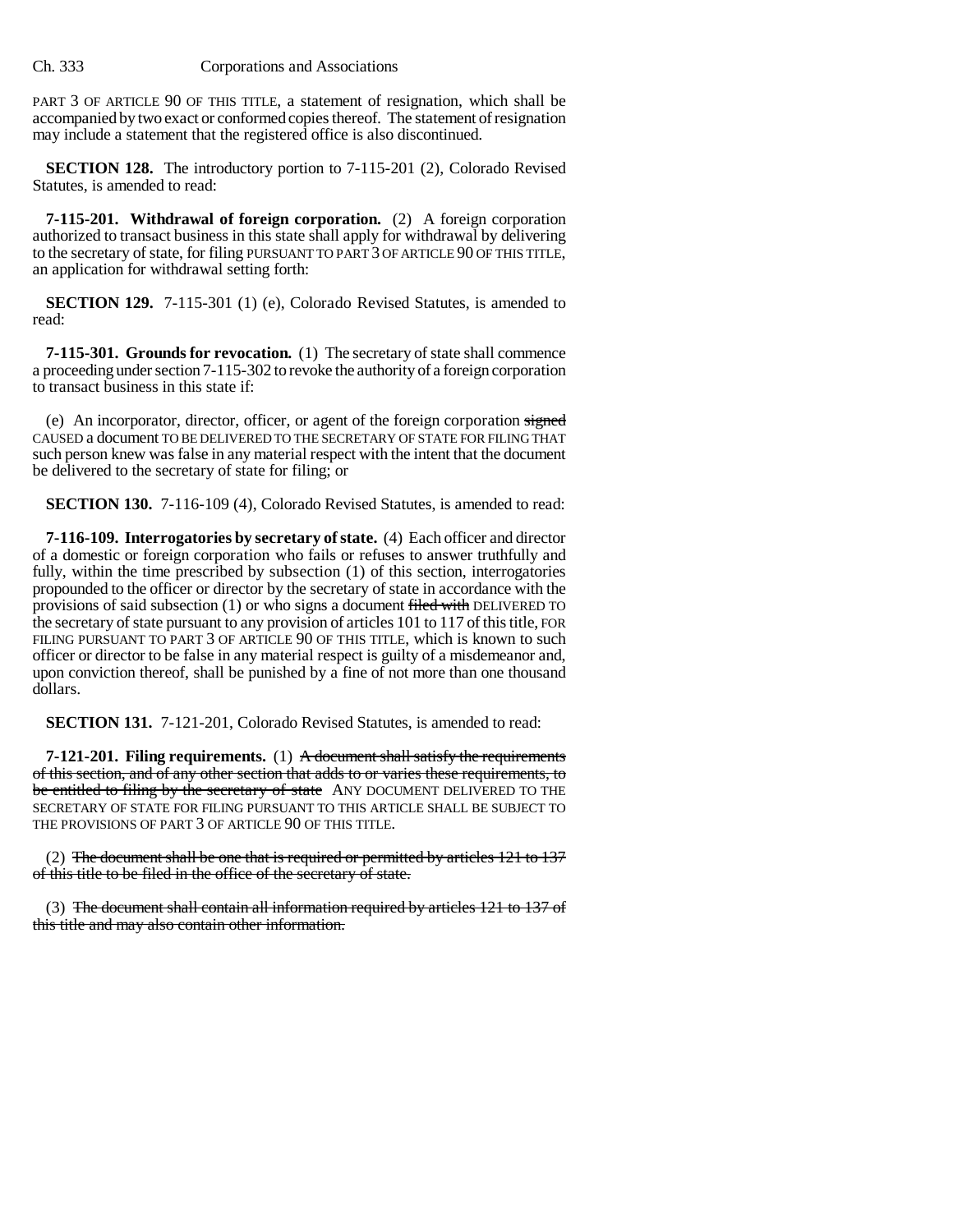(4) The document shall be typewritten or printed.

 $(5)$  The document shall be in the English language. An entity name need not be in English if written in English letters or Arabic or Roman numerals, and the certificate of existence required of foreign nonprofit corporations need not be in English if accompanied by a reasonably authenticated English translation.

(6) The document shall be executed, or shall be a true copy made by photographic, xerographic, or other process providing similar copy accuracy of a document that has been executed, as follows:

(a) By the chairperson of the board of directors of a domestic or foreign nonprofit corporation, by all of its directors, by one of its officers, or by any other person authorized to execute the document;

(b) If directors have not been named or the nonprofit corporation has not been formed, by an incorporator;

(c) If the domestic or foreign nonprofit corporation is in the hands of a receiver, trustee, or other court-appointed fiduciary, by that fiduciary; or

(d) If the document is that of a registered agent, by the registered agent, if the person is an individual, or by a person authorized by the registered agent to execute the document, if the registered agent is an entity.

(7) The person executing the document shall state beneath or opposite such person's signature his or her name and the capacity in which the person signs.

(8) The document may but need not contain:

(a) The corporate seal;

(b) An attestation by the secretary or an assistant secretary;

(c) An acknowledgment, verification, or proof.

(9) Whether or not the document contains an acknowledgment, verification, or proof permitted by subsection (8) of this section, the signature of each person signing the document shall constitute the affirmation or acknowledgment of such person, under penalties of perjury, that the document is the person's act and deed or the act and deed of the domestic or foreign nonprofit corporation and that the facts stated in the document are true.

(10) If the secretary of state requires the use of a form or cover sheet for a document under section 7-121-202, the document shall be in or on the required form or shall have the required cover sheet.

(11) The document shall be delivered to the secretary of state for filing and shall be accompanied by one exact or conformed copy thereof, or two exact or conformed copies if the document is delivered pursuant to section 7-125-103 or 7-135-110, the correct filing fee, and any penalty required by articles 121 to 137 of this title or other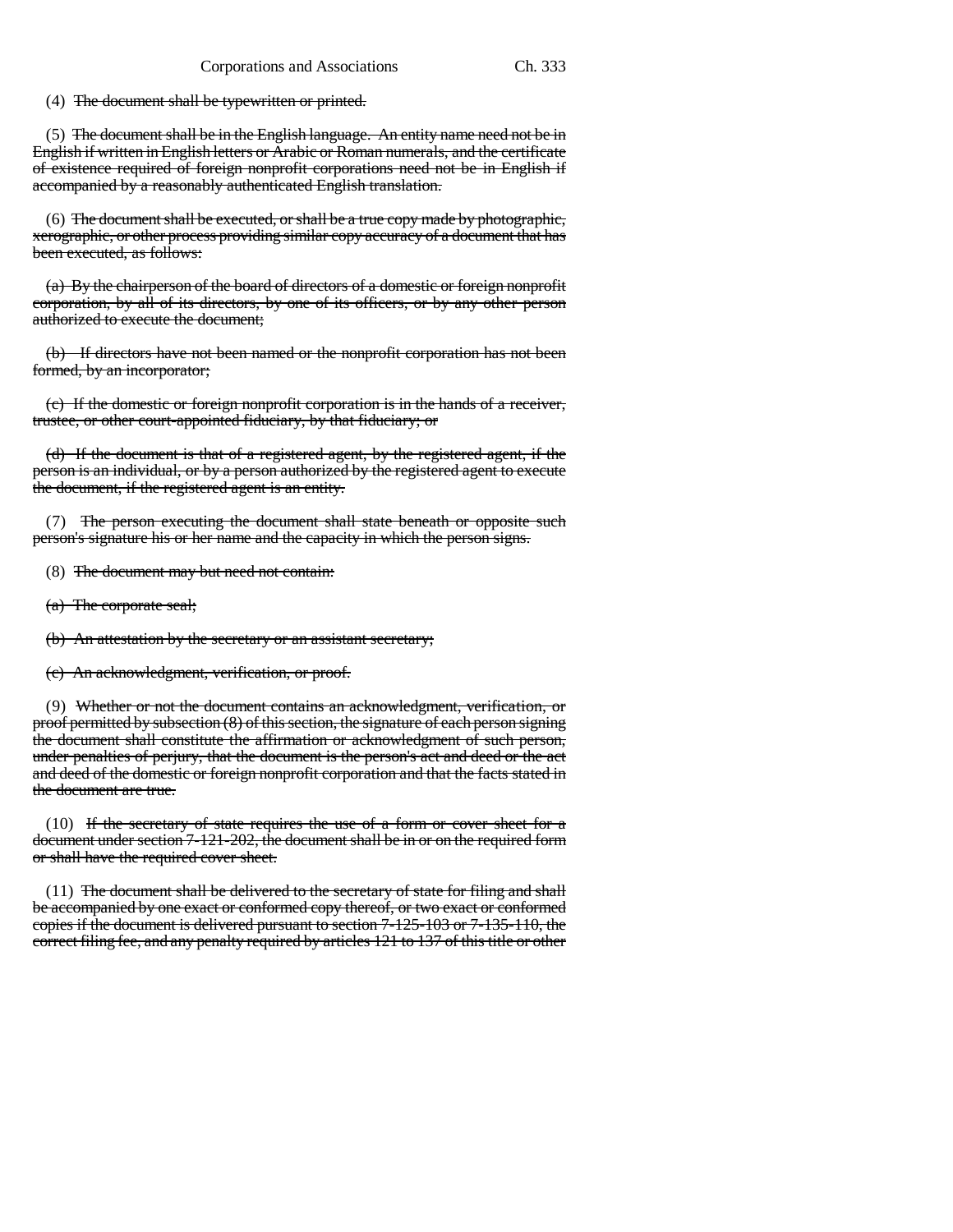law. Except with respect to filings pursuant to section 7-125-103, 7-135-110, or 7-90-502, the document shall state, or be accompanied by a writing stating, the address to which the secretary of state may send a copy upon completion of the filing.

**SECTION 132.** 7-121-401 (14), Colorado Revised Statutes, is amended to read:

**7-121-401. General definitions.** As used in articles 121 to 137 of this title, unless the context otherwise requires:

(14) "Effective date", when referring to a document filed by the secretary of state, means the time and date determined in accordance with section 7-121-204 SECTION 7-90-304.

**SECTION 133.** 7-122-101, Colorado Revised Statutes, is amended to read:

**7-122-101. Incorporators.** One or more persons may act as the incorporator or incorporators of a nonprofit corporation by delivering articles of incorporation to the secretary of state for filing PURSUANT TO PART 3 OF ARTICLE 90 OF THIS TITLE. An incorporator who is a natural person shall be eighteen years of age or older.

**SECTION 134. Repeal.** 7-122-102 (1) (f), Colorado Revised Statutes, is repealed as follows:

**7-122-102. Articles of incorporation.** (1) The articles of incorporation shall set forth:

(f) The written consent of the initial registered agent to the appointment unless such consent is provided in an accompanying document; and

**SECTION 135.** 7-122-103 (1), Colorado Revised Statutes, is amended to read:

**7-122-103. Incorporation.** (1) A nonprofit corporation is incorporated when the articles of incorporation are filed by the secretary of state or, if a delayed effective date is specified pursuant to section  $7-121-204(2)$  SECTION 7-90-304 in the articles of incorporation as filed by the secretary of state and a certificate of withdrawal is not filed, on such delayed effective date. The corporate existence begins upon incorporation.

**SECTION 136.** The introductory portion to 7-125-102 (1) and 7-125-102 (1) (e) and (2), Colorado Revised Statutes, are amended to read:

**7-125-102. Change of registered office or registered agent.** (1) A nonprofit corporation may change its registered office or registered agent by delivering to the secretary of state, for filing PURSUANT TO PART 3 OF ARTICLE 90 OF THIS TITLE, a statement of change that sets forth:

(e) If the registered agent is to be changed, the name of the new registered agent; and the new registered agent's written consent to the appointment, either on the statement of change or in an accompanying document; and

(2) If a registered agent changes the street address of the registered agent's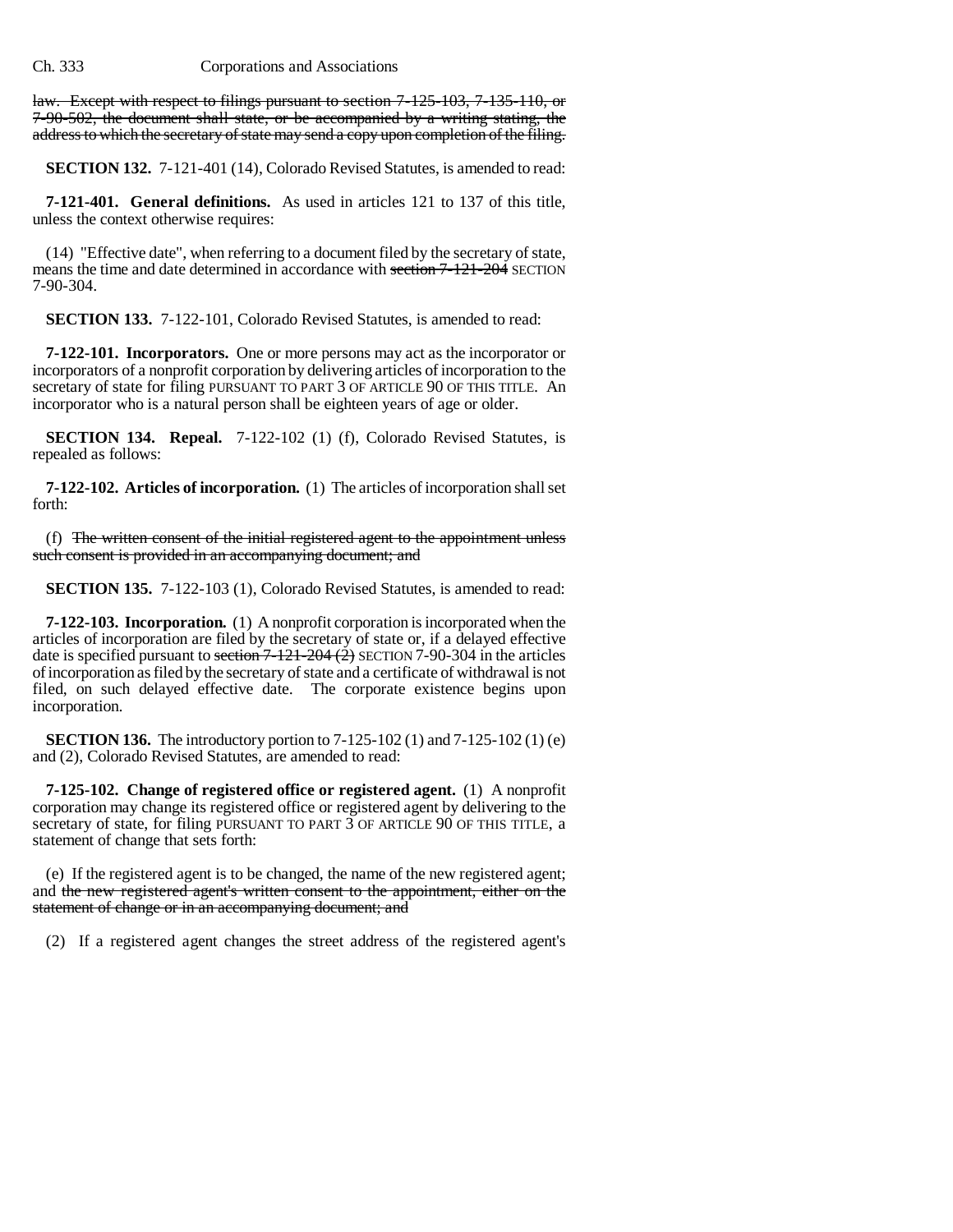Corporations and Associations Ch. 333

business office, the registered agent may change the street address of the registered office of any nonprofit corporation for which the registered agent is the registered agent by giving written notice to the nonprofit corporation of the change and executing, either manually or in facsimile, and delivering to the secretary of state, for filing PURSUANT TO PART 3 OF ARTICLE 90 OF THIS TITLE, a statement of change that complies with the requirements of subsection (1) of this section and recites that notice of the change has been given to the nonprofit corporation.

**SECTION 137.** 7-125-103 (1), Colorado Revised Statutes, is amended to read:

**7-125-103. Resignation of registered agent.** (1) The registered agent of a nonprofit corporation may resign the agency by delivering to the secretary of state, for filing PURSUANT TO PART 3 OF ARTICLE 90 OF THIS TITLE, a statement of resignation, which shall be accompanied by two exact or conformed copies thereof. The statement of resignation may include a statement that the registered office is also discontinued.

**SECTION 138.** 7-128-105 (6), Colorado Revised Statutes, is amended to read:

**7-128-105. Terms of directors generally.** (6) A director whose term has ended may deliver to the secretary of state, for filing PURSUANT TO PART 3 OF ARTICLE 90 OF THIS TITLE, a statement to that effect pursuant to section 7-90-502.

**SECTION 139.** 7-128-107 (3), Colorado Revised Statutes, is amended to read:

**7-128-107. Resignation of directors.** (3) A director who resigns may deliver to the secretary of state, for filing PURSUANT TO PART 3 OF ARTICLE 90 OF THIS TITLE, a statement to that effect pursuant to section 7-90-502.

**SECTION 140.** 7-128-108 (4), Colorado Revised Statutes, is amended to read:

**7-128-108. Removal of directors.** (4) A director who is removed pursuant to this section may deliver to the secretary of state, for filing PURSUANT TO PART 3 OF ARTICLE 90 OF THIS TITLE, a statement to that effect pursuant to section 7-90-502.

**SECTION 141.** 7-128-109 (4), Colorado Revised Statutes, is amended to read:

**7-128-109. Removal of directors by judicial proceeding.** (4) A director who is removed pursuant to this section may deliver to the secretary of state, for filing PURSUANT TO PART 3 OF ARTICLE 90 OF THIS TITLE, a statement to that effect pursuant to section 7-90-502.

**SECTION 142.** 7-128-303 (5), Colorado Revised Statutes, is amended to read:

**7-128-303. Resignation and removal of officers.** (5) An officer who resigns or is removed or whose appointment has expired may deliver to the secretary of state, for filing PURSUANT TO PART 3 OF ARTICLE 90 OF THIS TITLE, a statement to that effect pursuant to section 7-90-502.

**SECTION 143.** The introductory portion to 7-130-105 (1), Colorado Revised Statutes, is amended to read: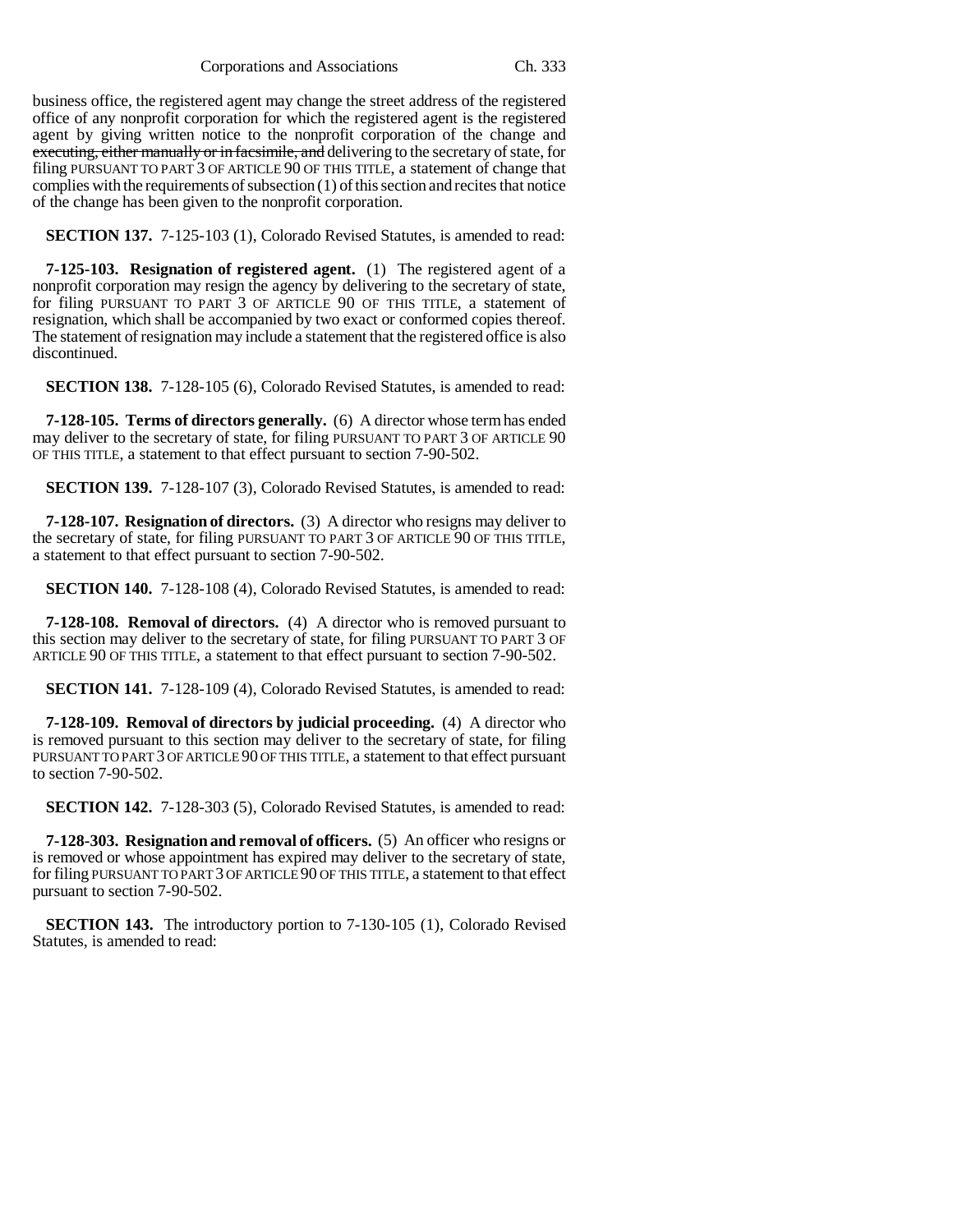**7-130-105. Articles of amendment to articles of incorporation.** (1) A nonprofit corporation amending its articles of incorporation shall deliver to the secretary of state, for filing PURSUANT TO PART 3 OF ARTICLE 90 OF THIS TITLE, articles of amendment setting forth:

**SECTION 144.** The introductory portion to 7-130-106 (4) and 7-130-106 (5), Colorado Revised Statutes, are amended to read:

**7-130-106. Restated articles of incorporation.** (4) A nonprofit corporation restating its articles of incorporation shall deliver to the secretary of state, for filing PURSUANT TO PART 3 OF ARTICLE 90 OF THIS TITLE, articles of restatement setting forth:

(5) Upon filing by the secretary of state or at any later effective date determined pursuant to section 7-121-204 SECTION 7-90-304, restated articles of incorporation supersede the original articles of incorporation and all prior amendments to them.

**SECTION 145.** The introductory portion to 7-130-107 (2), Colorado Revised Statutes, is amended to read:

**7-130-107. Amendment of articles of incorporation pursuant to reorganization.** (2) For an amendment to the articles of incorporation to be made pursuant to subsection (1) of this section, an individual or individuals designated by the court shall deliver to the secretary of state, for filing PURSUANT TO PART 3 OF ARTICLE 90 OF THIS TITLE, articles of amendment setting forth:

**SECTION 146.** The introductory portion to 7-131-103 (1) and 7-131-103 (2) and (3), Colorado Revised Statutes, are amended to read:

**7-131-103. Articles of merger.** (1) After a plan of merger is approved, pursuant to section 7-131-102, the surviving nonprofit corporation shall deliver to the secretary of state, for filing PURSUANT TO PART 3 OF ARTICLE 90 OF THIS TITLE, articles of merger setting forth:

(2) A merger takes effect upon the effective date stated in the articles of merger or, if earlier, on the ninetieth day after the articles of merger are filed by the secretary of state.

(3) Articles of merger shall be executed APPROVED by each party to the merger.

**SECTION 147.** The introductory portion to 7-134-103 (1), Colorado Revised Statutes, is amended to read:

**7-134-103. Articles of dissolution.** (1) At any time after dissolution is authorized, the nonprofit corporation may dissolve by delivering to the secretary of state, for filing PURSUANT TO PART 3 OF ARTICLE 90 OF THIS TITLE, articles of dissolution setting forth:

**SECTION 148.** The introductory portion to 7-134-104 (3) and 7-134-104 (4), Colorado Revised Statutes, are amended to read: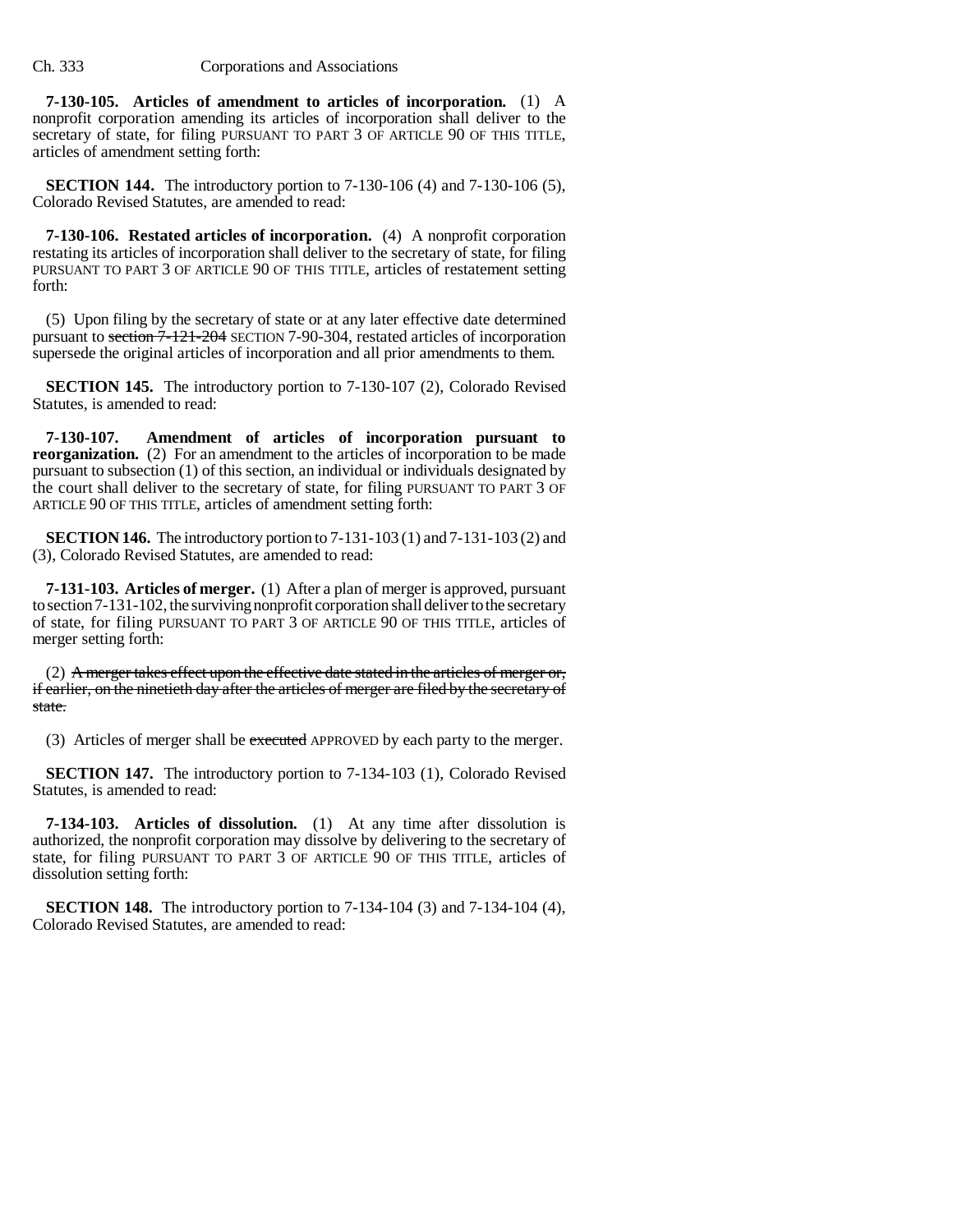**7-134-104. Revocation of dissolution.** (3) After the revocation of dissolution is authorized, the nonprofit corporation may revoke the dissolution by delivering to the secretary of state, for filing PURSUANT TO PART 3 OF ARTICLE 90 OF THIS TITLE, within one hundred twenty days after the effective date of dissolution, articles of revocation of dissolution, together with a copy of its articles of dissolution, that set forth:

(4) Revocation of dissolution is effective as provided in section  $7-121-204(1)(a)$ SECTION 7-90-304, and no delayed effective date may be specified pursuant to section  $7 - 121 - 204$  (2) SECTION 7-90-304.

**SECTION 149.** The introductory portion to 7-134-203 (1) and 7-134-203 (2) and (3), Colorado Revised Statutes, are amended to read:

**7-134-203. Reinstatement following administrative dissolution.** (1) A nonprofit corporation administratively dissolved under section 7-134-202 may apply to the secretary of state for reinstatement within five years after the effective date of dissolution by delivering to the secretary of state, for filing PURSUANT TO PART 3 OF ARTICLE 90 OF THIS TITLE, an application for reinstatement that states:

(2) The nonprofit corporation shall include in the application for reinstatement, or in an accompanying document, the written consent to appointment by the designated registered agent.

(3) If the secretary of state determines that the application for reinstatement contains the information required by subsections  $(1)$  and  $(2)$  SUBSECTION  $(1)$  of this section and that the information is correct, the secretary of state shall revoke the administrative dissolution. The secretary of state shall mail written notice of the revocation, stating the effective date thereof, to the nonprofit corporation.

**SECTION 150.** The introductory portion to 7-135-103 (1) and 7-135-103 (3), Colorado Revised Statutes, are amended to read:

**7-135-103. Application for authority to conduct affairs.** (1) A foreign nonprofit corporation may apply for authority to conduct affairs in this state by delivering to the secretary of state, for filing PURSUANT TO PART 3 OF ARTICLE 90 OF THIS TITLE, an application for authority to conduct affairs setting forth:

(3) The foreign nonprofit corporation shall include in the application for authority to conduct affairs, or in an accompanying document, written consent to appointment by its designated registered agent.

**SECTION 151.** The introductory portion to 7-135-104 (1), Colorado Revised Statutes, is amended to read:

**7-135-104. Amended application for authority to conduct affairs.** (1) A foreign nonprofit corporation authorized to conduct affairs in this state shall deliver TO THE SECRETARY OF STATE, FOR FILING PURSUANT TO PART 3 OF ARTICLE 90 OF THIS TITLE, an amended application for authority to conduct affairs to the secretary of state for filing if the foreign nonprofit corporation changes:

**SECTION 152.** The introductory portion to 7-135-109 (1) and 7-135-109 (1) (e)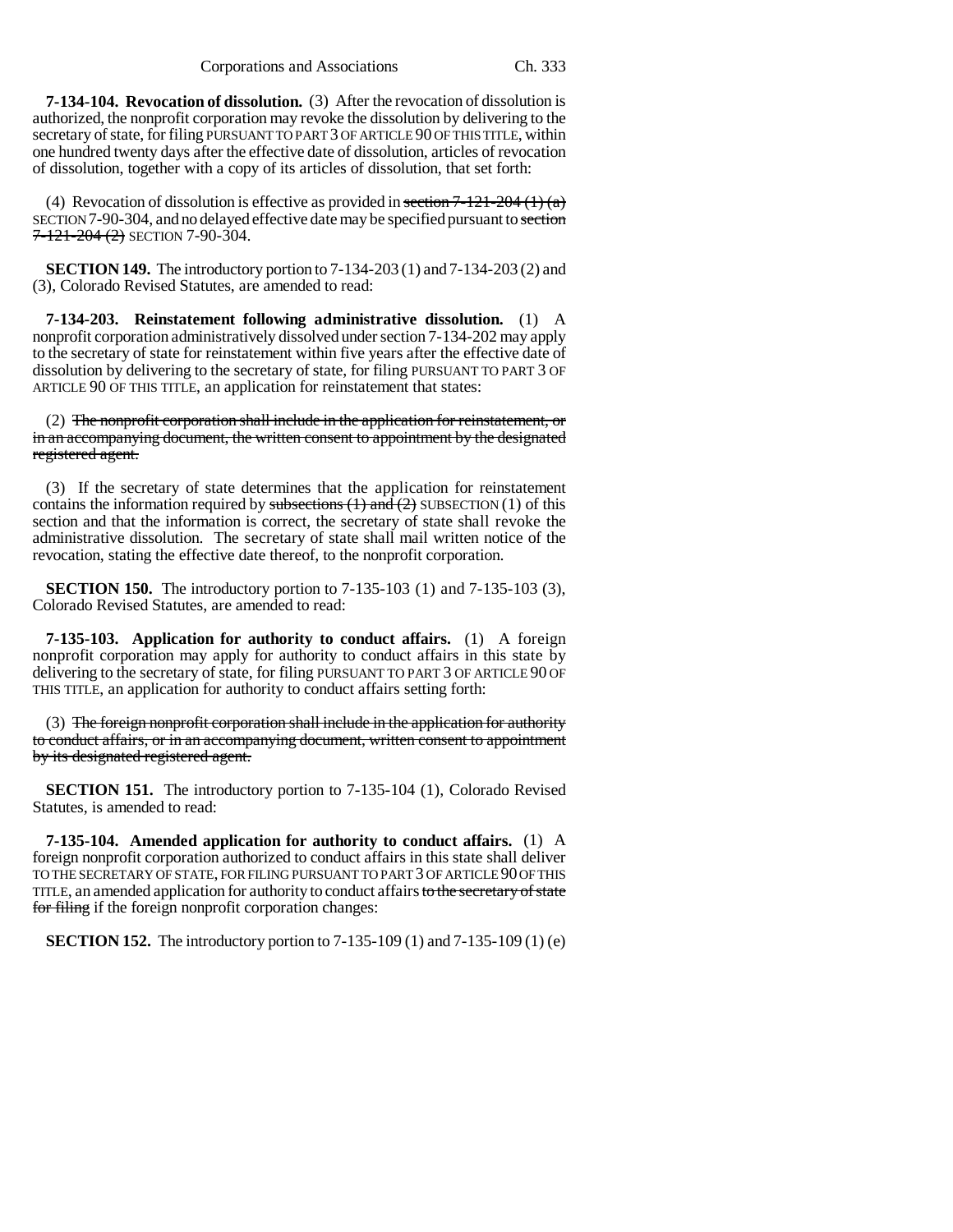and (2), Colorado Revised Statutes, are amended to read:

**7-135-109. Changes of registered office or registered agent of foreign nonprofit corporation.** (1) A foreign nonprofit corporation authorized to conduct affairs in this state may change its registered office or registered agent by delivering to the secretary of state, for filing PURSUANT TO PART 3 OF ARTICLE 90 OF THIS TITLE, a statement of change that sets forth:

(e) If the registered agent is to be changed, the name of the new registered agent; and the new registered agent's written consent to the appointment, either on the statement of change or in an accompanying document; and

(2) If a registered agent changes the street address of the registered agent's business office, the registered agent may change the street address of the registered office of any foreign nonprofit corporation for which the registered agent is the registered agent by giving written notice to the foreign nonprofit corporation of the change and executing, either manually or in facsimile, and delivering to the secretary of state, for filing PURSUANT TO PART 3 OF ARTICLE 90 OF THIS TITLE, a statement of change that complies with the requirements of subsection (1) of this section and recites that notice of the change has been given to the foreign nonprofit corporation.

**SECTION 153.** 7-135-110 (1) and (2), Colorado Revised Statutes, are amended to read:

**7-135-110. Resignation of registered agent of foreign nonprofit corporation.** (1) The registered agent of a foreign nonprofit corporation authorized to conduct affairs in this state may resign from an agency by delivering to the secretary of state, for filing PURSUANT TO PART 3 OF ARTICLE 90 OF THIS TITLE, a statement of resignation which shall be accompanied by two exact or conformed copies thereof. The statement of resignation may include a statement that the registered office is also discontinued.

(2) After filing the statement of resignation, the secretary of state shall deliver one copy together with the receipt for filing fees, if any, to the registered office of the foreign nonprofit corporation and the other copy to the principal office of the foreign nonprofit corporation.

**SECTION 154.** The introductory portion to 7-135-201 (2), Colorado Revised Statutes, is amended to read:

**7-135-201. Withdrawal of foreign nonprofit corporation.** (2) A foreign nonprofit corporation authorized to conduct affairs in this state shall apply for withdrawal by delivering to the secretary of state, for filing PURSUANT TO PART 3 OF ARTICLE 90 OF THIS TITLE, an application for withdrawal setting forth:

**SECTION 155.** 7-135-301 (1) (e), Colorado Revised Statutes, is amended to read:

**7-135-301. Grounds for revocation.** (1) The secretary of state shall commence a proceeding under section 7-135-302 to revoke the authority of a foreign nonprofit corporation to conduct affairs in this state if: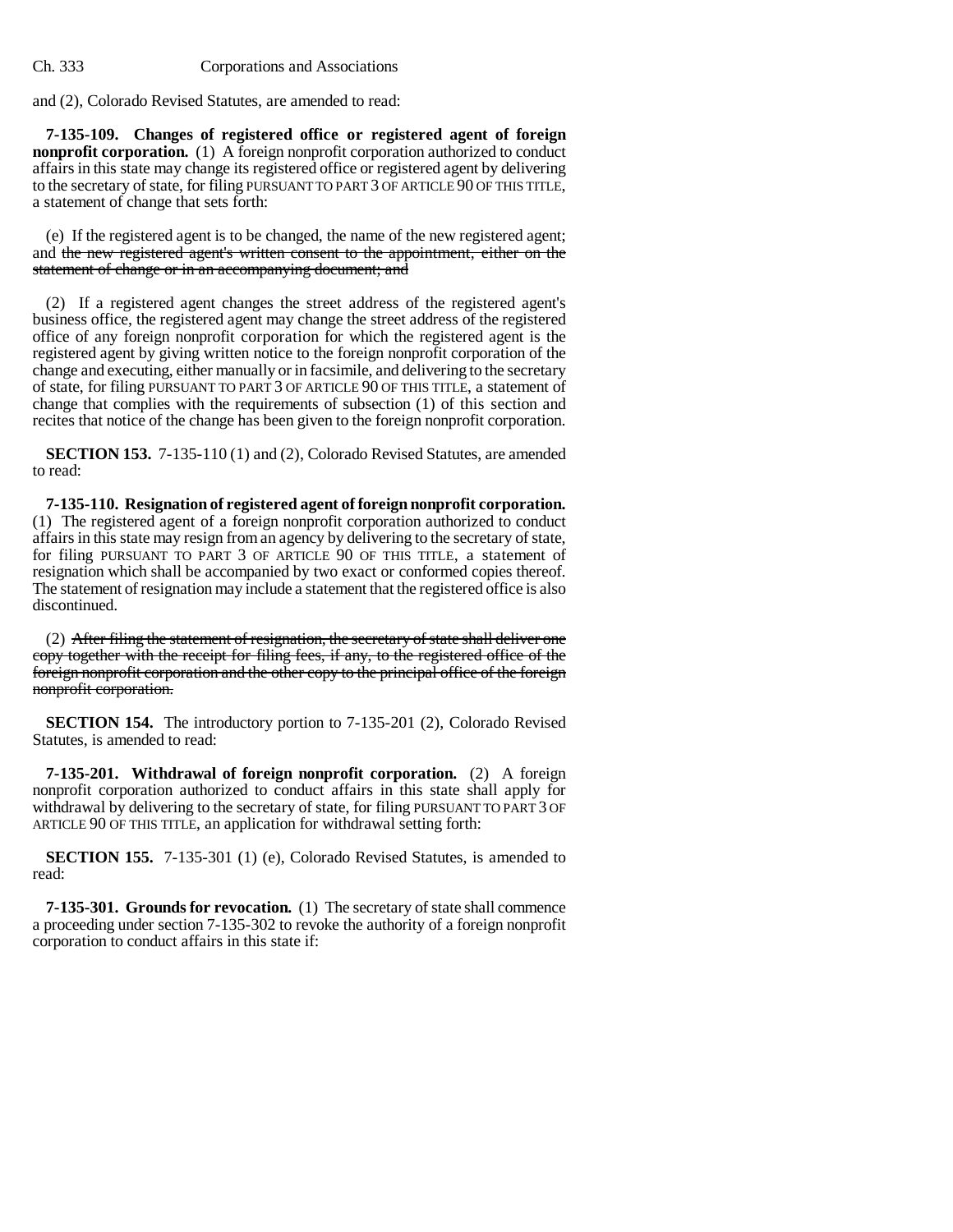(e) An incorporator, director, officer, or agent of the foreign nonprofit corporation signed CAUSED a document TO BE DELIVERED TO THE SECRETARY OF STATE FOR FILING THAT such person knew was false in any material respect with the intent that the document be delivered to the secretary of state for filing; or

**SECTION 156.** 7-136-109 (4), Colorado Revised Statutes, is amended to read:

**7-136-109. Interrogatories by secretary of state.** (4) Each officer and director of a domestic or foreign nonprofit corporation who fails or refuses to answer truthfully and fully, within the time prescribed by subsection (1) of this section, interrogatories propounded to the officer or director by the secretary of state in accordance with the provisions of subsection (1) of this section or who signs a document filed with DELIVERED the secretary of state pursuant to any provision of articles 121 to 137 of this title, FOR FILING PURSUANT TO PART 3 OF ARTICLE 90 OF THIS TITLE, which is known to such officer or director to be false in any material respect, is guilty of a misdemeanor and, upon conviction thereof, shall be punished by a fine of not more than one thousand dollars.

**SECTION 157.** 7-137-203, Colorado Revised Statutes, is amended to read:

**7-137-203. Filing statement of election to accept articles 121 to 137 of this title.** The statement of election to accept articles 121 to 137 of this title shall be delivered to the secretary of state for filing PURSUANT TO PART 3 OF ARTICLE 90 OF THIS TITLE.

**SECTION 158.** 7-122-103 (1), Colorado Revised Statutes, is amended to read:

**7-122-103. Incorporation.** (1) A nonprofit corporation is incorporated when the articles of incorporation are filed by the secretary of state or, if a delayed effective date is specified pursuant to section  $7-121-204(2)$  SECTION 7-90-304 in the articles of incorporation as filed by the secretary of state and a certificate of withdrawal is not filed, on such delayed effective date. The corporate existence begins upon incorporation.

**SECTION 159.** 24-21-109, Colorado Revised Statutes, is amended to read:

**24-21-109. Documents in court proceedings - designation of person to attend court proceedings.** Subject to provisions of section 13-25-115, C.R.S., documents from the office of secretary of state used in court proceedings shall be acknowledged, exemplified, verified, or attested to in a manner which shall make unnecessary the personal appearance of the secretary of state in a court proceeding to acknowledge, exemplify, verify, or attest to the validity of such documents. The secretary of state may designate a person to attend court proceedings if the secretary of state is subpoenaed for the purpose of acknowledging, exemplifying, verifying, or attesting to the validity of documents furnished by that office. The revenues derived from fees as established in section  $7-101-203$  (2), C.R.S., and section  $24-21-104$  (1) shall be deposited in the department of state cash fund created in section 24-21-104 (3).

**SECTION 160.** Part 7 of article 80 of title 7, Colorado Revised Statutes, is amended BY THE ADDITION OF THE FOLLOWING NEW SECTIONS to read: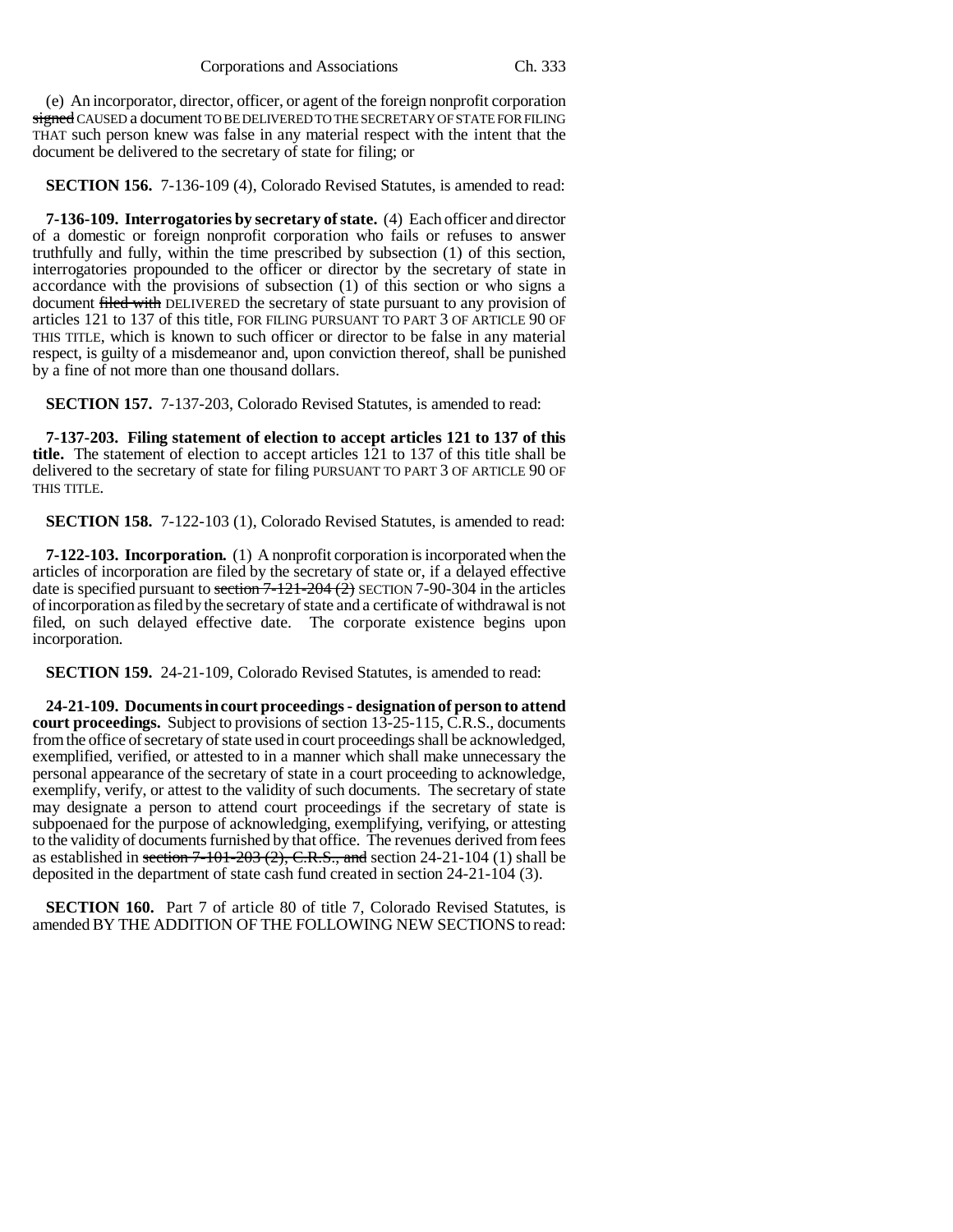**7-80-713. Derivative proceeding - standing - definition.** (1) A MEMBER MAY COMMENCE OR MAINTAIN A DERIVATIVE PROCEEDING PURSUANT TO THIS PART 7 ONLY WHERE:

(a) THE MEMBER WAS A MEMBER OF THE LIMITED LIABILITY COMPANY AT THE TIME OF THE ACT OR OMISSION COMPLAINED OF OR THE MEMBERSHIP INTEREST IN SUCH COMPANY THEREAFTER DEVOLVED BY OPERATION OF LAW; AND

(b) IT APPEARS THAT THE MEMBER FAIRLY AND ADEQUATELY REPRESENTS THE INTERESTS OF THE MEMBERS SIMILARLY SITUATED IN ENFORCING THE RIGHT OF THE LIMITED LIABILITY COMPANY.

(2) FOR PURPOSES OF THIS PART 7, "DERIVATIVE PROCEEDING" MEANS A CIVIL SUIT IN THE RIGHT OF A DOMESTIC LIMITED LIABILITY COMPANY OR, TO THE EXTENT PROVIDED IN SECTION 7-80-719, IN THE RIGHT OF A FOREIGN LIMITED LIABILITY COMPANY.

**7-80-714. Derivative proceeding - demand.** (1) NO MEMBER SHALL COMMENCE A DERIVATIVE PROCEEDING PURSUANT TO THIS PART 7 UNLESS:

(a) A WRITTEN DEMAND HAS BEEN MADE UPON THE LIMITED LIABILITY COMPANY TO TAKE SUITABLE ACTION; AND

(b) THIRTY DAYS HAVE EXPIRED FROM THE DATE THE DEMAND WAS MADE; EXCEPT THAT THE THIRTY-DAY LIMITATION SHALL NOT BE REQUIRED WHERE:

(I) THE MEMBER HAS BEEN NOTIFIED PRIOR TO THE EXPIRATION OF THE THIRTY-DAY PERIOD THAT THE DEMAND HAS BEEN REJECTED BY THE LIMITED LIABILITY COMPANY; OR

(II) IRREPARABLE INJURY TO THE LIMITED LIABILITY COMPANY WOULD RESULT FROM WAITING FOR THE EXPIRATION OF THE THIRTY-DAY PERIOD.

**7-80-715. Stay of derivative proceeding.** FOR THE PURPOSE OF ALLOWING THE LIMITED LIABILITY COMPANY TIME TO UNDERTAKE AN INQUIRY INTO THE ALLEGATIONS MADE IN A DEMAND OR COMPLAINT COMMENCED PURSUANT TO THIS PART 7, THE COURT MAY STAY ANY DERIVATIVE PROCEEDING FOR SUCH PERIOD AS THE COURT DEEMS APPROPRIATE.

**7-80-716. Dismissal of derivative proceeding.** (1) A DERIVATIVE PROCEEDING COMMENCED PURSUANT TO THIS PART 7 SHALL BE DISMISSED BY THE COURT ON MOTION BY THE LIMITED LIABILITY COMPANY IF ANY ONE THE GROUPS SPECIFIED IN SUBSECTION (2) OF THIS SECTION HAS DETERMINED IN GOOD FAITH, AFTER CONDUCTING AN INQUIRY UPON WHICH THE DETERMINATION IS BASED, THAT THE MAINTENANCE OF THE DERIVATIVE ACTION IS NOT IN THE BEST INTERESTS OF THE LIMITED LIABILITY COMPANY.

(2) (a) SUBJECT TO THE REQUIREMENTS OF PARAGRAPH (b) OF THIS SUBSECTION (2), THE DETERMINATION WHETHER THE MAINTENANCE OF THE DERIVATIVE PROCEEDING IS IN THE BEST INTERESTS OF THE LIMITED LIABILITY COMPANY SHALL BE MADE BY THE INDEPENDENT MANAGER OF THE LIMITED LIABILITY COMPANY OR,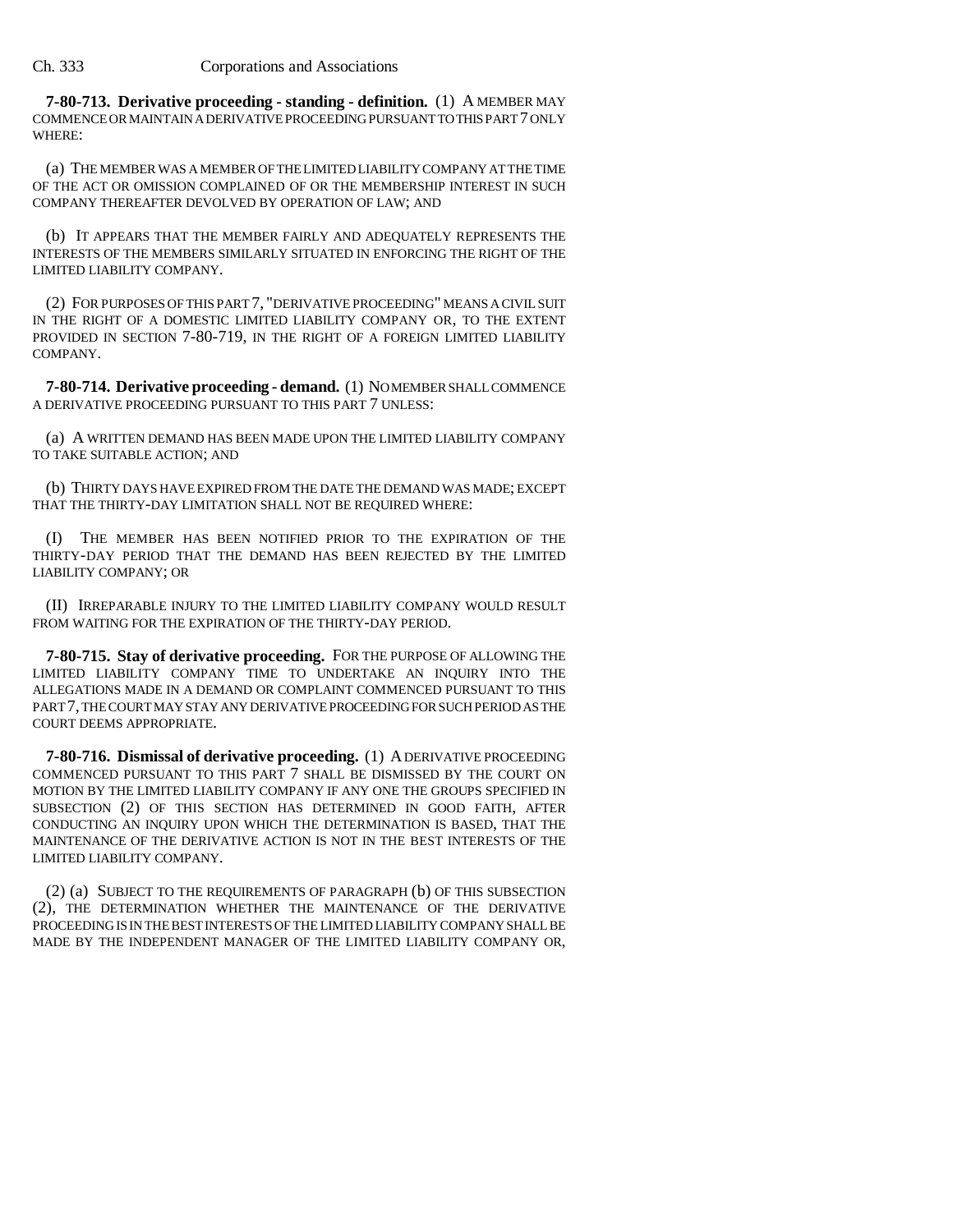WHERE THERE IS MORE THAN ONE SUCH MANAGER, BY A MAJORITY OF SAID MANAGERS; EXCEPT THAT, IF THERE IS NO INDEPENDENT MANAGER OF THE LIMITED LIABILITY COMPANY OR IF THE MAJORITY OF SUCH MANAGERS IS UNABLE TO MAKE THE DETERMINATION, THE DETERMINATION SHALL BE MADE BY A MAJORITY OF THE INDEPENDENT MEMBERS OF THE LIMITED LIABILITY COMPANY.

(b) IF THE DETERMINATION IS NOT MADE PURSUANT TO PARAGRAPH (a) OF THIS SUBSECTION (2), THE DETERMINATION SHALL BE MADE BY THE PERSON, OR, IN THE CASE OF MORE THAN ONE PERSON, BY A MAJORITY OF SUCH PERSONS, SITTING UPON A PANEL OF ONE OR MORE PERSONS APPOINTED BY A COURT UPON MOTION FILED WITH THE COURT BY THE LIMITED LIABILITY COMPANY FOR SUCH PURPOSES.

(3) THE COURT SHALL APPOINT ONLY INDEPENDENT PERSONS TO THE PANEL DESCRIBED IN PARAGRAPH (b) OF SUBSECTION (2) OF THIS SECTION.

(4) NONE OF THE FOLLOWING SHALL BY ITSELF CAUSE A PERSON NOT TO BE CONSIDERED INDEPENDENT FOR PURPOSES OF SUBSECTION (2) OF THIS SECTION:

(a) THE NAMING OF THE PERSON AS A DEFENDANT IN THE DERIVATIVE PROCEEDING OR AS A PERSON AGAINST WHOM ACTION IS DEMANDED;

(b) THE APPROVAL BY SUCH PERSON OF THE ACT BEING CHALLENGED IN THE DERIVATIVE PROCEEDING OR DEMAND WHERE THE ACT DID NOT RESULT IN PERSONAL BENEFIT TO SUCH PERSON;

(c) THE MAKING OF THE DEMAND PURSUANT TO SECTION 7-80-714 OR THE COMMENCEMENT OF THE DERIVATIVE PROCEEDING PURSUANT TO THIS SECTION.

(5) SUBJECT TO SECTION 7-80-717, A PANEL APPOINTED BY THE COURT PURSUANT TO PARAGRAPH (b) OF SUBSECTION (2) OF THIS SECTION SHALL HAVE SUCH AUTHORITY TO CONTINUE, SETTLE, OR DISCONTINUE THE DERIVATIVE PROCEEDING AS THE COURT MAY CONFER UPON SUCH PANEL.

(6) THE PLAINTIFF IN THE DERIVATIVE PROCEEDING SHALL HAVE THE BURDEN OF PROVING THAT ANY OF THE REQUIREMENTS OF SUBSECTIONS (1) AND (2) OF THIS SECTION HAVE NOT BEEN MET.

**7-80-717. Discontinuance or settlement of derivative proceeding.** NO DERIVATIVE PROCEEDING COMMENCED PURSUANT TO THIS PART 7 SHALL BE DISCONTINUED OR SETTLED WITHOUT THE APPROVAL OF THE COURT. WHERE THE COURT DETERMINES THAT A PROPOSED DISCONTINUANCE OR SETTLEMENT WILL SUBSTANTIALLY AFFECT THE INTERESTS OF THE MEMBERS OF THE LIMITED LIABILITY COMPANY, THE COURT SHALL DIRECT THAT NOTICE BE GIVEN TO THE MEMBERS AFFECTED.

**7-80-718. Payment of expenses - derivative proceeding.** ON THE TERMINATION OF A DERIVATIVE PROCEEDING COMMENCED PURSUANT TO THIS PART 7, WHERE THE COURT FINDS THAT THE PROCEEDING HAS RESULTED IN A SUBSTANTIAL BENEFIT TO THE LIMITED LIABILITY COMPANY, THE COURT MAY ORDER THE LIMITED LIABILITY COMPANY TO PAY THE PLAINTIFF'S REASONABLE EXPENSES, INCLUDING ATTORNEY FEES, INCURRED BY THE PLAINTIFF IN CONNECTION WITH THE MAINTENANCE OF SUCH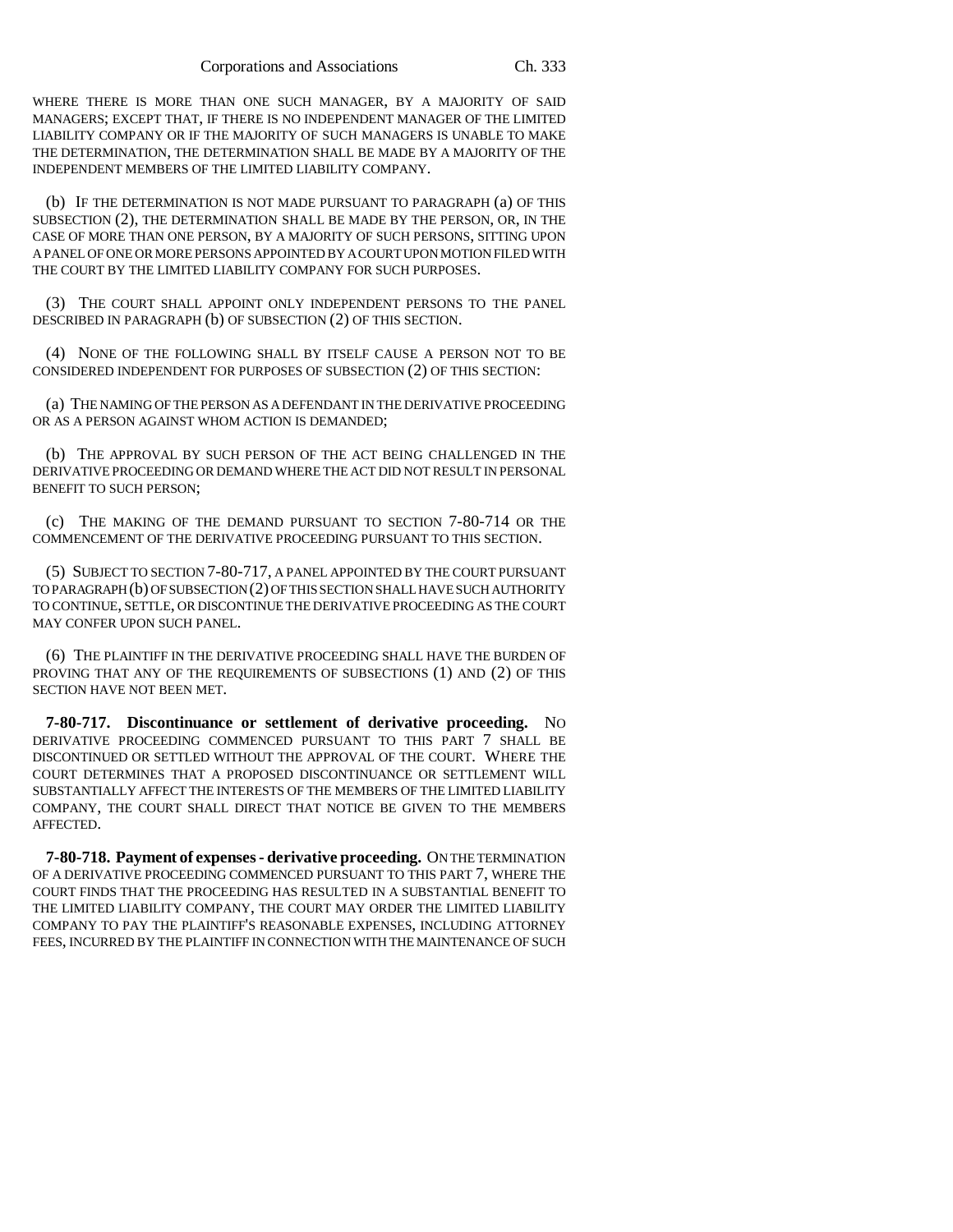PROCEEDING. ON THE TERMINATION OF A DERIVATIVE PROCEEDING COMMENCED PURSUANT TO THIS PART 7, WHERE THE COURT FINDS THAT THE PROCEEDING WAS COMMENCED OR MAINTAINED WITHOUT REASONABLE CAUSE OR FOR AN IMPROPER PURPOSE, THE COURT MAY ORDER THE PLAINTIFF TO PAY ANY OF THE DEFENDANT'S REASONABLE EXPENSES, INCLUDING ATTORNEY FEES, INCURRED BY THE DEFENDANT IN CONNECTION WITH THE DEFENSE OF SUCH PROCEEDING.

**7-80-719. Applicability of derivative proceeding to foreign limited liability companies.** IN ANY DERIVATIVE PROCEEDING IN THE RIGHT OF A FOREIGN LIMITED LIABILITY COMPANY, THE RIGHT OF A PERSON TO COMMENCE OR MAINTAIN A DERIVATIVE PROCEEDING IN THE RIGHT OF A FOREIGN LIMITED LIABILITY COMPANY AND ANY MATTERS RAISED IN SUCH PROCEEDING COVERED BY SECTIONS 7-80-713 TO 7-80-718 SHALL BE GOVERNED BY THE LAWS OF THE JURISDICTION UNDER WHICH THE FOREIGN LIMITED LIABILITY COMPANY WAS FORMED; EXCEPT THAT, ANY MATTERS RAISED IN SUCH PROCEEDING COVERED BY SECTIONS 7-80-715 AND 7-80-717 SHALL BE GOVERNED BY THE LAWS OF THE STATE OF COLORADO.

**SECTION 161.** 7-80-808 (1) and (3), Colorado Revised Statutes, are amended, and the said 7-80-808 is further amended BY THE ADDITION OF THE FOLLOWING NEW SUBSECTIONS, to read:

**7-80-808.** Judicial dissolution - liquidation. (1) A limited liability company may be dissolved involuntarily by a decree of the district court in an action filed by the attorney general when ON APPLICATION BY THE ATTORNEY GENERAL, THE DISTRICT COURT MAY DECREE DISSOLUTION OF A LIMITED LIABILITY COMPANY WHENEVER it is established that THE LIMITED LIABILITY COMPANY HAS:

(a) The limited liability company Procured its articles of organization through fraud; or

(b) The limited liability company has Continued to exceed or abuse the authority conferred upon it by law;  $\sigma$ 

(c) The limited liability company has Failed for thirty days to appoint and maintain a registered agent in this state; or

(d) The limited liability company has Failed for thirty days after change of its registered office or registered agent to file in the office of the secretary of state a statement of such change.

(1.3) ON APPLICATION BY OR FOR A MEMBER OR MANAGER OF THE LIMITED LIABILITY COMPANY, THE DISTRICT COURT MAY DECREE DISSOLUTION WHENEVER IT IS ESTABLISHED THAT IT IS NOT REASONABLY PRACTICABLE TO CARRY ON THE BUSINESS OF THE LIMITED LIABILITY COMPANY IN CONFORMITY WITH THE OPERATING AGREEMENT OF SAID COMPANY.

(1.5) ON APPLICATION BY A CREDITOR OF A LIMITED LIABILITY COMPANY, THE DISTRICT COURT MAY DECREE DISSOLUTION OF SUCH COMPANY IN CONFORMITY WITH THE REQUIREMENTS OF THIS SECTION WHERE:

(a) THE CLAIM OF THE CREDITOR HAS BEEN REDUCED TO JUDGMENT, EXECUTION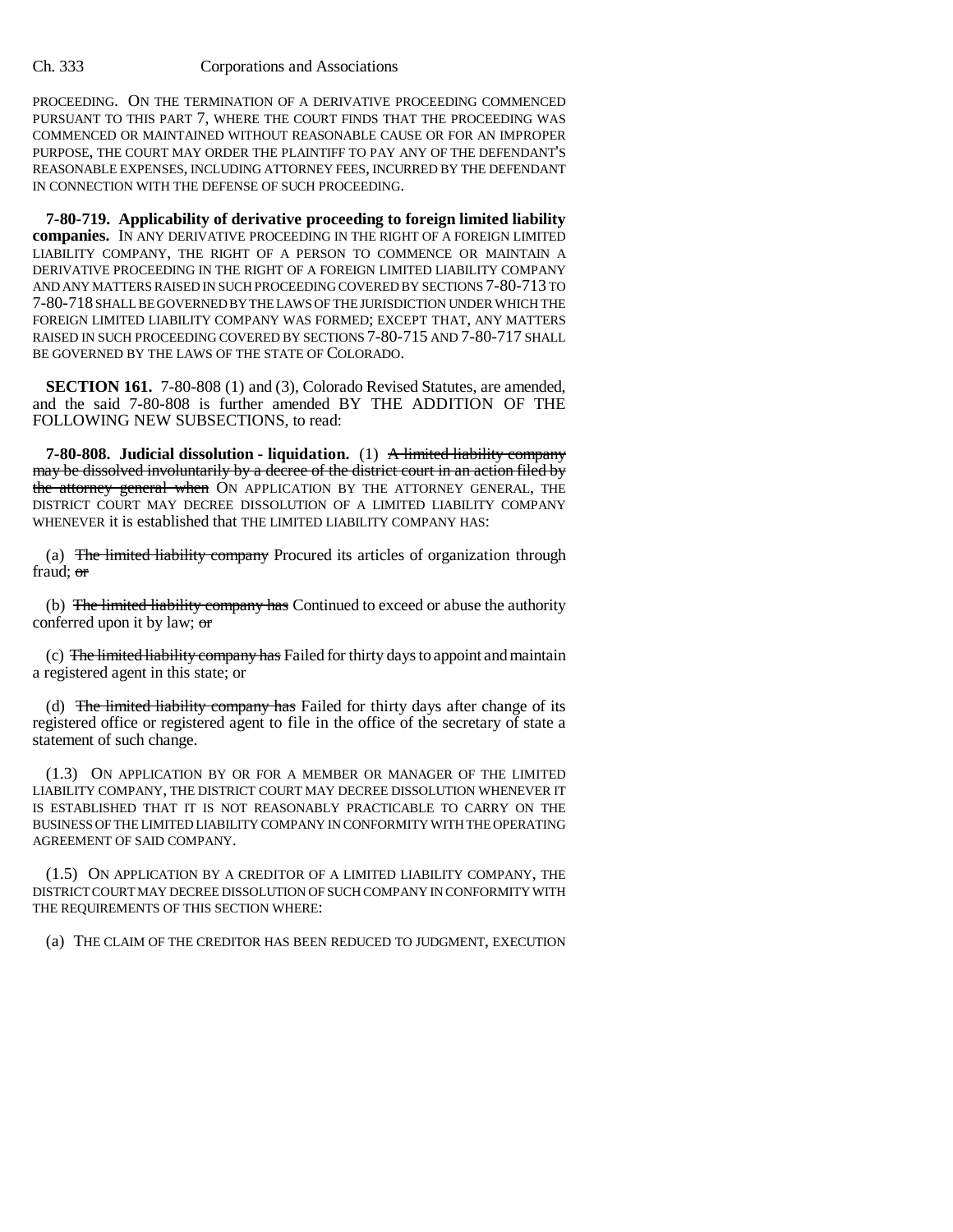UPON SUCH JUDGMENT HAS BEEN RETURNED UNSATISFIED, AND IT IS ESTABLISHED THAT THE LIMITED LIABILITY COMPANY IS INSOLVENT; OR

(b) THE LIMITED LIABILITY COMPANY HAS ADMITTED IN WRITING THAT THE CLAIM OF THE CREDITOR IS DUE AND OWING AND IT IS ESTABLISHED THAT THE LIMITED LIABILITY COMPANY IS INSOLVENT.

(3) Proceedings under SUBSECTIONS (1.3) AND (1.5) OF THIS SECTION AND paragraphs (a),  $\overline{and}$  (b), AND (d) of subsection (2) of this section shall be brought in the district court of the county in which the registered office of the limited liability company is located.

**SECTION 162.** 7-80-808 (2) (a), (2) (b), and (2) (c), Colorado Revised Statutes, are amended, and the said 7-80-808 (2) is further amended BY THE ADDITION OF A NEW PARAGRAPH, to read:

**7-80-808. Involuntary dissolution.** (2) District courts shall have full power to liquidate the assets and business of a limited liability company:

(a) In an action by a creditor:

(I) When the claim of the creditor has been reduced to judgment and an execution thereon returned unsatisfied and it is established that the limited liability company is insolvent; or

(II) When the limited liability company has admitted in writing that the claim of the creditor is due and owing and it is established that the limited liability company is insolvent; WHERE AN ACTION HAS BEEN FILED BY A CREDITOR UNDER SUBSECTION (1.5) OF THIS SECTION TO DISSOLVE A LIMITED LIABILITY COMPANY AND IT IS ESTABLISHED THAT SAID COMPANY SHOULD BE DISSOLVED AND THAT LIQUIDATION OF ITS ASSETS AND LIABILITIES SHOULD PROCEED UNDER THE SUPERVISION OF THE COURT.

(b) Upon application by a limited liability company, which has filed a statement of intent to dissolve as provided in this article, to have its THE liquidation OF ITS ASSETS AND BUSINESS continued under the supervision of the court;

(c) When an action has been filed by the attorney general to dissolve a limited liability company and it is established that liquidation of its business and affairs should precede the entry of a decree of dissolution UNDER THE SUPERVISION OF THE COURT;

(d) WHERE AN ACTION HAS BEEN FILED BY OR FOR A MEMBER UNDER SUBSECTION (1.3) OF THIS SECTION TO DISSOLVE A LIMITED LIABILITY COMPANY AND IT IS ESTABLISHED THAT THE LIMITED LIABILITY COMPANY SHOULD BE DISSOLVED AND THAT LIQUIDATION OF ITS ASSETS AND BUSINESS SHOULD PROCEED UNDER THE SUPERVISION OF THE COURT.

**SECTION 163. Repeal.** 7-56-105, 7-60-151, 7-62-206, 7-62-1201, 7-64-1104, 7-64-1105, 7-64-1106, 7-64-1107, 7-64-1108, 7-64-1109, 7-64-1110, 7-64-1111, 7-64-1112, 7-80-206, 7-80-307, 7-101-203, 7-101-204, 7-101-205, 7-101-206,